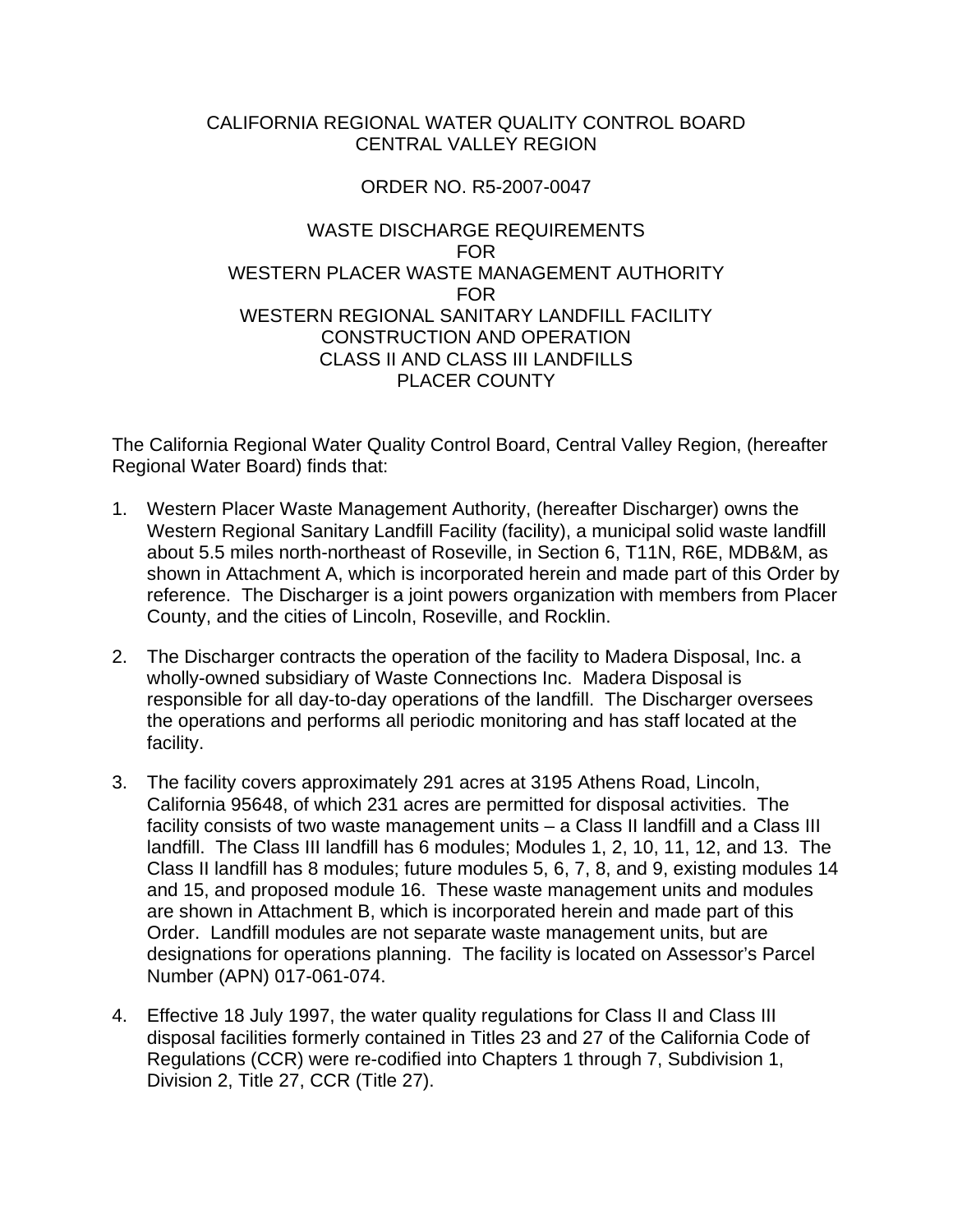WASTE DISCHARGE REQUIREMENTS ORDER NO. R5-2007-0047 -2-WESTERN PLACER WASTE MANAGEMENT AUTHORITY FOR CONSTRUCTION AND OPERATION WESTERN REGIONAL SANITARY LANDFILL FACILITY CLASS II AND CLASS III LANDFILLS PLACER COUNTY

- 5. The Discharger proposes to construct a new disposal module, Module 16, during the summer of 2007. On 18 January 2007, staff approved a liner performance demonstration for an engineered alternative that complies with 27 CCR 20080 (b) for Module 16 and future Class II waste management units.
- 6. Three specific changes are proposed for the Module 16 liner system design:
	- a. The LCRS gravel is being reduced from 12-inches to 9-inches;
	- b. The side slopes are being steepened from 3:1 (horizontal to vertical) to 2:1 H:V, and;
	- c. The geocomposite drainage layer is being omitted from the side slopes.
- 7. The current WDRs (R5-2002-0218) for the facility stipulate that "*The Discharger may propose changes to the liner system design prior to construction, provided that approved components are not eliminated, the engineering properties of the components are not substantially reduced, and the proposed liner system results in the protection of water quality equal to or greater than the design prescribed by Title 27 and this Order. The proposed changes may be made following approval by the Executive Officer. Substantive changes to the design require reevaluation as an engineered alternative and approval by the Board"* (Construction Specifications, part D (2)).
- 8. Order No. 2002-0218 is being revised to reflect the above changes.

## **FACILITY DESCRIPTION**

- 9. The facility is located on gently rolling terrain at the base of the Sierra Nevada foothills. Pre-landfill development elevations ranged from approximately 106 feet above mean sea level in the southwest corner of the facility to about 134 feet above mean sea level in the center portion of the facility.
- 10. Geologic units in the vicinity of the facility include the following from youngest to oldest: Holocene age alluvium and basin deposits; Pleistocene age Riverbank Formation; Pleistoene age Turlock Lake Formation; Pliocene age Laguna Formation; and Miocene-Pliocene age Mehrten Formation.
- 11. Subsurface sediments beneath the facility include unconsolidated to strongly indurated clays, silts, and sands, with lenses of gravel. The hydraulic conductivity of these sedimentary deposits range from 1 x  $10^{-4}$  to 1 x  $10^{-7}$  cm/sec. The sedimentary deposits extend to a depth of approximately 200 feet below ground surface (bgs) and are a part of the Victor and Fair Oaks Formations.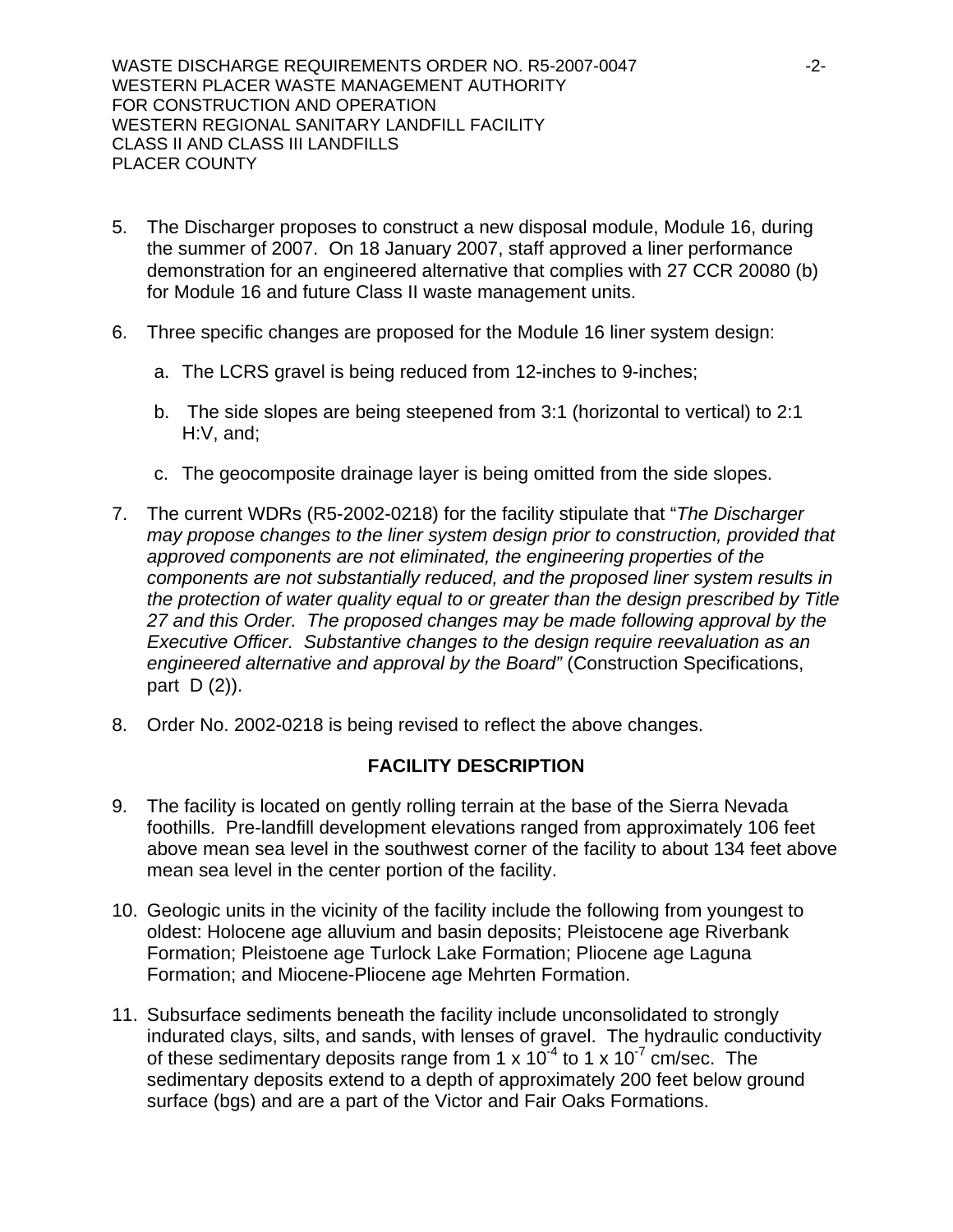WASTE DISCHARGE REQUIREMENTS ORDER NO. R5-2007-0047 -3-3-WESTERN PLACER WASTE MANAGEMENT AUTHORITY FOR CONSTRUCTION AND OPERATION WESTERN REGIONAL SANITARY LANDFILL FACILITY CLASS II AND CLASS III LANDFILLS PLACER COUNTY

- 12. There are no known Holocene faults within 200 feet of the facility. The Spenceville fault and Mysterious Ridge Segment are the closest active faults to the facility, 13 miles to the east and 27 miles to the west, respectively. For purposes of developing a representative seismic hazard assessment of the facility a random source third near-field source was identified. The maximum credible earthquake (MCE) determined for the Spenceville fault, Mysterious Ridge Segment and the random source have moment magnitudes  $(M_W)$  of 6.5, 6.75 and 5.5, respectively. The estimated peak horizontal ground acceleration (PHGA) that could be expected at the site from a  $M_W$  6.5 earthquake on the Spenceville Fault is 0.15g. The estimated PHGA that could be expected at the site from a  $M_W$  6.75 earthquake on the Mysterious Ridge Segment is 0.10g. The random source event ( $M_W$  5.5) produces a PHGA of 0.25g. Therefore, the ground acceleration associated with a MCE event on a random source located 3 miles from the facility was used in the design.
- 13. The mean annual rainfall for the facility is 17.24 inches as measured at the Sacramento International Airport weather station (1941 to 2000).
- 14. The average pan evaporation is 60.74 inches per year based on data from the Nicolaus, CA 3SE Station (1978 to 2001).
- 15. The 1000-year, 24-hour precipitation event is estimated to be 6.0 inches, based on the isohyetal map prepared by the Western Regional Climatic Center (WRCC, 2000).
- 16. The facility is not located within the estimated flood boundaries for the 100-year flood event based on the Federal Emergency Management Agency's (FEMA) Flood Insurance Rate Map.
- 17. Land uses within 1,000 feet of the facility are agriculture, ranching and light industry.
- 18. There are 12 off-site water wells within 1 mile of the facility.

## **WASTE CLASSIFICATION AND UNIT CLASSIFICATION**

19. The Discharger proposes to continue to discharge municipal solid waste and wastewater treatment sludge to the Class II landfill. These waste are classified as 'designated,' 'nonhazardous solid waste,' and 'inert waste' using criteria set forth in Title 27. Only 'nonhazardous solid waste,' 'inert waste,' dewatered sewage sludge, and water treatment sludge shall be discharged into the Class III landfill.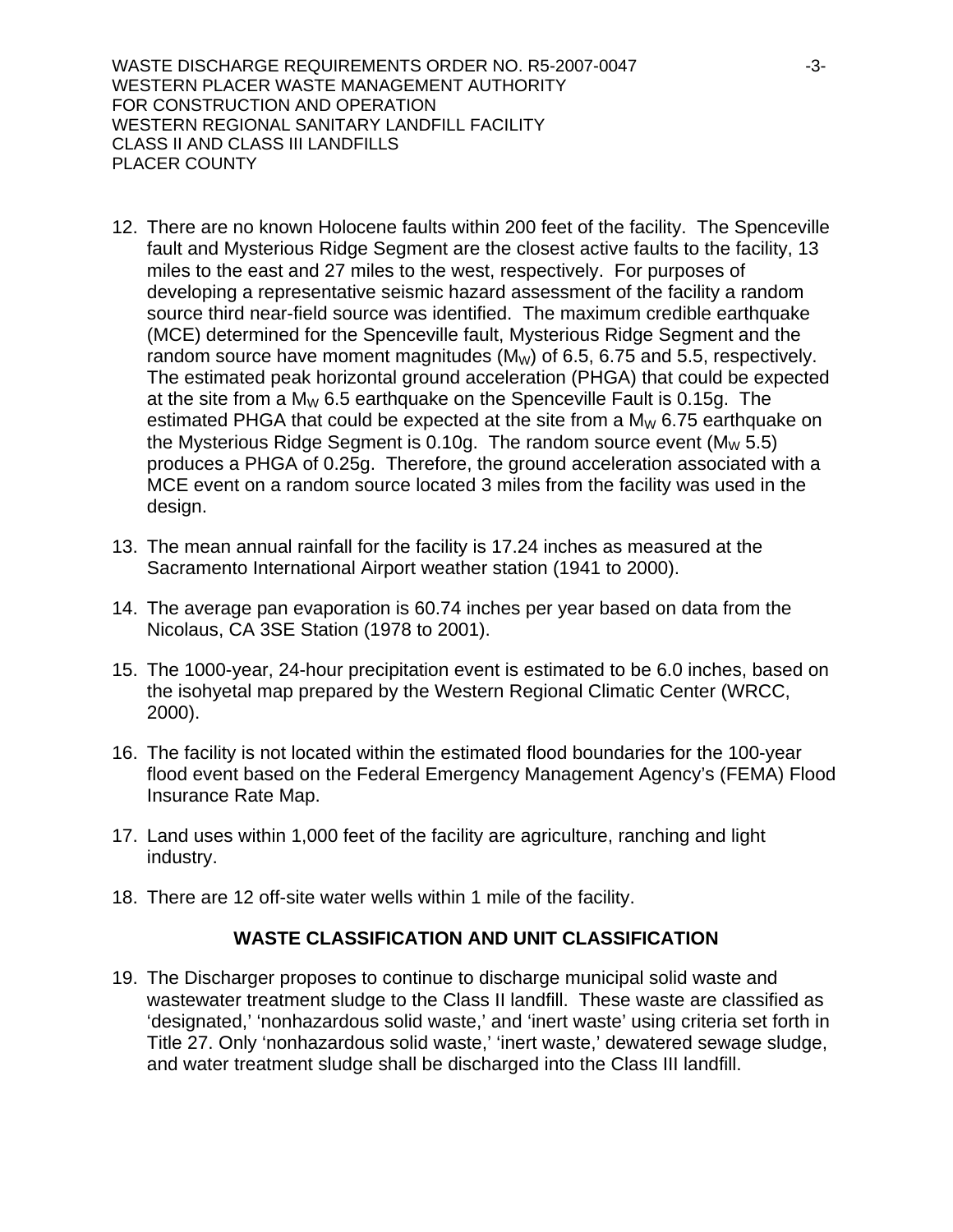WASTE DISCHARGE REQUIREMENTS ORDER NO. R5-2007-0047 ----------------------------WESTERN PLACER WASTE MANAGEMENT AUTHORITY FOR CONSTRUCTION AND OPERATION WESTERN REGIONAL SANITARY LANDFILL FACILITY CLASS II AND CLASS III LANDFILLS PLACER COUNTY

20. The area served by the facility includes the cities of Roseville, Auburn, Lincoln, Rocklin, town of Loomis and all the unincorporated areas of Placer County. These encompass the western and southern portions of Placer County.

## **SURFACE AND GROUND WATER CONDITIONS**

- 21. The Water Quality Control Plan for the Sacramento River Basin and San Joaquin River Basin, Fourth Edition (hereafter Basin Plan), designates beneficial uses, establishes water quality objectives, and contains implementation plans and policies for all waters of the Basin.
- 22. Surface water in the area of the facility drains to the north to Orchard Creek and to the south to Pleasant Grove Creek. Both of these streams eventually flow into the Sacramento River. These surface water bodies consist of intermittent streams that are primarily used for agricultural purposes. Storm water is the only surface water at the facility.
- 23. The designated beneficial uses of the Sacramento River, as specified in the Basin Plan, are municipal and domestic supply; agricultural irrigation supply; water contact recreation, including canoeing and rafting; non-contact water recreation; warm freshwater habitat; cold freshwater habitat; warm and cold migration of aquatic organisms; warm and cold spawning, reproduction, and/or early development; wildlife habitat; and navigation.
- 24. The first encountered groundwater varies from approximately 70 to 110 feet below the native ground surface.
- 25. The groundwater gradient is approximately 0.002 and flows primarily toward the southwest. The average groundwater velocity is 12 feet per year.
- 26. The designated beneficial uses of the groundwater, as specified in the Basin Plan, are domestic and municipal water supply, agricultural supply, industrial service supply, and industrial process supply.
- 27. There are no known springs within the facility or within 1 mile of the facility.
- 28. The landfill is located on the eastern boundary of the Sacramento Valley groundwater basin. The designated beneficial uses of the groundwater, as specified in the Basin Plan, are municipal and domestic supply; agricultural irrigation supply; water contact recreation, including canoeing and rafting; noncontact water recreation; warm freshwater habitat; cold freshwater habitat; warm and cold migration of aquatic organisms; warm and cold spawning, reproduction, and/or early development; wildlife habitat; and navigation.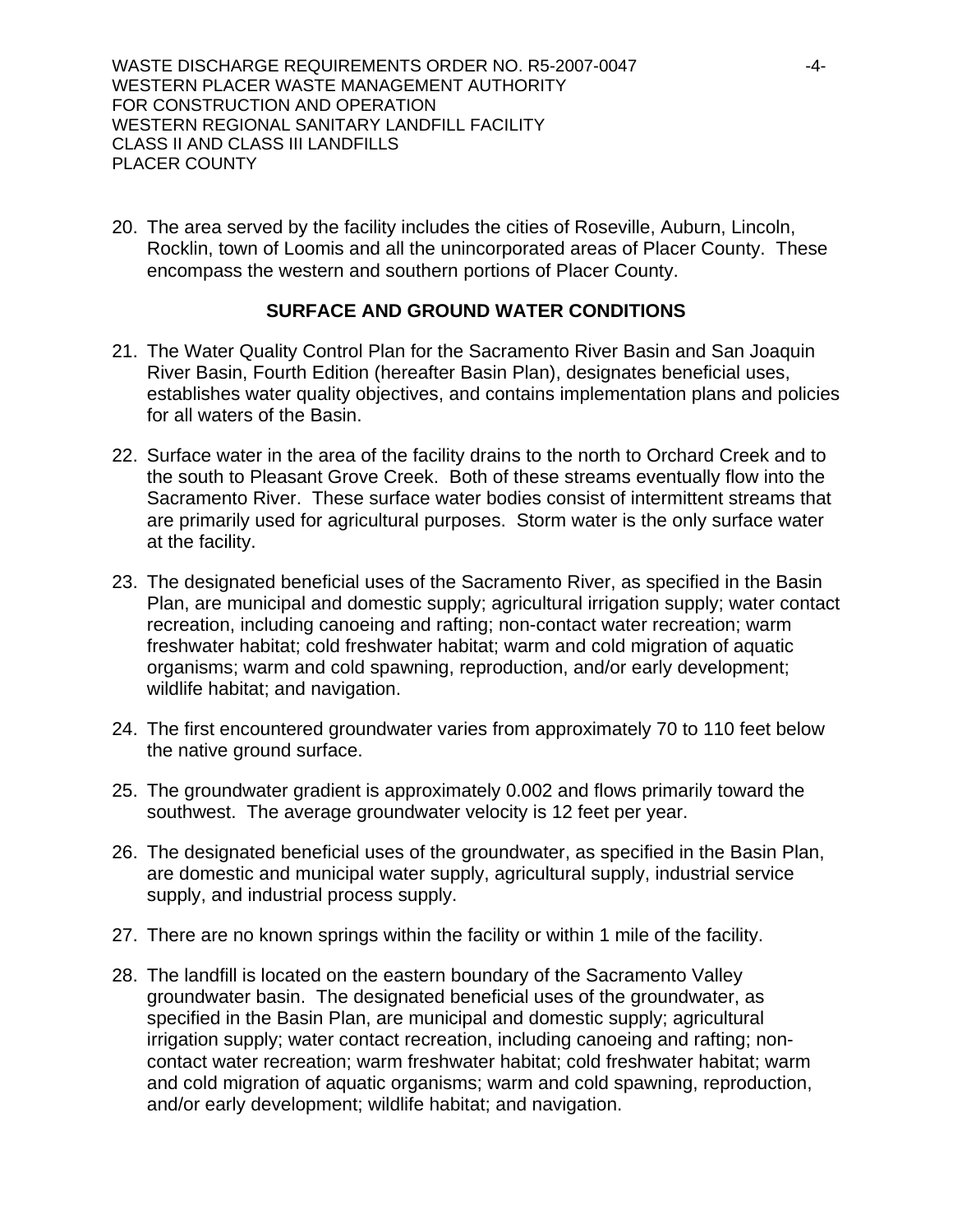WASTE DISCHARGE REQUIREMENTS ORDER NO. R5-2007-0047 -5-WESTERN PLACER WASTE MANAGEMENT AUTHORITY FOR CONSTRUCTION AND OPERATION WESTERN REGIONAL SANITARY LANDFILL FACILITY CLASS II AND CLASS III LANDFILLS PLACER COUNTY

#### **GROUNDWATER MONITORING**

- 29. The groundwater in local domestic and agricultural wells in the vicinity of the landfill has been documented by the U.S. Geological Survey to be of good quality. The groundwater was shown to have generally low total dissolved solids (150 to 250 mg/L), with low chloride (generally 8 to 30 mg/l and low sulfate (2 to 10 mg/l) (USGS, 1977). Chloride concentrations measured in background monitoring wells near the landfill range from 25 to 45 mg/L.
- 30. The groundwater monitoring network consists of twenty-five (25) monitoring wells.
- 31. Six (6) wells are associated with corrective action monitoring and sampled quarterly: MW-5, MW-9, MW-10, MW-11R, MW-13, and MW-23R.
- 32. The detection monitoring program consists of wells MW-2, MW-3, MW-6 through MW-8, MW-12, MW-14 through MW-22 and MW-24. Monitoring wells LW-1 and MW-4 are the up-gradient background monitoring wells. Down-gradient detection monitoring wells Wells MW-19 and MW-20 are sampled quarterly. The remainder of the detection monitoring wells are sampled semiannually during the second and fourth quarters. MW-1 is used for water levels only.
- 33. Each well monitors the upper-most water-bearing zone and is equipped with a dedicated, variable speed, stainless steel submersible pump.
- 34. Volatile organic compounds (VOCs) are often detected in a release from a landfill and are the primary waste constituents detected in groundwater beneath a municipal solid waste landfill (see Finding No. 39). Since VOCs are not naturally occurring and thus have no background value, they are not amenable to the statistical analysis procedures contained in Title 27 for the determination of a release of wastes from a Unit.
- 35. Sections 20415(e)(8) and (9) of Title 27 provide for the non-statistical evaluation of monitoring data that will provide the best assurance of the earliest possible detection of a release from a Unit in accordance with §20415(b)(1)(B)2 of Title 27. However, Title 27 does not specify a specific method for non-statistical evaluation of monitoring data.
- 36. The Regional Water Board may specify a non-statistical data analysis method pursuant to Section 20080(a)(1) of Title 27. Section 13360(a)(1) of the California Water Code allows the Regional Water Board to specify requirements to protect underground or surface waters from leakage from a solid waste site, which includes a method to provide the best assurance of determining the earliest possible detection of a release.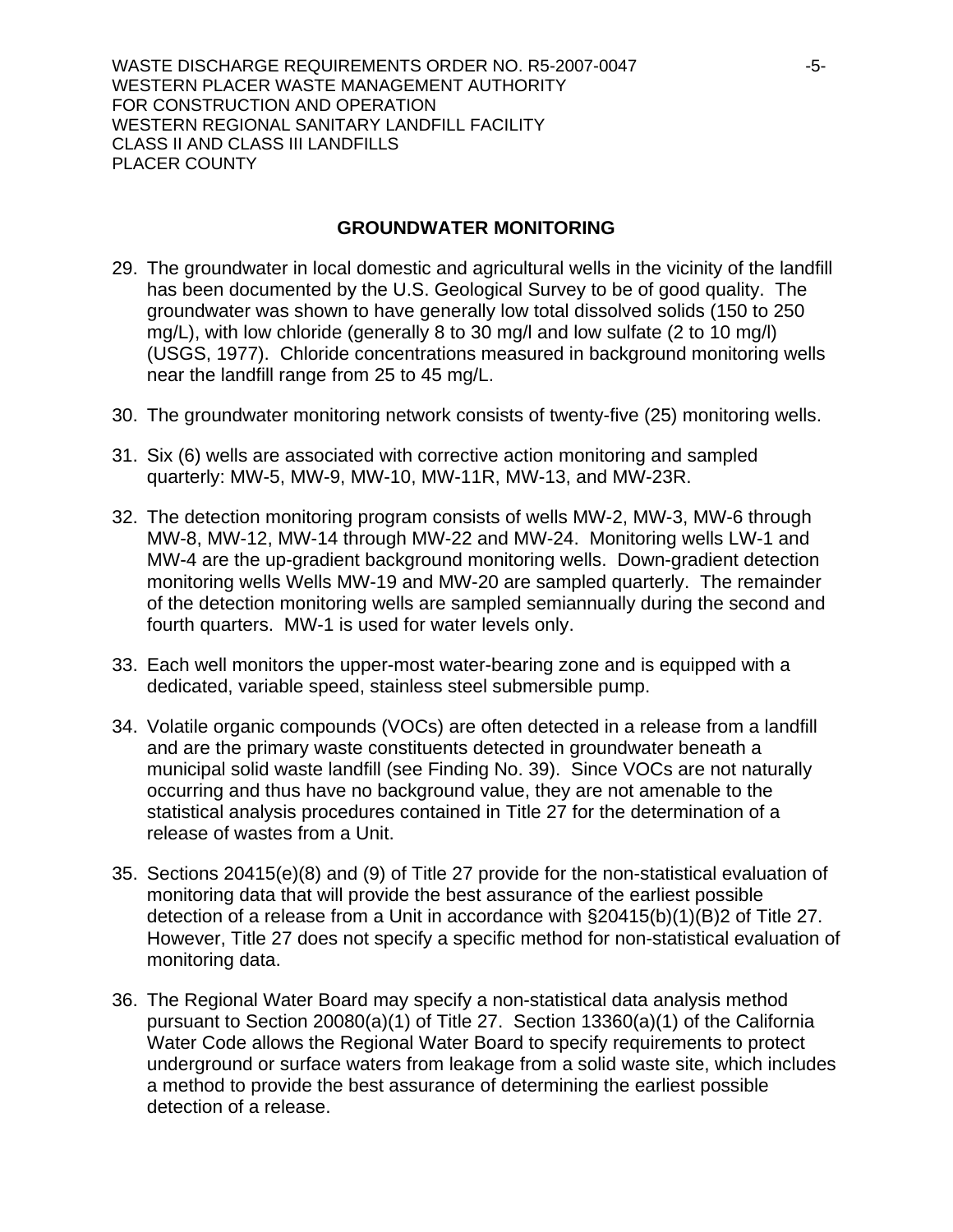WASTE DISCHARGE REQUIREMENTS ORDER NO. R5-2007-0047 WESTERN PLACER WASTE MANAGEMENT AUTHORITY FOR CONSTRUCTION AND OPERATION WESTERN REGIONAL SANITARY LANDFILL FACILITY CLASS II AND CLASS III LANDFILLS PLACER COUNTY

- 37. In order to provide the best assurance of the earliest possible detection of a release of **non-naturally occurring** waste constituents from a Unit, this Order specifies a non-statistical method for the evaluation of monitoring data.
- 38. The specified non-statistical method for evaluation of monitoring data provides two criteria (or triggers) for making the determination that there is an indication of a release of **non-naturally occurring** waste constituents from a Unit. The presence of two non-naturally occurring waste constituents above their respective method detection limit (MDL), or one non-naturally occurring waste constituent detected above its practical quantitation limit (PQL), indicates that a release of waste from a Unit may have occurred. Following an indication of a release, verification testing will be conducted at the same location to determine whether there has been a release from the Unit or the detection was a false detection. Although the detection of one non-naturally occurring waste constituent above its MDL is sufficient to provide for the earliest possible detection of a release, the detection of two nonnaturally occurring waste constituents above the MDL as a trigger is appropriate due to the higher risk of false-positive analytical results and the corresponding increase in sampling and analytical expenses from the use of one non-naturally occurring waste constituent above its MDL as a trigger.

## **GROUNDWATER DEGRADATION AND CORRECTIVE ACTION PROGRAM**

- 39. VOCs have historically been detected in monitoring well MW-9 located near the older, unlined modules. VOCs have also been detected consistently in corrective action monitoring well MW-10 and sporadically in MW-11R, which are downgradient and up-gradient of well MW-9, respectively. VOCs have also been detected in detection monitoring wells MW-5, MW-13, and background monitoring well MW-23R during past quarterly monitoring events. The detection of VOCs in these wells appears to be a result of significantly lower laboratory detection limits and the concomitant improved definition of the existing VOC plume associated with the older unlined modules which are under corrective action. The Monitoring and Reporting Program in Order No. R5-2002-0218 reclassified wells MW-5, MW-9, MW-10, MW-11R, MW-13 and MW-23R as corrective action monitoring wells.
- 40. The Discharger has been implementing measures proposed in the 23 September 1997 Corrective Action Program and subsequent addendum. The CAP specifies the following actions: installation of 8 infill gas wells; closure of Modules 1, 2, 10, 11 and 12; quarterly monitoring of wells MW-5, MW-9 through MW-11R, MW-13, and MW-23R; and preparation of an aquifer characteristics report. All of the measures have been implemented with the exception of the closure of Module 12. Module 12 will be closed with Module 13 as one project no later than 18 months from the date of final receipt of waste.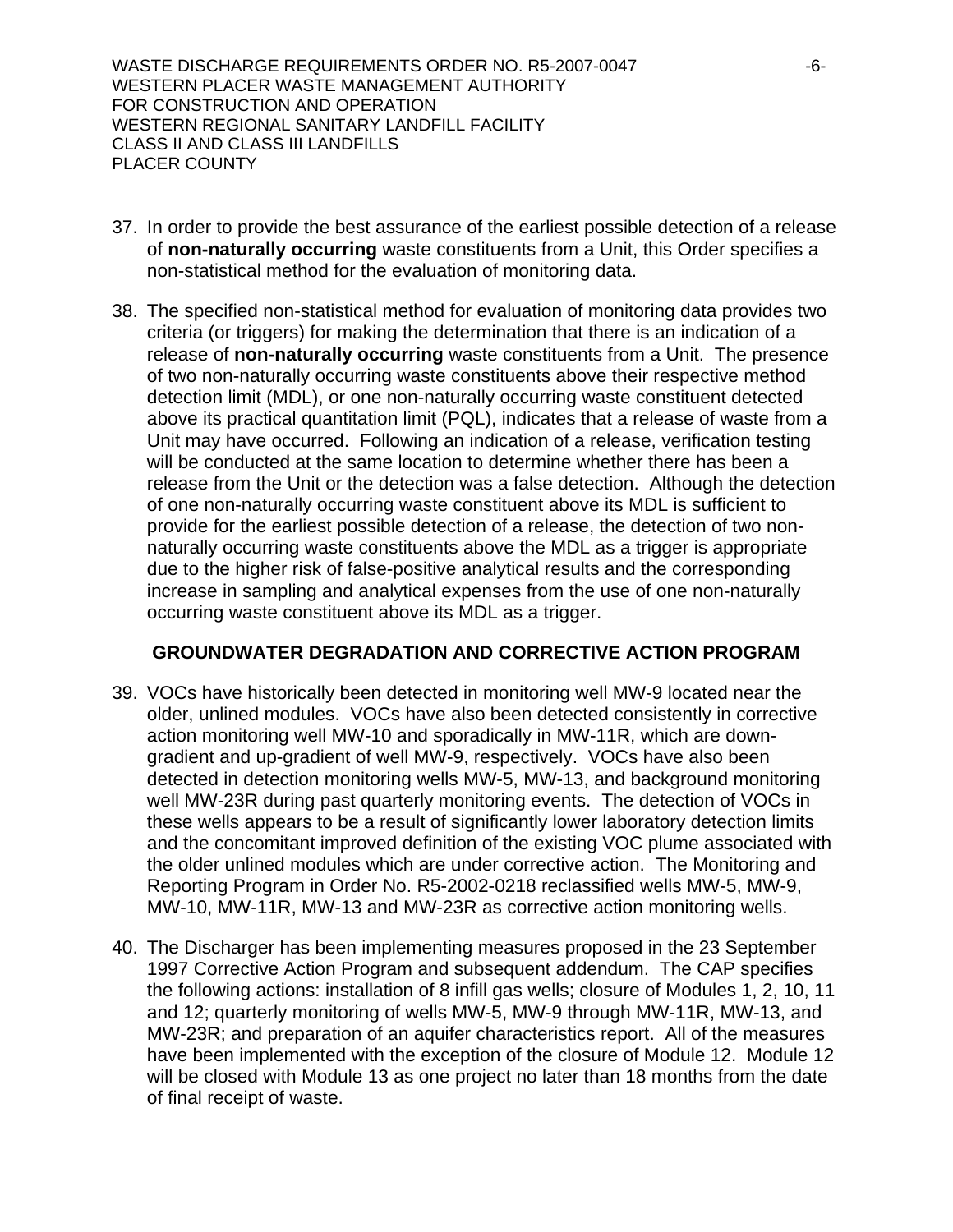WASTE DISCHARGE REQUIREMENTS ORDER NO. R5-2007-0047 -7-WESTERN PLACER WASTE MANAGEMENT AUTHORITY FOR CONSTRUCTION AND OPERATION WESTERN REGIONAL SANITARY LANDFILL FACILITY CLASS II AND CLASS III LANDFILLS PLACER COUNTY

- 41. During the fourth quarter 1998 monitoring event, chloride was detected in monitoring well MW-19 at concentrations exceeding the chloride concentration limit. Results from a retest conducted in December 1998 confirmed the exceedance. Regional Water Board staff required an evaluation of groundwater quality directly up-gradient of well MW-19 to assess whether a landfill release had occurred. The investigation involved the advancement of four exploratory borings upgradient of Monitoring Well MW-19 to depths from 50 to 105.5 feet and the collection of grab groundwater samples for laboratory analysis. The investigation indicated that a small, potentially transient localized upper zone of saturated sand and clayey sand exists in the area. Monitoring data from the investigation and from ongoing quarterly monitoring data do not indicate evidence of a release. However, these WDRs require that MW-19 and MW-20 continue to be monitored on a quarterly, as opposed to semi-annual, schedule.
- 42. The Discharger is conducting corrective action monitoring to demonstrate the effectiveness of the CAP per Title 27, Section 20430, as well as concurrent detection monitoring to provide the best assurance of the detection of potential subsequent releases per Title 27, Section 20385(a)(4)(c) and Section 20420. The Discharger must demonstrate that the facility is in compliance with its Water Quality Protection Standard, including any applicable concentration limits greater than background, before the facility can cease corrective action monitoring and return to facility-wide detection monitoring.

## **LINER PERFORMANCE DEMONSTRATION**

- 43. On 15 September 2000 the Regional Water Board adopted Resolution No. 5-00-213, "Request For The State Water Resources Control Board To Review The Adequacy Of The Prescriptive Design Requirements For Landfill Waste Containment Systems To Meet The Performance Standards Of Title 27." The State Board responded, in part, that "a single composite liner system continues to be an adequate minimum standard" however, the Regional Water Board "should require a more stringent design in a case where it determines that the minimum design will not provide adequate protection to a given body of groundwater."
- 44. In a letter dated 17 April 2001, the Executive Officer notified Owners and Operators of Solid Waste Landfills that "the Regional Water Board will require a demonstration that any proposed landfill liner system to be constructed after 1 January 2002 will comply with Title 27 performance standards. A thorough evaluation of site-specific factors and cost/benefit analysis of single, double and triple composite liners will likely be necessary."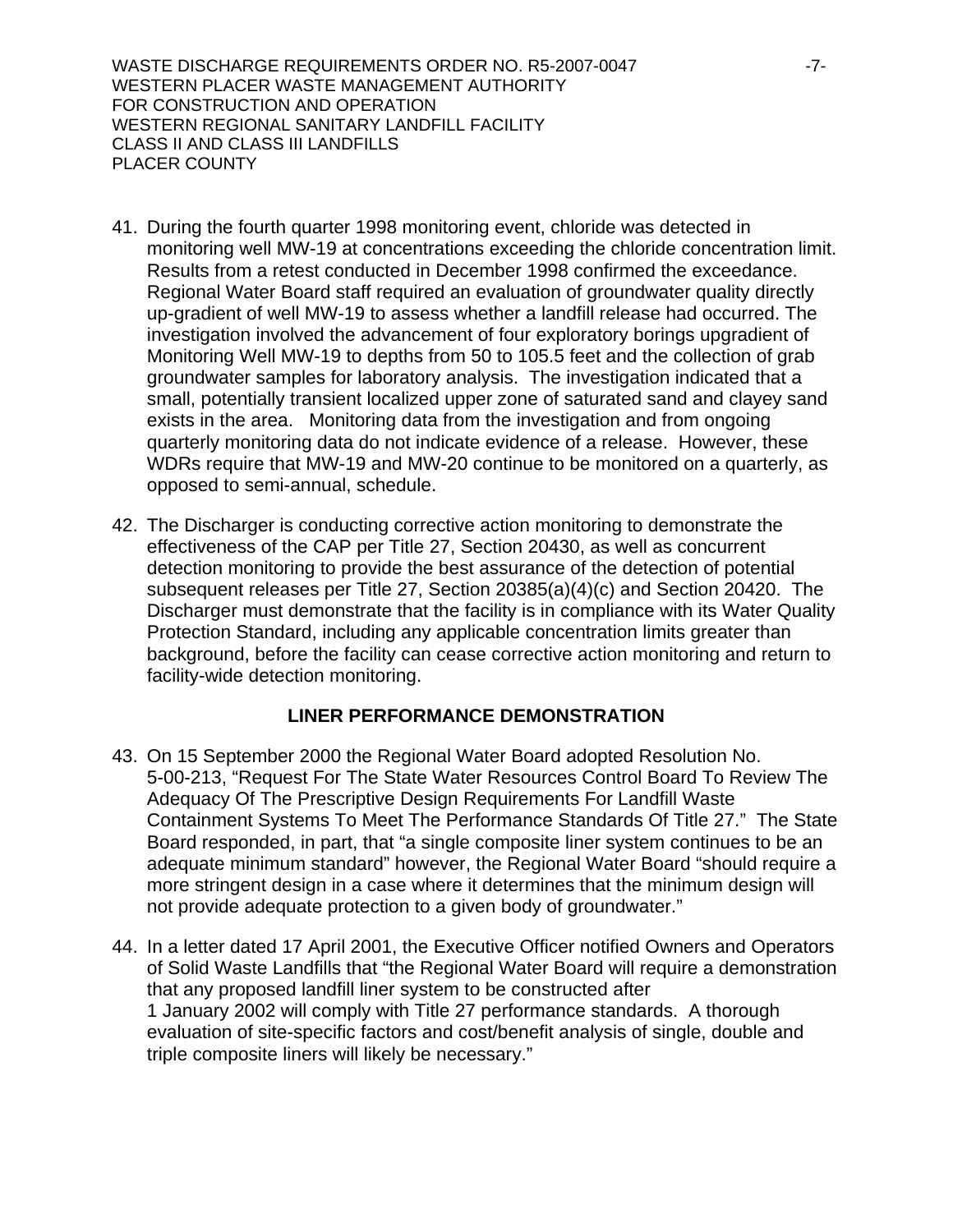WASTE DISCHARGE REQUIREMENTS ORDER NO. R5-2007-0047 -8-WESTERN PLACER WASTE MANAGEMENT AUTHORITY FOR CONSTRUCTION AND OPERATION WESTERN REGIONAL SANITARY LANDFILL FACILITY CLASS II AND CLASS III LANDFILLS PLACER COUNTY

- 45. On 23 August 2006, the Discharger submitted a liner demonstration report for the engineered alternative for the proposed Module 16. The engineered alternative was submitted to demonstrate that the proposed Module 16 Class II liner system would comply with the performance standards of Title 27 for Class II waste management units. Based on comments by the Regional Water Board, the engineered alternative was revised in an addendum letter submitted 6 December 2006. The proposed liner system for Module 16 consists of a 12.5-acre double composite base liner and a 4.5-acre single composite side-slope liner on slopes having an inclination of 2H:1V. The Discharger eliminated the LCRS layer from the 2H:1V side slopes because its calculations showed negligible potential for leachate head buildup on the 2H:1V side slope liner system when using the waste overlying the operations layer as the horizontal drainage layer. The revised engineered alternative demonstrated that the proposed liner system would effectively prevent the migration of wastes from Module 16 and was approved on 18 January 2007.
- 46. All future Class II modules (Modules 5, 6, 7, 8, and 9) will be constructed with a double-composite base liner system and a single composite side-slope system unless a site-specific demonstration is conducted and indicates that a different design, such as the prescriptive design or an engineered alternative design, complies with the Title 27 performance standards.

## **CONSTRUCTION AND ENGINEERED ALTERNATIVE**

- 47. On 17 June 1993, the State Water Resources Control Board adopted Resolution No. 93-62 implementing a State Policy for the construction, monitoring, and operation of municipal solid waste landfills that is consistent with the federal municipal solid waste regulations promulgated under Title 40, Code of Federal Regulations, Part 258 (Subtitle D).
- 48. Resolution No. 93-62 requires the construction of a specified composite liner system at new municipal solid waste landfills, or expansion areas of existing municipal solid waste landfills, that receive wastes after 9 October 1993.
- 49. Resolution No. 93-62 also allows the Regional Water Board to consider the approval of engineered alternatives to the prescriptive standard. Section III.A.b. of Resolution No. 93-62 requires that the engineered alternative liner systems be of a composite design similar to the prescriptive standard.
- 50. Section 20080(b) of Title 27 allows the Regional Water Board to consider the approval of an engineered alternative to the prescriptive standard. In order to approve an engineered alternative in accordance with §20080(c)(1) and (2), the Discharger must demonstrate that the prescriptive design is unreasonably and unnecessarily burdensome and will cost substantially more than an alternative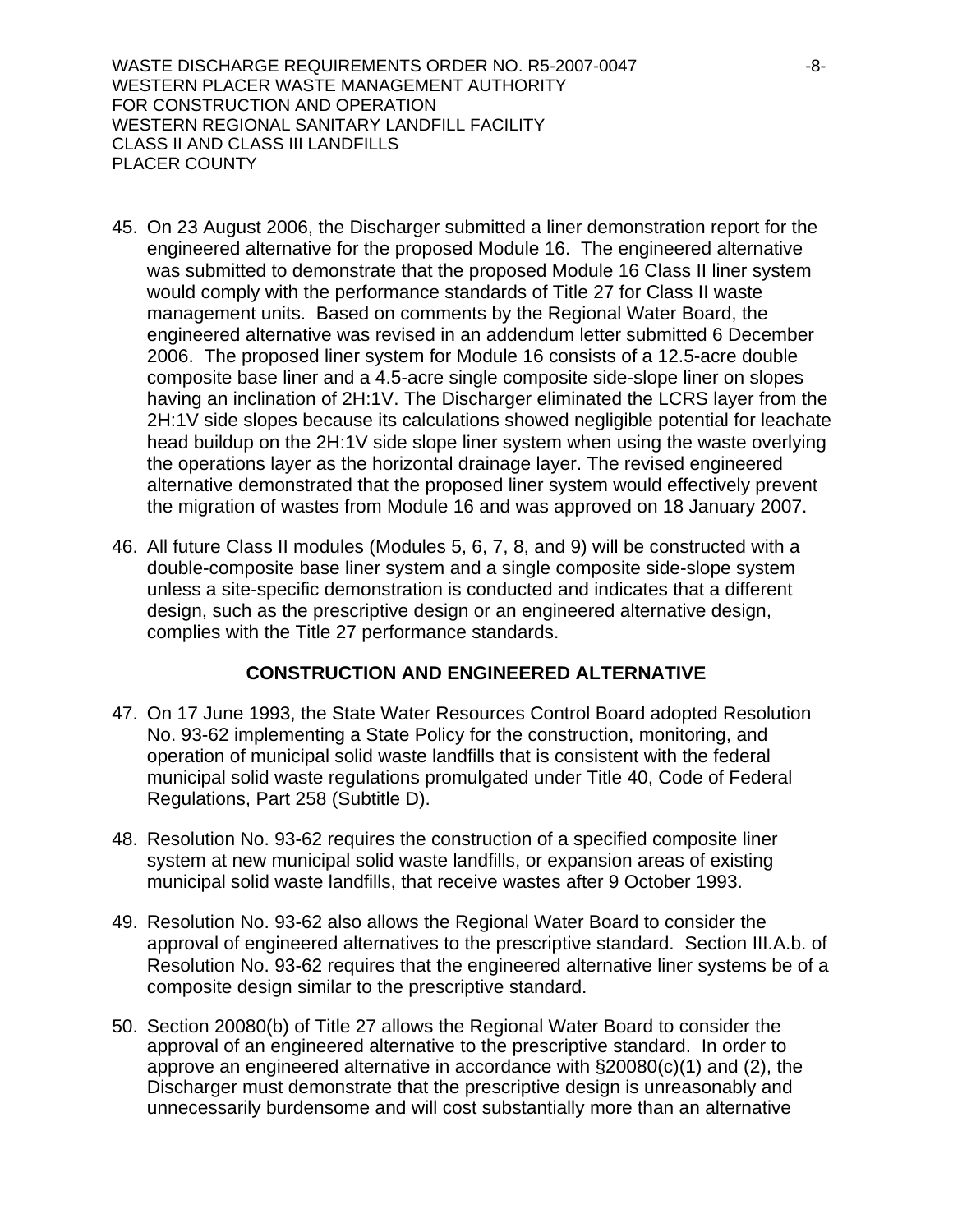WASTE DISCHARGE REQUIREMENTS ORDER NO. R5-2007-0047 -9-WESTERN PLACER WASTE MANAGEMENT AUTHORITY FOR CONSTRUCTION AND OPERATION WESTERN REGIONAL SANITARY LANDFILL FACILITY CLASS II AND CLASS III LANDFILLS PLACER COUNTY

which will meet the criteria contained in §20080(b), or would be impractical and would not promote attainment of applicable performance standards. The Discharger must also demonstrate that the proposed engineered alternative liner system is consistent with the performance goal addressed by the particular prescriptive standard, and provides protection against water quality impairment equivalent to the prescriptive standard in accordance with §20080(b)(2) of Title 27.

- 51. Section 13360(a)(1) of the California Water Code allows the Regional Water Board to specify the design, type of construction, and/or particular manner in which compliance must be met in waste discharge requirements or orders for the discharge of waste at solid waste disposal facilities.
- 52. The Discharger proposes a liner system which will be designed, constructed, and operated to prevent migration of wastes from the Unit to adjacent natural geologic materials, groundwater, or surface water during disposal operations, closure, and the post-closure maintenance period in accordance with the criteria set forth in Title 27 for a Class II landfill, and the provisions in State Water Resources Control Board Resolution No. 93-62 for municipal solid wastes.

| Module         | Waste<br><b>Management Unit</b><br>(Landfill<br>Classification) | Description of Module                                                                                                                                                                                                                                                                                                                                                       | <b>Status</b> |
|----------------|-----------------------------------------------------------------|-----------------------------------------------------------------------------------------------------------------------------------------------------------------------------------------------------------------------------------------------------------------------------------------------------------------------------------------------------------------------------|---------------|
|                | Class III                                                       | Consists of compacted on-site soils with a hydraulic conductivity<br>ranging from $1 \times 10^{-4}$ to $1 \times 10^{-7}$ cm/sec.                                                                                                                                                                                                                                          | Closed        |
|                |                                                                 | Final cover consisting of the following: 1-foot thick soil vegetative<br>layer, 1-foot thick compacted clay layer (3.4 x 10 <sup>-7</sup> cm/s to 6.8 x 10 <sup>-8</sup><br>cm/s), and a 2-foot soil foundation layer.                                                                                                                                                      |               |
| $\mathfrak{p}$ | Class III                                                       | Consists of compacted on-site soils with a hydraulic conductivity<br>ranging from $1x10^4$ to $1x10^7$ cm/sec.                                                                                                                                                                                                                                                              | Closed        |
|                |                                                                 | Final cover consisting of the following: 1-foot thick soil vegetative<br>layer, 1-foot thick compacted clay layer (3.4 x 10 $^7$ cm/s to 6.8 x 10 $^8$<br>cm/s), and a 2-foot soil foundation layer. Intermediate cover on<br>western side slope (1.6 x $10^{-5}$ to 1.6 x $10^{-6}$ cm/sec).                                                                               |               |
| 10             | Class III                                                       | Consists of compacted on-site soils with a hydraulic conductivity<br>ranging from $1x10^4$ to $1x10^7$ cm/sec.                                                                                                                                                                                                                                                              | Closed        |
|                |                                                                 | Final cover consisting of the following: 1-foot thick soil vegetative<br>layer, 1-foot thick compacted clay layer (3.4 x 10 <sup>-7</sup> cm/s to 6.8 x 10 <sup>-8</sup><br>cm/s), and a 2-foot soil foundation layer. Intermediate cover on<br>western side slope $(1.6 \times 10^{-5} \text{ to } 1.6 \times 10^{-6} \text{ cm/sec}).$                                    |               |
| 11             | Class III                                                       | A portion of the module is lined with on-site soils with a hydraulic<br>conductivity ranging from $1x10^{-4}$ to $1x10^{-7}$ cm/sec. The other portion<br>contains a composite liner consisting of compacted on-site soils<br>overlain by a HDPE liner. The liners are overlain by a blanket LCRS.<br>Final cover consisting of the following: 1-foot thick soil vegetative | Closed        |

53. The existing and proposed modules at the facility are described in the following table.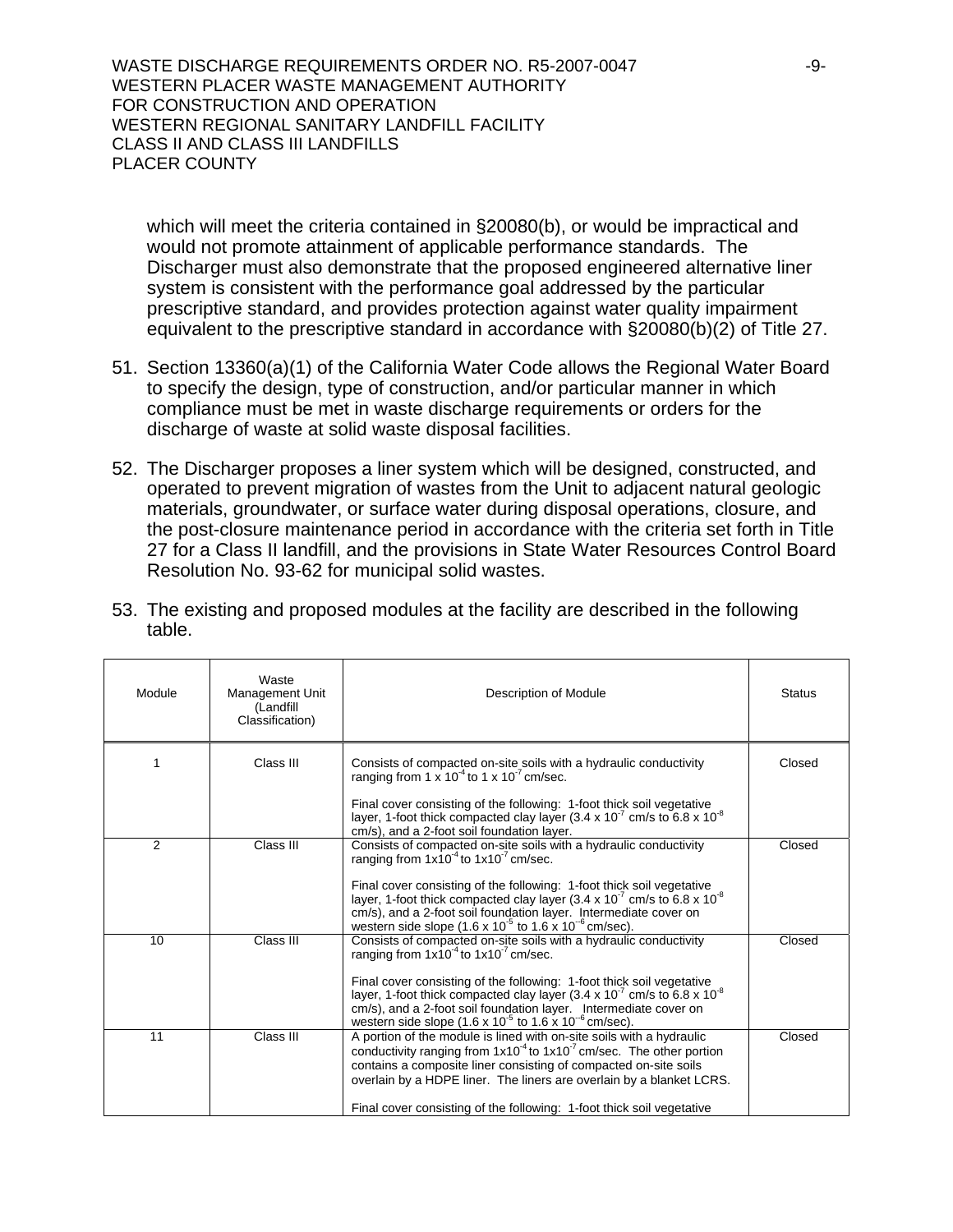#### WASTE DISCHARGE REQUIREMENTS ORDER NO. R5-2007-0047 -10-WESTERN PLACER WASTE MANAGEMENT AUTHORITY FOR CONSTRUCTION AND OPERATION WESTERN REGIONAL SANITARY LANDFILL FACILITY CLASS II AND CLASS III LANDFILLS PLACER COUNTY

| Module                   | Waste<br>Management Unit<br>(Landfill<br>Classification) | Description of Module                                                                                                                                                                                                                                                                                                                                                                                                                                                                                                                                                                                                                                                                                                                                                                                                                                                                                                                                                                                                                    | <b>Status</b>                       |
|--------------------------|----------------------------------------------------------|------------------------------------------------------------------------------------------------------------------------------------------------------------------------------------------------------------------------------------------------------------------------------------------------------------------------------------------------------------------------------------------------------------------------------------------------------------------------------------------------------------------------------------------------------------------------------------------------------------------------------------------------------------------------------------------------------------------------------------------------------------------------------------------------------------------------------------------------------------------------------------------------------------------------------------------------------------------------------------------------------------------------------------------|-------------------------------------|
|                          |                                                          | layer, 1-foot thick compacted clay layer $(3.4 \times 10^{-7} \text{ cm/s to } 6.8 \times 10^{-8} \text{ m})$<br>cm/s), and a 2-foot soil foundation layer. Intermediate cover on<br>western side slope $(1.6 \times 10^{-5} \text{ to } 1.6 \times 10^{-6} \text{ cm/sec}).$                                                                                                                                                                                                                                                                                                                                                                                                                                                                                                                                                                                                                                                                                                                                                            |                                     |
| 12                       | Class III                                                | Composite liner consisting of the following blanket LCRS, 60-mil<br>HDPE liner, compacted on-site soils.                                                                                                                                                                                                                                                                                                                                                                                                                                                                                                                                                                                                                                                                                                                                                                                                                                                                                                                                 | Active                              |
| 13                       | Class III                                                | Composite liner constructed to RCRA, Subtitle D specifications and<br>consisting of the following: Blanket LCRS 60-mil HDPE liner, 2-foot<br>compacted clay layer with a hydraulic conductivity of $7.9 \times 10^{-8}$ cm/s.                                                                                                                                                                                                                                                                                                                                                                                                                                                                                                                                                                                                                                                                                                                                                                                                            | Active                              |
| 14                       | Class II                                                 | Base composite liner system on the module floor consisting of the<br>following: 1-foot thick compacted clay layer with a hydraulic<br>conductivity of 1 x 10 <sup>-7</sup> cm/sec or less soil, GCL, and a smooth 60-mil<br>thick HDPE geomembrane, overlain by a blanket LCRS.                                                                                                                                                                                                                                                                                                                                                                                                                                                                                                                                                                                                                                                                                                                                                          | Active                              |
|                          |                                                          | The side slope liner consists of a 2-foot thick compacted clay layer<br>with a hydraulic conductivity of 1 x $10^{-7}$ cm/sec or less overlain by a<br>textured 60-mil thick HDPE geomembrane overlain by a blanket<br>LCRS.                                                                                                                                                                                                                                                                                                                                                                                                                                                                                                                                                                                                                                                                                                                                                                                                             |                                     |
|                          |                                                          | Base composite liner system on the module's south facing slope<br>underlain by Module 13 refuse (Attachment D) consisting of the<br>following: Minimum 1-foot thick operations layer, 60-mil HDPE liner,<br>intermediate cover foundation soil layer.                                                                                                                                                                                                                                                                                                                                                                                                                                                                                                                                                                                                                                                                                                                                                                                    |                                     |
| 15                       | Class II                                                 | Base double composite liner on the base floor consisting of the<br>following: prepared subgrade; GCL with maximum hydraulic<br>conductivity of 5 x 10 <sup>-9</sup> cm/sec; 60-mil thick textured HDPE<br>geomembrane; geonet leak detection layer; GCL with a hydraulic<br>conductivity less than $5 \times 10^{-9}$ cm/sec; 60-mil double-sided textured<br>HDPE geomembrane; 12-inch thick LCRS; geotextile filter fabric; and<br>12-inch thick operations layer.                                                                                                                                                                                                                                                                                                                                                                                                                                                                                                                                                                     | Active                              |
|                          |                                                          | The single composite side slope liner consists of the following:<br>prepared subgrade; GCL with maximum hydraulic conductivity of 5 x<br>10 <sup>-9</sup> cm/sec; 60-mil thick textured HDPE geomembrane; geocomposite<br>leachate drainage layer with heat bonded nonwoven geotextile on both<br>sides and a temporary HDPE geomembrane ultraviolet (UV) protection<br>layer. The UV protection layer will be removed and replaced with a 2-<br>foot thick operations layer prior to the discharge of waste.                                                                                                                                                                                                                                                                                                                                                                                                                                                                                                                            |                                     |
| 5, 6, 7, 8, 9,<br>and 16 | Class II                                                 | Base double composite liner on the base floor consisting of the<br>following: prepared subgrade; GCL with maximum hydraulic<br>conductivity of 5 x 10 <sup>-9</sup> cm/sec; 60-mil thick double-sided textured<br>HDPE geomembrane; geonet leak detection layer; GCL with a<br>hydraulic conductivity less than 5 x 10 <sup>-9</sup> cm/sec; 60-mil single-sided<br>textured HDPE geomembrane; 9-inch thick gravel LCRS; geotextile<br>filter fabric; and 15-inch thick operations layer.<br>The single composite side slope liner consists of the following:<br>prepared subgrade; GCL with maximum hydraulic conductivity of 5 x<br>10 <sup>-9</sup> cm/sec; 60-mil thick single-textured HDPE geomembrane; 2-foot<br>thick operations layer prior to the discharge of waste.<br>Final cover system consisting of the following: 1-foot thick soil<br>vegetative layer, geocomposite drainage net, 60-mil HDPE liner, GCL<br>with a hydraulic conductivity less than $5 \times 10^{-9}$ cm/sec, and a 2-foot<br>soil foundation layer. | Permitted.<br>To be<br>constructed. |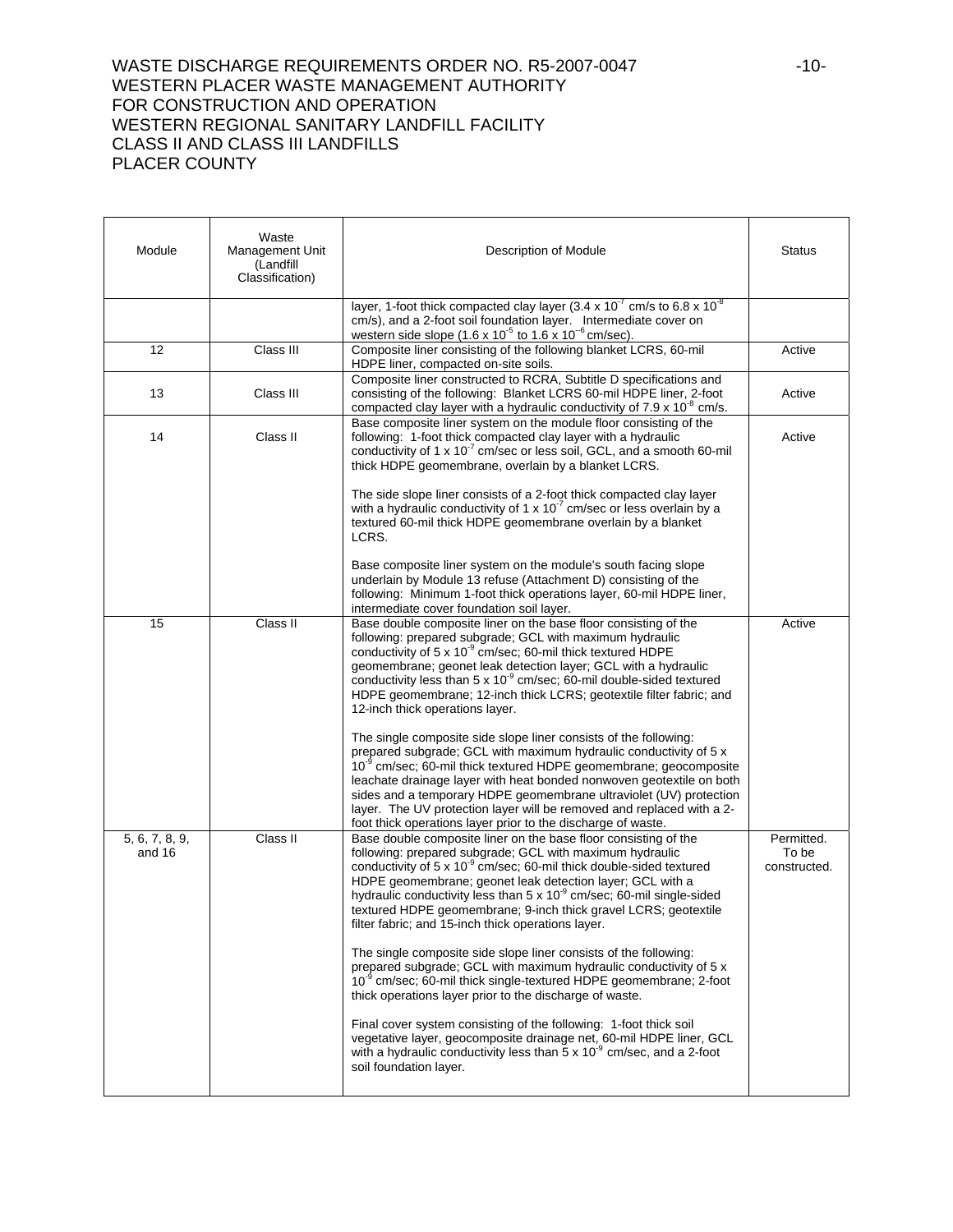WASTE DISCHARGE REQUIREMENTS ORDER NO. R5-2007-0047 **All Accord Participal Accord Participal Accord Participal A** WESTERN PLACER WASTE MANAGEMENT AUTHORITY FOR CONSTRUCTION AND OPERATION WESTERN REGIONAL SANITARY LANDFILL FACILITY CLASS II AND CLASS III LANDFILLS PLACER COUNTY

- 54. All containment structures shall be designed and constructed under the direct supervision of a California registered civil engineer or certified engineering geologist and shall be certified by that individual as meeting the prescriptive standards and performance goals of Title 27 prior to waste discharge.
- 55. The base grade elevations have been developed to provide a minimum of at least 10 feet of separation between groundwater (including capillary rise) and waste materials. The separation between current groundwater levels and waste, including capillary fringe, is in excess of 36 feet based on 2006 groundwater elevation data.
- 56. Final landfill slopes will be inclined no steeper than 3.5 H:1V with intermediate, 15 foot wide benches every 50 vertical feet. Minimum final surface slopes will be 3 percent.
- 57. The LCRS in Module 16 and in future modules 5, 6, 7, 8, and 9 will consist of a 9 inch thick gravel blanket drain sloping at 2 percent to a central perforated header pipe sloped at 1 percent to the LCRS sump. The central header collection pipes have been and will continue to be placed within the 9-inch thick gravel blanket drain. The pipes in existing Modules 13 and 14 are 4 and 6-in. diameter, HDPE SDR 17 with slotted perforations. The pipes for the future modules will be 6-in. diameter, HDPE SDR 11 with perforations. The LCRS gravel, or an equivalent drainage media, will provide a minimum hydraulic conductivity of 1 cm/sec. The LCRS gravel will be overlain by a filter geotextile.
- 58. Each future module will have a leachate sump. Each leachate sump will be accessed through two, 18-in. diameter, HDPE SDR 11 slope riser pipes. One of the riser pipes will house a dedicated leachate pump. The second riser will provide redundant access and a second pumping point if rapid withdrawal of leachate is ever needed. The existing Modules 13 and 14 have a single, 12-in. diameter, HDPE SDR 17 side slope riser pipe. A separate 2-in. diameter HDPE SDR 11 pipe will be constructed in each LCRS sump to provide access for annual LCRS testing and periodic cleanout, if necessary. Current leachate generation from Modules 11, 12, 13 and 14 is on the order of 44,500 gallons per month.
- 59. Using the Hydrologic Evaluation of Landfill Performance (HELP) Model, the Discharger calculated peak daily head on the liner for Module 16 was 3.0 inches. The peak daily leachate production was calculated to be 3,717 gallons per acre per day (gpad). This value was doubled and used to design the LCRS.
- 60. Leachate extracted from the sumps is conveyed through a series of pipes to the City of Roseville sewer main via a manhole located north of the flare station. A new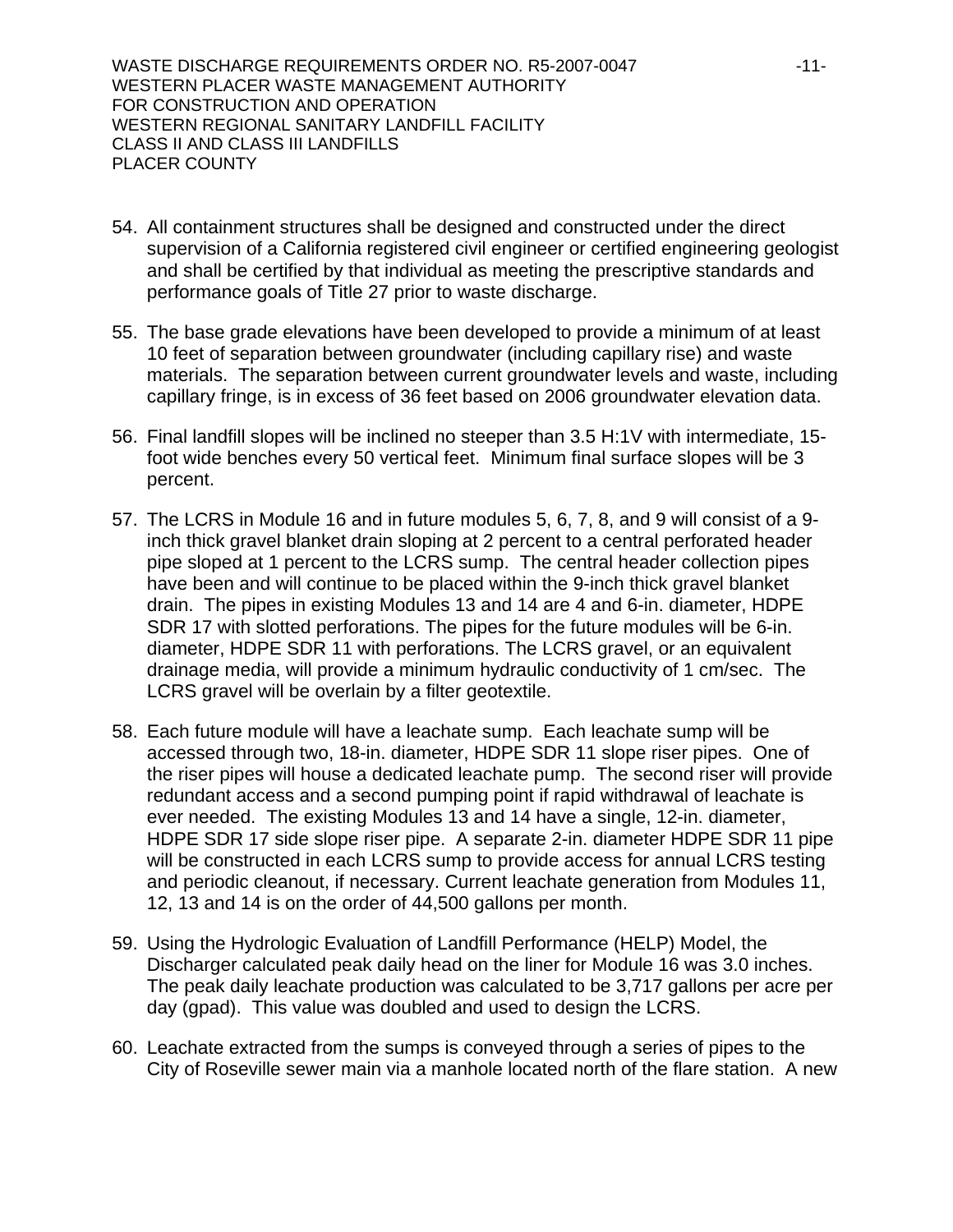WASTE DISCHARGE REQUIREMENTS ORDER NO. R5-2007-0047 -12-WESTERN PLACER WASTE MANAGEMENT AUTHORITY FOR CONSTRUCTION AND OPERATION WESTERN REGIONAL SANITARY LANDFILL FACILITY CLASS II AND CLASS III LANDFILLS PLACER COUNTY

leachate discharge line will be constructed for the western modules as they are developed.

- 61. Each of the LCRS sumps in the future modules will be designed with a leak detection monitoring sump below the primary base liner system. The leak detection monitoring sump will be excavated into the subgrade below the LCRS sump at the lowest point of the module floor. Access to the leak detection sump will be via a slope riser pipe. The leak detection side slope riser pipe will be 6-in. diameter, HDPE SDR 11 pipe. The liquid (if any) in the leak detection monitoring sump will be manually monitored on a monthly basis. Any liquids in the leak detection monitoring sump will be removed with a pump via the slope riser pipe.
- 62. The leak detection sump will consist of a 24-inch thick zone of gravel providing a minimum hydraulic conductivity of 1 cm/sec. The leak detection sump will be in between the primary and secondary composite liners of the double composite liner system.
- 63. The existing landfill gas extraction system consists of 52 operating interior vertical extraction wells, 2 interior horizontal extraction wells, 70 perimeter migration control extraction wells, PVC laterals, subheaders and HDPE header pipes, two pneumatic condensate sumps, and a flare station. The flare station consists of three centrifugal blowers, a compressor and an enclosed ground flare currently configured for 2,500 standard cubic feet per minutes (SCFM) of landfill gas. The current flare is permitted for 2,500 SCFM of landfill gas. In addition to the controls mentioned, there is also a power plant on-site that uses the landfill gas.
- 64. The landfill gas system will expand as the landfill expands. Additional vertical extraction wells, horizontal extraction wells, and support structures and facilities will be added as landfill expansion continues. The flare will be modified to accept the currently permitted 2,500 SCFM of landfill gas flow when the demands of the system exceed current flow capabilities. Calculations show that landfill gas generation will reach a maximum of approximately 4,500 SCFM.
- 65. The landfill gas condensate is tested at least annually. If testing indicates the condensate should be classified as hazardous waste, then the Discharger will contract with a licensed hazardous waste hauler to dispose of the condensate. Otherwise, the condensate is disposed of within the City of Roseville's sanitary sewer system. The amount of condensate disposed ranges from 10 to 800 gallons per day (gpd), with a mean of 200 gpd.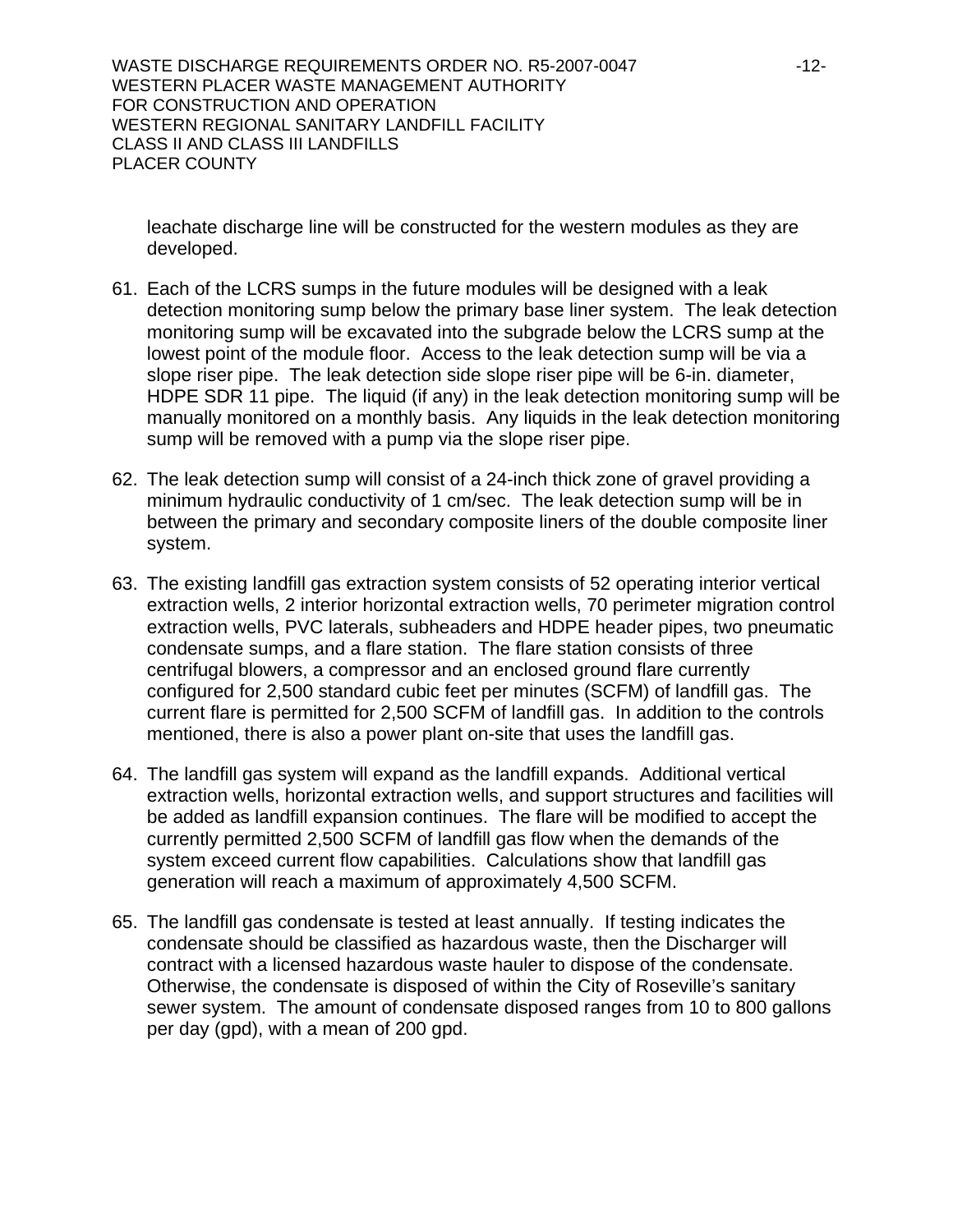WASTE DISCHARGE REQUIREMENTS ORDER NO. R5-2007-0047 -13-WESTERN PLACER WASTE MANAGEMENT AUTHORITY FOR CONSTRUCTION AND OPERATION WESTERN REGIONAL SANITARY LANDFILL FACILITY CLASS II AND CLASS III LANDFILLS PLACER COUNTY

## **OPERATION OF THE FACILITY**

- 66. A new module is constructed and ready for waste placement at the time the current module reaches planned waste grades. As one module is being filled with waste, the adjacent module is being excavated for use as daily cover. Once the module is excavated, the base liner system is constructed near the time the current module receiving waste is near fill plan grades. The landfill sequencing plan is described as follows: fill Modules 12, 13, 14 and 15; excavate and construct Module 16; fill Module 16 to interim grades; excavate and construct Module 5; fill Module 5 to interim grades; excavate and construct Module 6; fill Modules 5, 6, 12, 13, 14, and 15; excavate and construct Module 7; fill Module 7 to interim grades; excavate and construct Module 8; fill Module 8 to interim grades; excavate and construct Module 9; and fill Module 9 and remaining modules to final permitted heights.
- 67. Each ten to twenty acre module is excavated below grade. Refuse is placed in lifts of ten feet and is spread in two foot thick layers on a 3:1 maximum slope working face 70 to 100 feet wide. The top of each lift is covered daily with a minimum sixinch soil layer or other approved alternative cover. One foot of soil is placed on any area that will not receive wastes for 180 days. Surface grading is maintained at all times to insure lateral runoff and prevent ponding over areas in which waste is buried.
- 68. Storm water runoff that has contacted landfill wastes and leachate collected by the LCRS are discharged to the City of Roseville sewer system.
- 69. The Discharger's current plans indicate that the Class II and Class III landfills will reach capacity by the year 2036. The gross total airspace associated with the revised landfill grades is estimated as 40 million cubic yards. This is the total airspace, including the base liner and final cover systems' volumes.

## **CLOSURE, POST-CLOSURE MAINTENANCE, AND FINANCIAL ASSURANCE**

70. The RWD/JTD submitted by the Discharger contains a preliminary closure and post-closure maintenance plan (PCPCMP) for the landfill. The PCPCMP includes information required by Title 27 CCR Section 21769(b), and includes a lump sum estimate of the cost of carrying out all actions necessary to close each Unit, to prepare detailed design specifications, to develop the final closure and post-closure maintenance plan, and to carry out the first thirty years of post-closure maintenance. The total amount of the closure cost estimate is \$16,846,912, and the amount of the post-closure maintenance cost estimate is \$7,374,807. The Regional Board hereby approves these cost estimates. This Order requires that the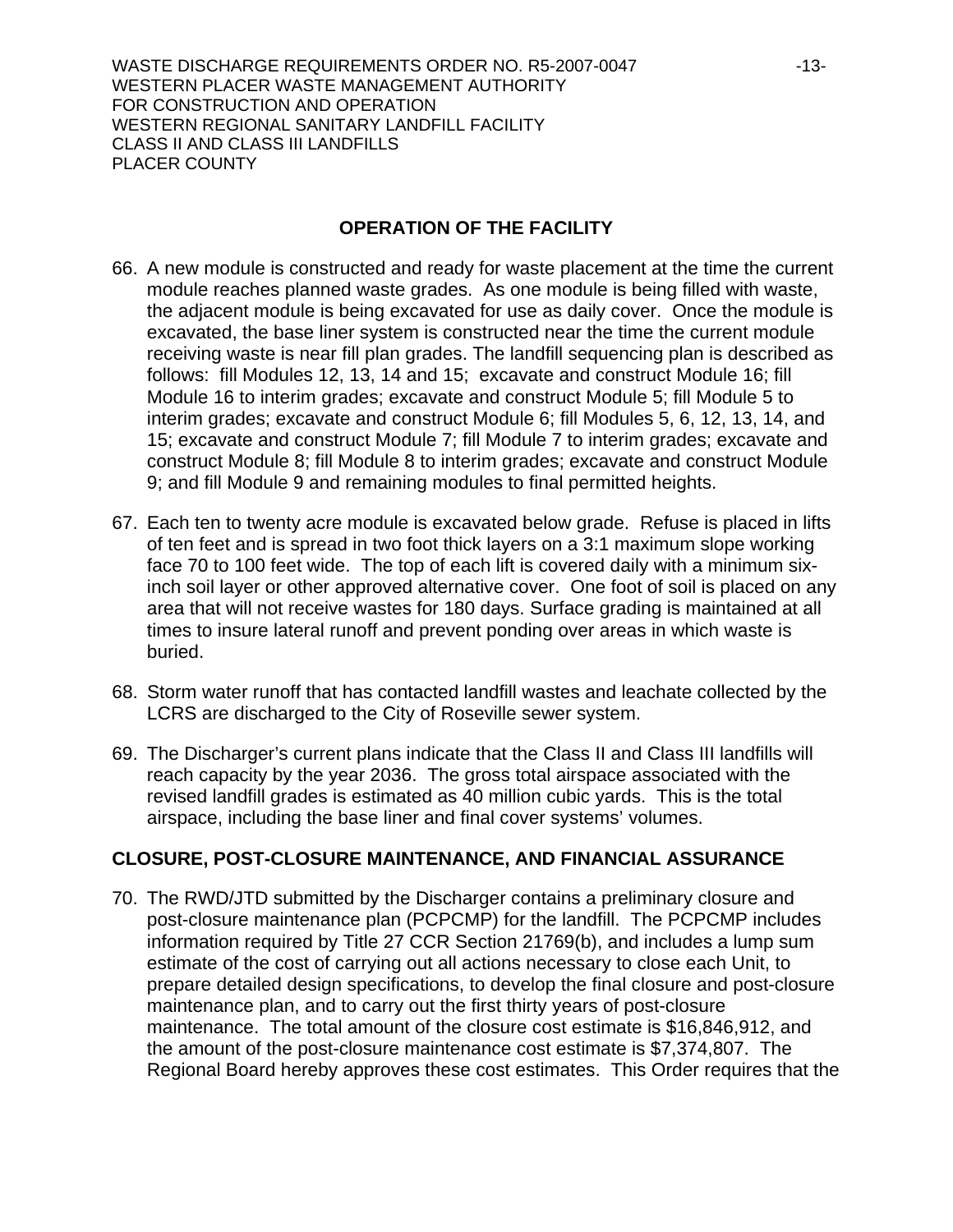WASTE DISCHARGE REQUIREMENTS ORDER NO. R5-2007-0047 -14-WESTERN PLACER WASTE MANAGEMENT AUTHORITY FOR CONSTRUCTION AND OPERATION WESTERN REGIONAL SANITARY LANDFILL FACILITY CLASS II AND CLASS III LANDFILLS PLACER COUNTY

Discharger maintain financial assurance with the CIWMB in at least the amount of these cost estimates.

- 71. The Discharger has also submitted a cost estimate for corrective action of all known or reasonably foreseeable releases as required by Title 27 Section 22221. The amount of the approved cost estimate is \$638,181. This Order requires that the Discharger maintain financial assurance with the CIWMB in at least the amount of this cost estimate.
- 72. Title 27 CCR Sections 21780(c)(3) and (d)(1) [sections promulgated by the CIWMB] require the Discharger to submit the final closure and post-closure maintenance plan, or for the closure of discrete units, the partial final closure and post-closure maintenance plan, at least two years prior to the anticipated date of closure. This Order requires that the Discharger obtain WDRs from the Regional Board with closure and post-closure maintenance requirements prior to final closure of the facility.

# **CEQA AND OTHER CONSIDERATIONS**

- 73. In January 2000, a supplemental draft EIR was prepared to evaluate several proposed operational changes at the existing facility including increasing the permitted height of the landfill, increasing the excavation depth, extending the operational hours, and adding lighting to accommodate evening operations. A supplemental final Environmental Impact Report (SEIR) was prepared in July 2000 to address pubic comments and feedback from the previous Draft SEIR. The Western Placer Waste Management Authority Board of Directors certified the SEIR on 10 August 2000.
- 74. On 9 October 1991, the United States Environmental Protection Agency (EPA) promulgated regulations (Title 40, Code of Federal Regulations, Parts 257 and 258, "federal MSW regulations" or "Subtitle D") that apply, in California, to dischargers who own or operate landfills at which MSW is discharged. The majority of the federal MSW regulations became effective on the "Federal Deadline," 9 October 1993.
- 75. This order implements:
	- a. The Water Quality Control Plan for the Sacramento River Basin and the San Joaquin River Basin, Fourth Edition;
	- b. The prescriptive standards and performance goals of Chapters 1 through 7, Subdivision 1, Division 2, Title 27, of the California Code of Regulations, effective 18 July 1997, and subsequent revisions;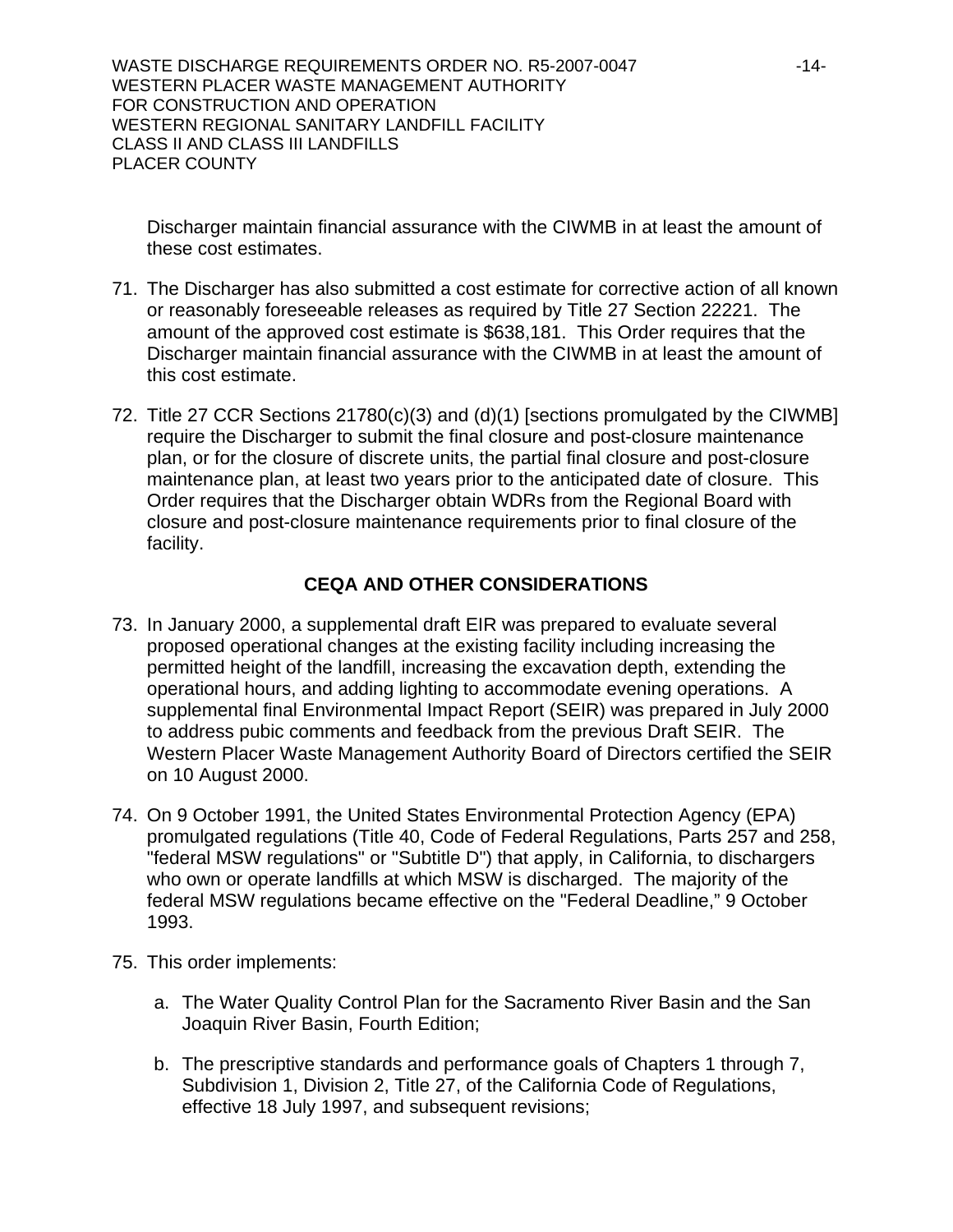WASTE DISCHARGE REQUIREMENTS ORDER NO. R5-2007-0047 -15-WESTERN PLACER WASTE MANAGEMENT AUTHORITY FOR CONSTRUCTION AND OPERATION WESTERN REGIONAL SANITARY LANDFILL FACILITY CLASS II AND CLASS III LANDFILLS PLACER COUNTY

- c. The prescriptive standards and performance criteria of RCRA Subtitle D, Parts 257 and 258; and
- d. State Water Resources Control Board Resolution No. 93-62, *Policy for Regulation of Discharges of Municipal Solid Waste*, adopted 17 June 1993.
- 76. Section 13267(b) of California Water Code provides that: "In conducting an investigation specified in subdivision (a), the regional board may require that any person who has discharged, discharges, or is suspected of discharging, or who proposed to discharge within its region, or any citizen or domiciliary, or political agency or entity of this state who had discharged, discharges, or is suspected of discharging, or who proposed to discharge waste outside of its region that could affect the quality of the waters of the state within its region shall furnish, under penalty of perjury, technical or monitoring program reports which the regional board requires. The burden, including costs of these reports, shall bear a reasonable relationship to the need for the reports and the benefits to be obtained from the reports."
- 77. The technical reports required by this Order and the attached "Monitoring and Reporting Program No. R5-2007-0047" are necessary to assure compliance with these waste discharge requirements. The Discharger owns and operates the facility that discharges the waste subject to this Order.

## **PROCEDURAL REQUIREMENTS**

- 78. All local agencies with jurisdiction to regulate land use, solid waste disposal, air pollution, and to protect public health have approved the use of this facility for the discharges of waste to land stated herein.
- 79. The Regional Water Board notified the Discharger and interested agencies and persons of its intent to prescribe waste discharge requirements for this discharge, and has provided them with an opportunity for a public hearing and an opportunity to submit their written views and recommendations.
- 80. The Regional Water Board, in a public meeting, heard and considered all comments pertaining to the discharge.
- 81. Any person affected by this action of the Regional Water Board may petition the State Water Resources Control Board to review the action in accordance with Sections 2050 through 2068, Title 23, California Code of Regulations. The petition must be received by the State Water Resources Control Board, Office of Chief Counsel, P.O. Box 100, Sacramento, California 95812, within 30 days of the date of issuance of this Order. Copies of the laws and regulations applicable to the filing of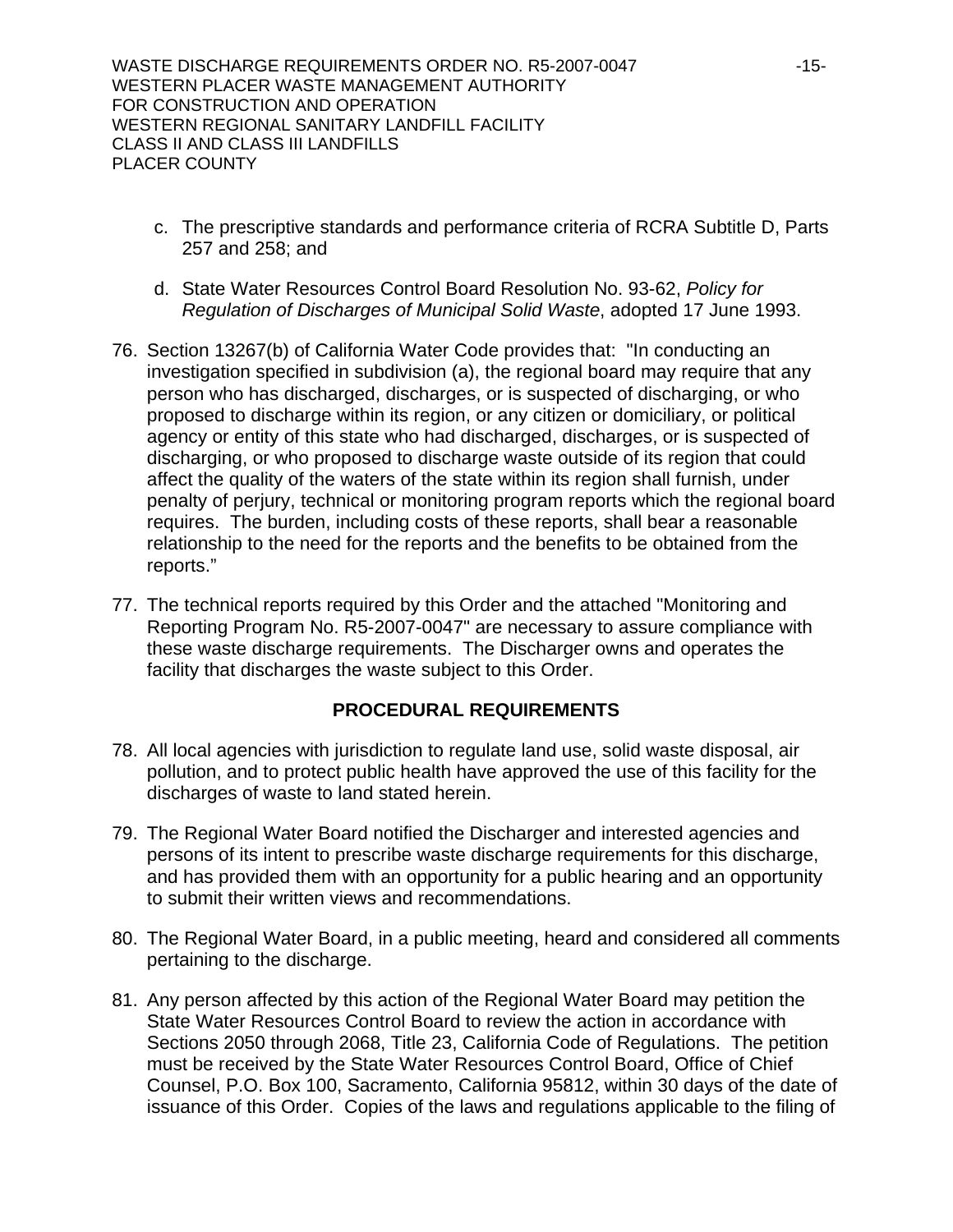WASTE DISCHARGE REQUIREMENTS ORDER NO. R5-2007-0047 -16-WESTERN PLACER WASTE MANAGEMENT AUTHORITY FOR CONSTRUCTION AND OPERATION WESTERN REGIONAL SANITARY LANDFILL FACILITY CLASS II AND CLASS III LANDFILLS PLACER COUNTY

a petition are available on the Internet at http://www.waterboards.ca.gov/water\_laws/index.html and will be provided on request.

IT IS HEREBY ORDERED, pursuant to Sections 13263 and 13267 of the California Water Code, that Order No. R5-2002-0218 is rescinded, and that Western Placer Waste Management Authority, its agents, successors, and assigns, in order to meet the provisions of Division 7 of the California Water Code and the regulations adopted thereunder, shall comply with the following:

# **A. PROHIBITIONS**

- 1. The discharge of 'hazardous waste' is prohibited. The discharge of designated wastes to the Class III landfill is prohibited. For the purposes of this Order, the term 'hazardous waste' is as defined in Title 23, California Code of Regulations, Section 2510 et seq., and 'designated waste' is as defined in Title 27.
- 2. The discharge of wastes outside of a Unit or portions of a Unit specifically designed for their containment is prohibited.
- 3. The discharge of waste to a closed Unit is prohibited.
- 4. The discharge to the landfill units of solid waste containing free liquid or moisture in excess of the waste's moisture holding capacity, is prohibited.
- 5. The discharge to landfill units of liquid or semi-solid waste (i.e., waste containing less than 50 percent solids), except dewatered sewage or water treatment sludge as provided in Section 20220(c) of Title 27, is prohibited.
- 6. The disposal of containerized liquids at this facility is prohibited.
- 7. The discharge of wastes which have the potential to cause corrosion or decay, or otherwise reduce or impair the integrity of containment structures or which, if commingled with other wastes in the unit, could produce violent reaction, heat or pressure, fire or explosion, toxic by-products, or reaction products which in turn:
	- a. require a higher level of containment than provided by the unit,
	- b. are restricted hazardous wastes, or
	- c. impair the integrity of containment structures, is prohibited.
- 8. The discharge of waste constituents to the unsaturated zone or to groundwater is prohibited.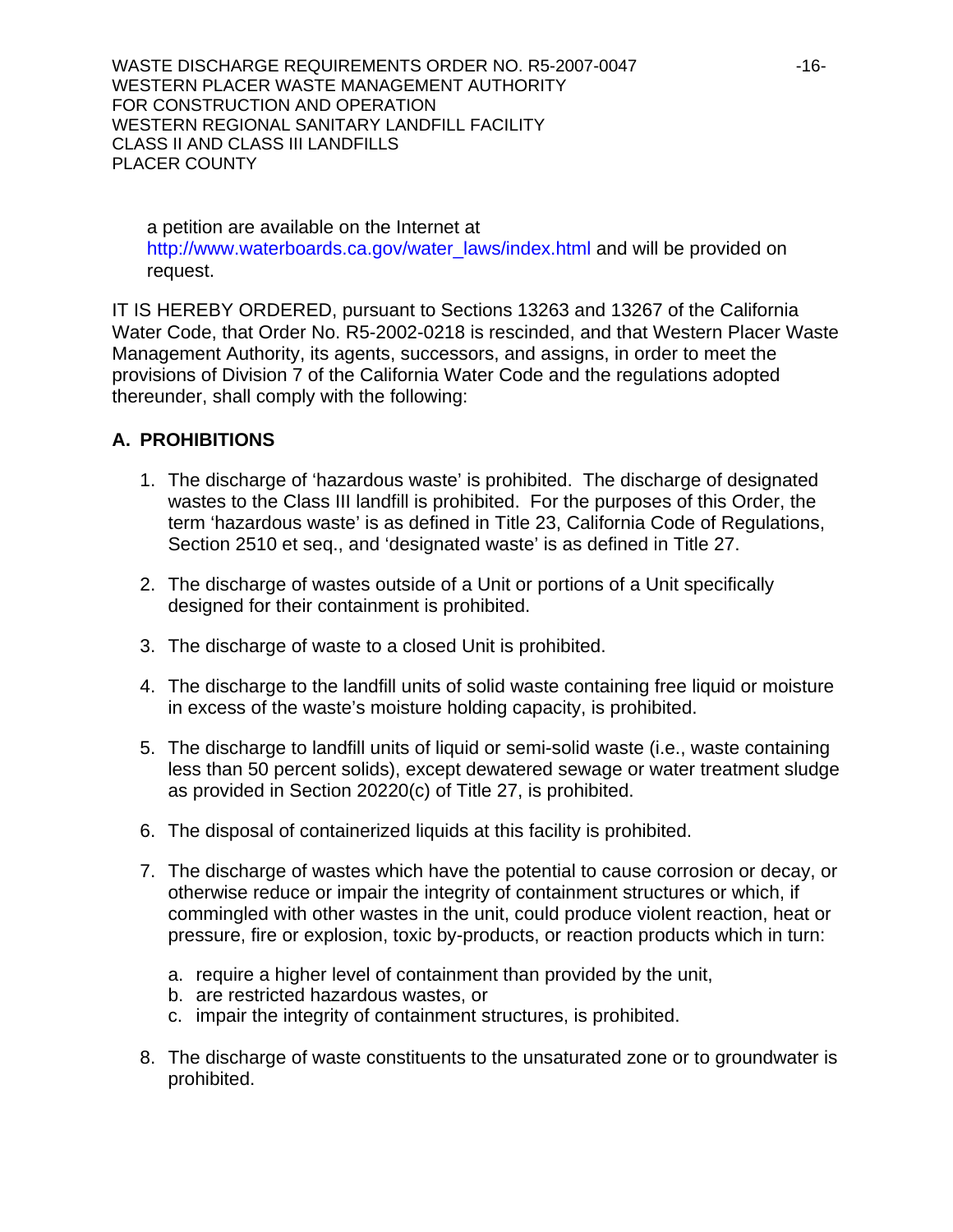9. The discharge of solid or liquid waste or leachate to surface waters, surface water drainage courses, or groundwater is prohibited.

# **B. DISCHARGE SPECIFICATIONS**

- 1. Wastes shall only be discharged into waste management units specifically designed for their containment and/or treatment, as described in this Order.
- 2. Municipal solid waste shall be discharged to either (1) that portion of a module which received wastes prior to October 1993 (i.e., that active portion of the module which is within the boundaries of the Existing Footprint), or (2) to an area equipped with a containment system which meets the additional requirements for both liners and leachate collection systems specified below.
- 3. The Discharger shall, in a timely manner, remove and relocate any wastes discharged at this facility in violation of this Order. If the Discharger is unable to remove and relocate the waste, the Discharger shall submit a report to the Regional Water Board explaining how the discharge occurred, why the waste cannot be removed, and any updates to the waste acceptance program necessary to prevent re-occurrence.
- 4. Dewatered sewage or water treatment sludge may be accepted for disposal at the Class III landfill if the sludge contains at least 20 percent solids (primary sludge) or 15 percent solids (secondary sludge), is mixed with refuse at a minimum solids-to-liquid ratio of 5:1 by weight, and does not exceed the initial moisture holding capacity of the solid waste. Any waste that contains liquid in excess of the moisture holding capacity of the waste in the Class II landfill or which contains liquid in excess of the moisture holding capacity as a result of waste management operations, compaction or settlement shall only be discharged to another Unit with containment features equivalent to a surface impoundment. Dewatered sewage or water treatment sludge may be used as alternative daily cover if it is blended with soil or other approved material, at a quarterly rate of 25% sludge to 75% soil or approved material.
- 5. A minimum separation of 10 feet shall be maintained between wastes or leachate and the highest anticipated elevation of underlying groundwater including the capillary fringe.
- 6. Prior to the discharge of waste to a landfill, all wells within 500 feet of the unit shall have sanitary seals which meet the requirements of the Placer County Division of Environmental Health or shall be properly abandoned. A record of the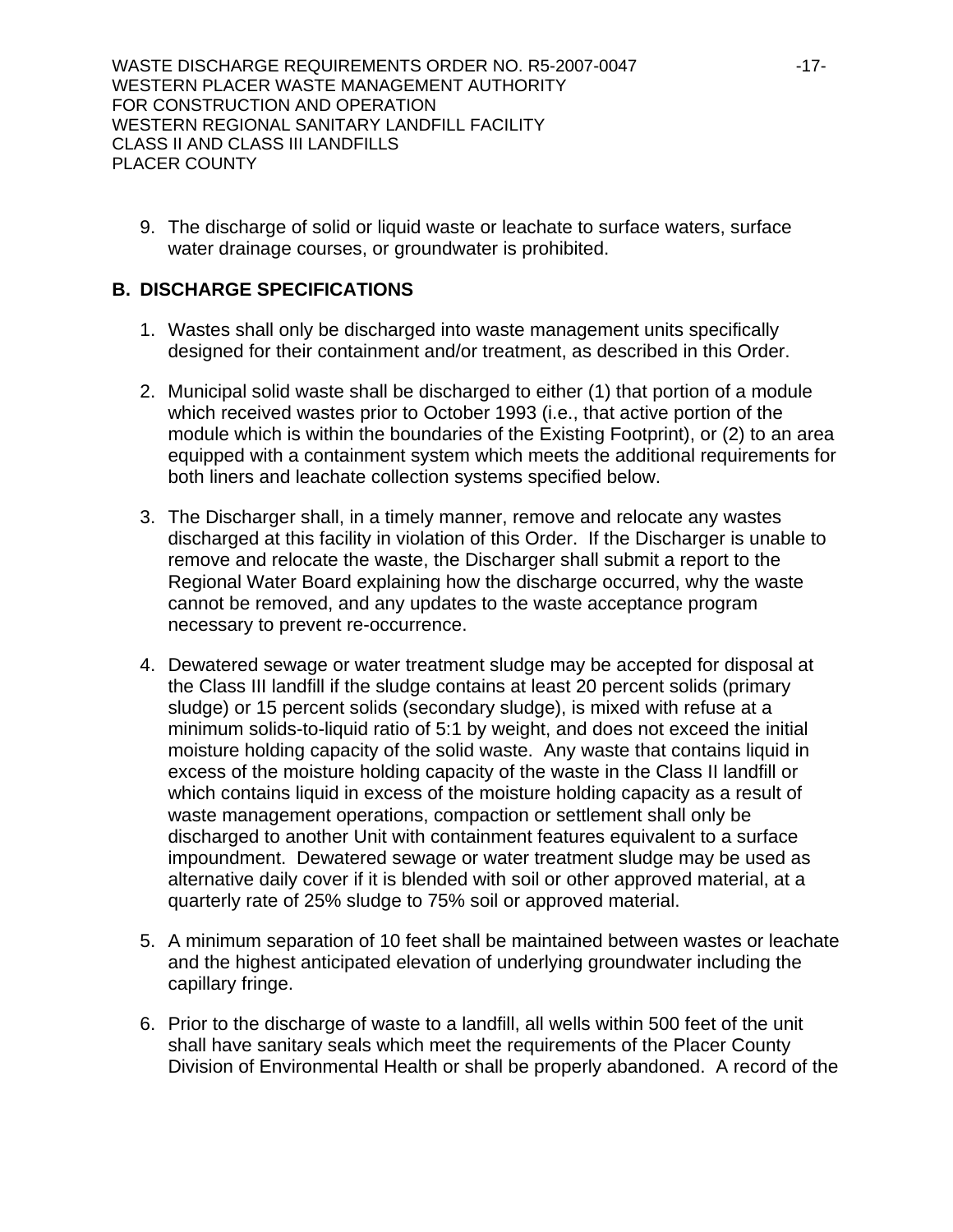WASTE DISCHARGE REQUIREMENTS ORDER NO. R5-2007-0047 -18-WESTERN PLACER WASTE MANAGEMENT AUTHORITY FOR CONSTRUCTION AND OPERATION WESTERN REGIONAL SANITARY LANDFILL FACILITY CLASS II AND CLASS III LANDFILLS PLACER COUNTY

sealing and/or abandonment of such wells shall be sent to the Regional Water Board and to the State Department of Water Resources.

- 7. Leachate generation by a landfill module LCRS shall not exceed 85% of the design capacity of the sump pumps. If leachate generation exceeds this value or if liquid is detected in the underlying leak detection layer then the Discharger shall immediately cease the discharge of sludges and other high-moisture wastes to the landfill module and shall notify the Regional Water Board in writing within seven days. Notification shall include a time table for remedial or corrective action necessary to reduce leachate production.
- 8. The Discharger shall conduct the periodic load checking program as described in the August 2002 Load Checking Program report. The load checking program shall ensure that 'hazardous wastes' and 'designated wastes' are not discharged to any Class III Landfill at the facility and that 'hazardous wastes' are not discharged to any Class II Landfill at the facility. The program shall also ensure that wastes exceeding moisture limitations are not discharged to Landfill units.

# **C. FACILITY SPECIFICATIONS**

- 1. New landfill units and lateral expansions shall not be within jurisdictional waters of the United States (wetlands) unless the Discharger has successfully completed, and the Regional Water Board has approved, all demonstrations required for such discharge under 40 CFR 258.12(a).
- 2. The Discharger shall immediately notify the Regional Water Board of any flooding, unpermitted discharge of waste off-site, equipment failure, slope failure, or other change in site conditions, which could impair the integrity of waste or leachate containment facilities or precipitation and drainage control structures.
- 3. Intermediate cover shall be applied to areas of the landfill where filling is not anticipated within 180 days. Intermediate cover shall consist of one foot of compacted soil with a permeability less than  $1x10^{-5}$  cm/sec or an approved engineered alternative. On landfill modules that are expanding in height over single composite liners (Modules 12, 13, and 14) the operator shall place an additional 12 inches of intermediate cover over areas where filling has not occurred, or Discharger anticipates will not occur, for a period of two years. This requirement shall not be imposed on the eastern slopes of Modules 12, 13, and 14 if gas control, leachate or stormwater collection appurtenances or slope stability would be adversely impacted. The active disposal area shall be confined to the smallest area practical based on the anticipated quantity of waste discharge and other waste management facility operations.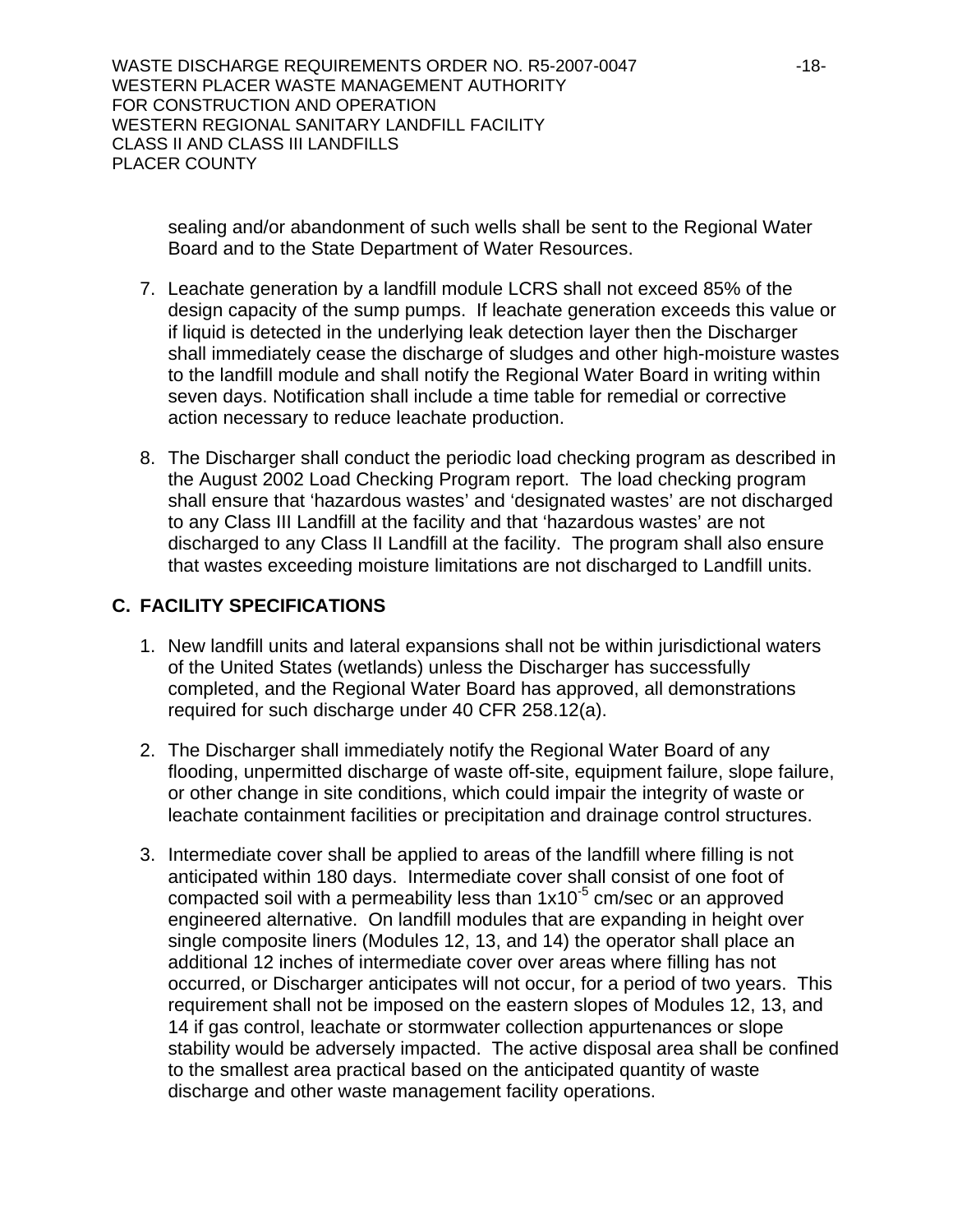- 4. Water used for facility maintenance shall be limited to the minimum amount necessary for dust control, and construction.
- 5. Landfill leachate shall be conveyed to an offsite wastewater treatment plant for disposal.
- 6. The Discharger shall maintain in good working order any facility, control system, or monitoring device installed to achieve compliance with the waste discharge requirements.
- 7. Methane and other landfill gases shall be adequately vented, removed from the Unit, or otherwise controlled to prevent the danger of adverse health effects, nuisance conditions, or the impairment of the beneficial uses of surface water or groundwater due to migration through the unsaturated zone.
- 8. Gas control measures shall be implemented for a Class II landfill module upon the detection of methane and gas-phase concentrations of volatile organic compounds (VOCs) in the leak detection layer. The gas control measures shall be sufficient to prevent the gas-phase migration of VOCs from the Class II modules.
- 9. Precipitation and drainage control systems shall be designed, constructed, and maintained to accommodate the anticipated volume of precipitation and peak flows from surface runoff under 1000-year, 24-hour precipitation conditions for Class II WMUs and 100-year, 24-hour precipitation conditions for Class III WMUs.
- 10. Annually, prior to the anticipated rainy season, any necessary erosion control measures shall be implemented, and any necessary construction, maintenance, or repairs of precipitation and drainage control facilities shall be completed to prevent erosion or flooding and to prevent surface drainage from contacting or percolating through wastes.
- 11. The Class II Landfill shall be designed to withstand the maximum credible earthquake without damage to the foundation, or to the structures which control leachate, surface drainage, erosion, or gas.
- 12. The Discharger shall maintain a *Storm Water Pollution Prevention Plan* and *Monitoring Program and Reporting Requirements* in accordance with State Water Resources Control Board Order No. 97-03-DWQ, or retain all storm water onsite.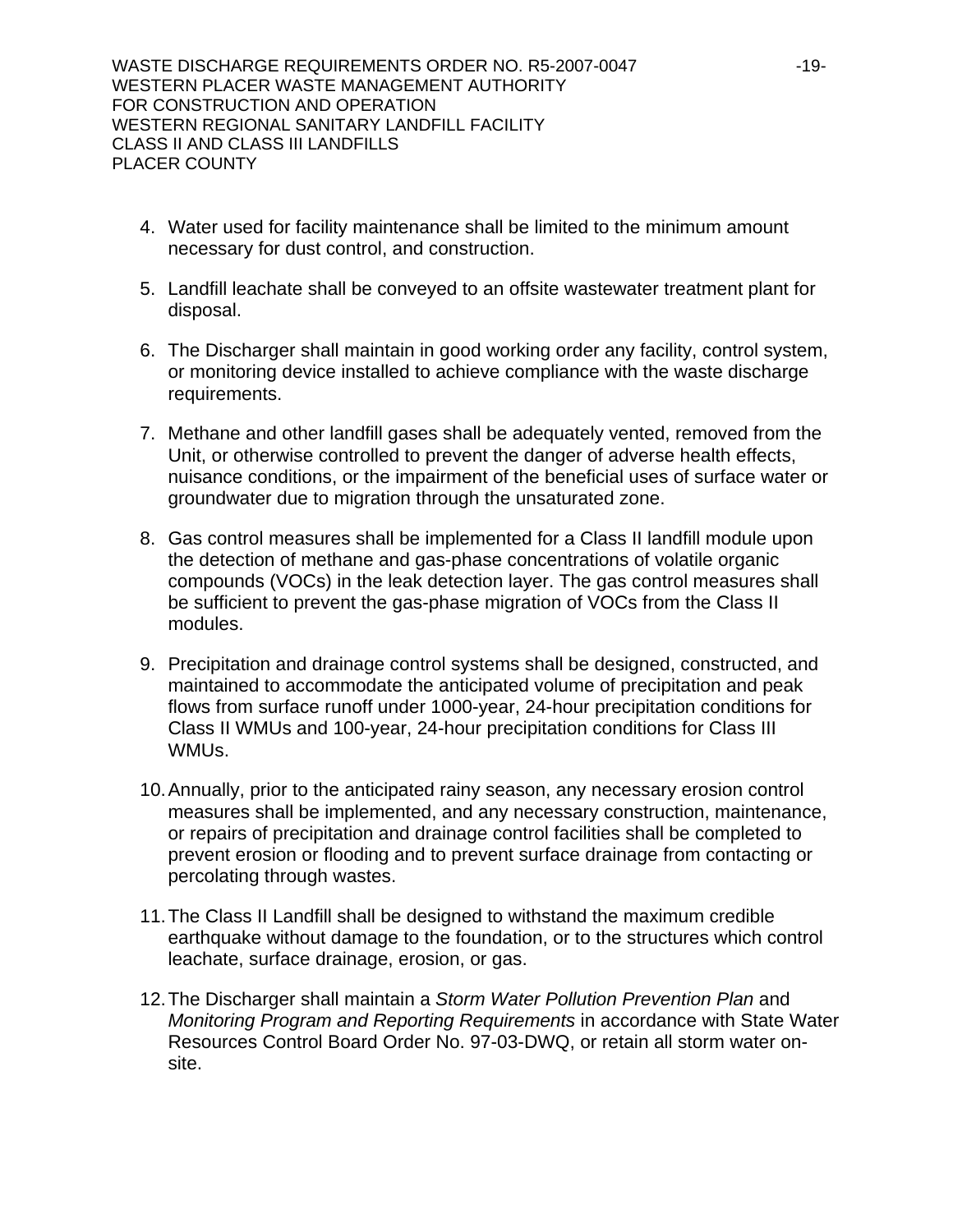WASTE DISCHARGE REQUIREMENTS ORDER NO. R5-2007-0047 -20-WESTERN PLACER WASTE MANAGEMENT AUTHORITY FOR CONSTRUCTION AND OPERATION WESTERN REGIONAL SANITARY LANDFILL FACILITY CLASS II AND CLASS III LANDFILLS PLACER COUNTY

# **D. GENERAL CONSTRUCTION SPECIFICATIONS**

- 1. The Discharger shall submit for review and approval **prior to** construction, design plans and specifications for new Units and modules of existing Units, that include the following:
	- a. A Construction Quality Assurance Plan meeting the requirements of §20324 of Title 27; and
	- b. A geotechnical evaluation of the area soils, evaluating their use as the base layer; and
	- c. An unsaturated zone monitoring system, which is demonstrated to remain effective throughout the active life, closure, and post-closure maintenance periods of the Unit, which shall be installed beneath the composite liner system in accordance with §20415(d) of Title 27.
- 2. The Discharger may propose changes to the liner system design prior to construction, provided that approved components are not eliminated, the engineering properties of the components are not substantially reduced, and the proposed liner system results in the protection of water quality equal to or greater than the design prescribed by Title 27 and this Order. The proposed changes may be made following approval by the Executive Officer. Substantive changes to the design require reevaluation as an engineered alternative and approval by the Regional Water Board.
- 3. If the Discharger proposes to construct a liner system in which a GCL is placed on top of a subgrade, the subgrade for the bottom and the side slopes of the Unit shall be prepared in an appropriate manner using accepted engineering and construction methods so as to provide a smooth surface that is free from rocks, sticks, or other debris that could damage or otherwise limit the performance of the GCL.
- 4. Construction shall proceed only after all applicable construction quality assurance plans have been approved.
- 5. Following completion of construction of a Unit or portion of a Unit, and prior to discharge onto the newly constructed liner system, the final documentation required in §20324(d)(1)(C) of Title 27 shall be submitted for review and approval. The report shall be certified by a registered civil engineer or a certified engineering geologist. It shall contain sufficient information and test results to verify that construction was in accordance with the design plans and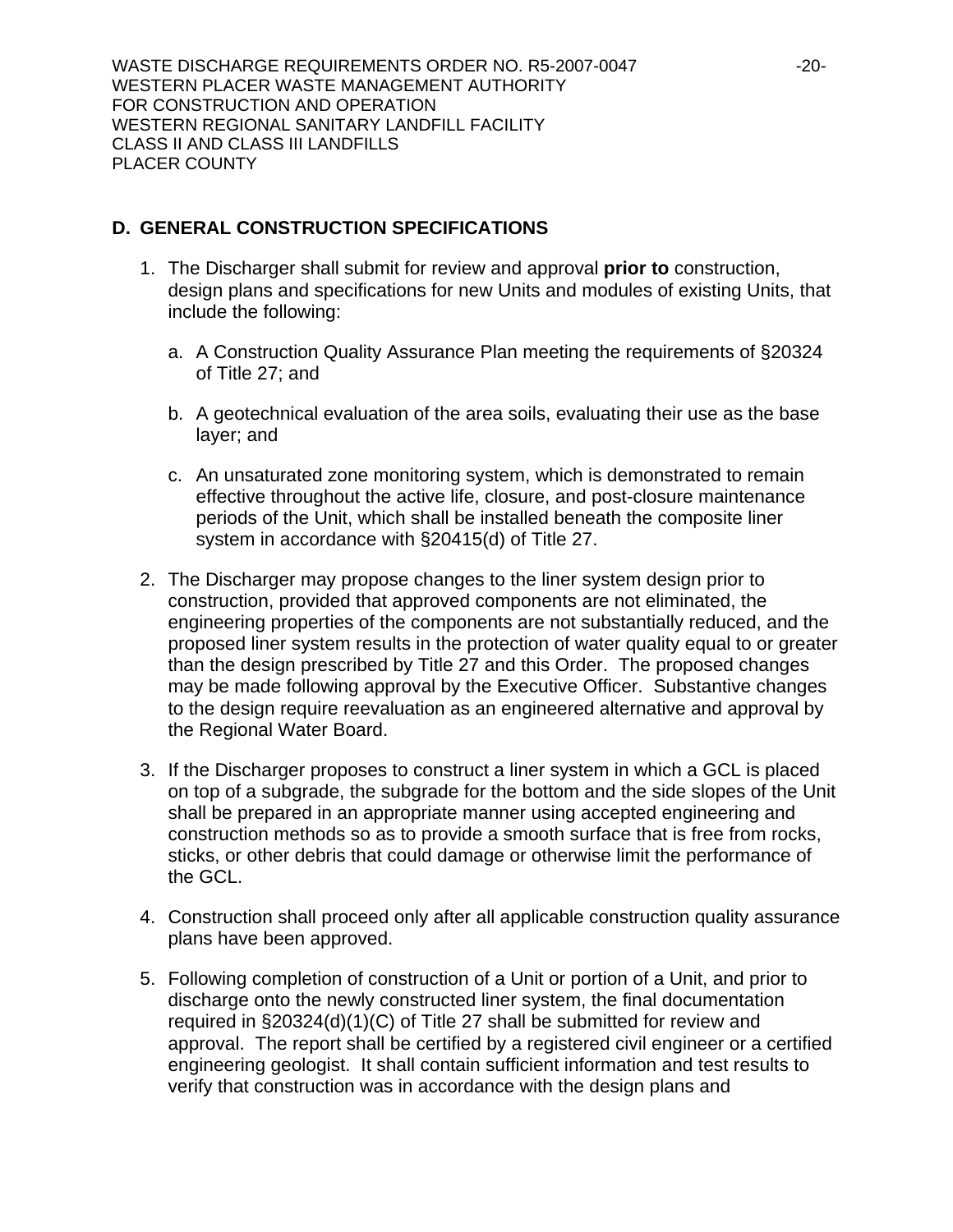WASTE DISCHARGE REQUIREMENTS ORDER NO. R5-2007-0047 -21-WESTERN PLACER WASTE MANAGEMENT AUTHORITY FOR CONSTRUCTION AND OPERATION WESTERN REGIONAL SANITARY LANDFILL FACILITY CLASS II AND CLASS III LANDFILLS PLACER COUNTY

specifications, and with the prescriptive standards and performance goals of Title 27.

- 6. A third party independent of both the Discharger and the construction contractor shall perform all of the construction quality assurance monitoring and testing during the construction of a liner system.
- 7. LCRSs shall be designed, constructed, and maintained to collect at least twice the anticipated daily volume of leachate generated by the module and to prevent the buildup of hydraulic head on the underlying liner at any time. The depth of fluid in any LCRS sump shall be kept at or below the minimum needed to ensure safe pump operation, but shall be no greater than the depth of the LCRS sump plus 3 inches in new expansion modules and sump depth plus 12 inches in modules 11, 12, 13, 14, and 15.
- 8. If monitoring of any Module reveals substantial or progressive increases of leachate generation above the design leachate flow volume (see Finding No. 59 for Module 16) by the Unit or portion of the Unit, such that the depth of fluid on any portion of the LCRS (excluding the feeder channels and leachate removal pump sump) exceeds the values listed in General Construction Specifications D.7, the Discharger shall immediately notify the Regional Water Board and provide a written notification within seven days. The notification shall include a timetable for remedial or corrective action necessary to achieve compliance with the leachate depth limitation.

# **E. CLASS II LANDFILL CONSTRUCTION SPECIFICATIONS**

1. The engineered alternative for Module 16, and all future modules (5, 6, 7, 8, and 9) is a double-composite base liner and a single composite side-slope liner system unless a site-specific demonstration is conducted and indicates that another design complies with the Title 27 performance standards. The doublecomposite liner system for base areas of the landfill will consist of the following components, from bottom to top: prepared subgrade; geosynthetic clay liner (GCL) with manufacturer quaranteed maximum hydraulic conductivity of  $5 \times 10^{-9}$ cm/sec; secondary 60-mil thick high density polyethylene (HDPE) double-sided textured geomembrane; geonet leak detection layer with heat bonded non woven geotextile on both sides; a GCL providing a hydraulic conductivity of no greater than 5 x  $10^{-9}$  cm/sec; primary 60-mil thick HDPE, single-sided textured geomembrane; 9-inch thick leachate collection and removal system (LCRS) gravel providing a minimum hydraulic conductivity of 1 cm/sec; geotextile filter; and 15-inch thick operations layer.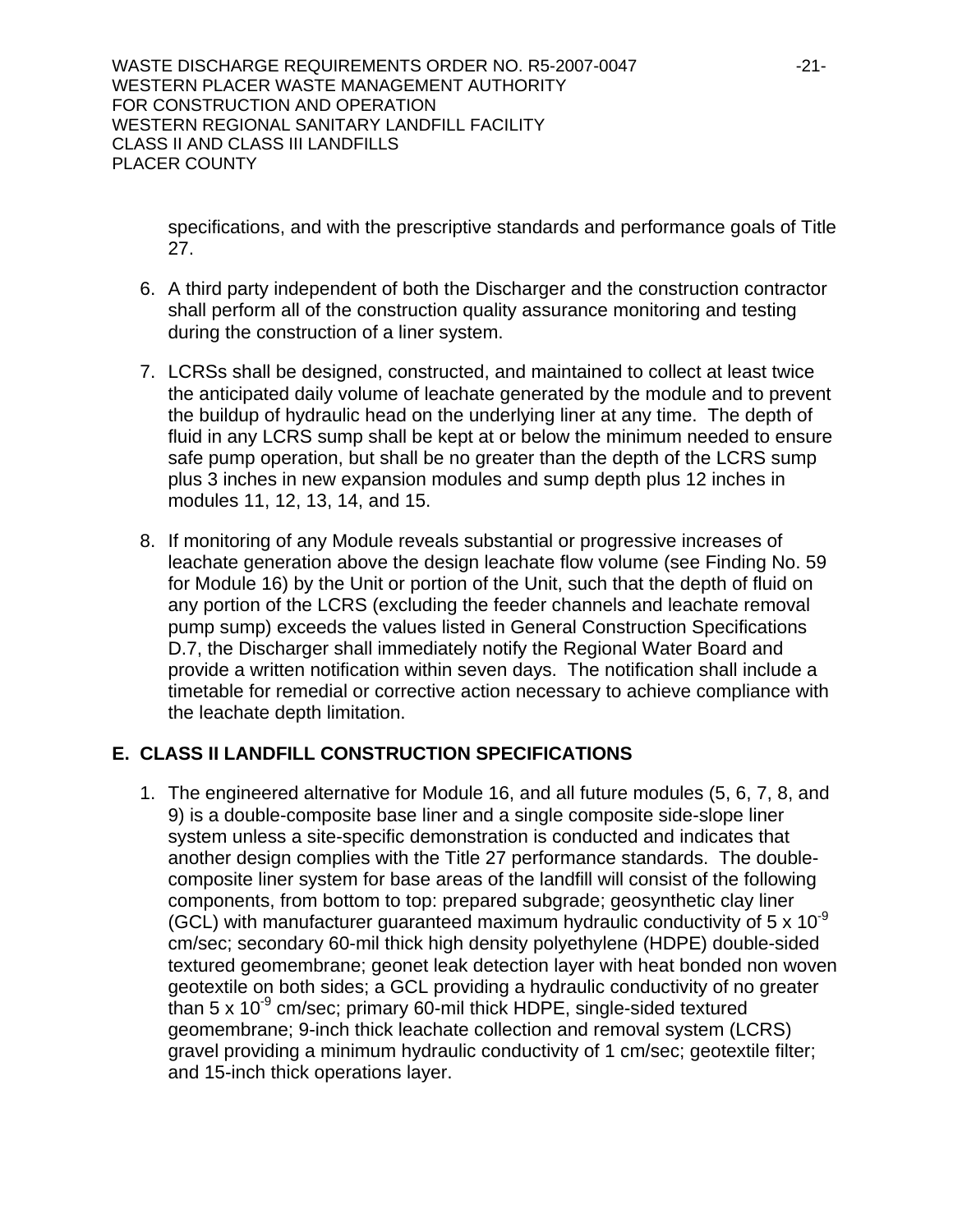WASTE DISCHARGE REQUIREMENTS ORDER NO. R5-2007-0047 -22- WESTERN PLACER WASTE MANAGEMENT AUTHORITY FOR CONSTRUCTION AND OPERATION WESTERN REGIONAL SANITARY LANDFILL FACILITY CLASS II AND CLASS III LANDFILLS PLACER COUNTY

- 2. The containment system for side slope areas of Module 16, and all future modules (5, 6, 7, 8, and 9) will consist of the following components, from bottom to top: prepared subgrade; GCL with manufacturer guaranteed maximum hydraulic conductivity of  $5 \times 10^{-9}$  cm/sec; 60-mil HDPE geomembrane (single sided textured, textured side placed down); and 24-inch thick operations layer.
- 3. The containment system for side slopes of the Class II landfill where it abuts the Class III landfill (transition area) shall vary as a function of the type of the existing Class III landfill liner system (see Attachment E which is attached hereto and incorporated by reference). Each module-specific continuation shall be analyzed during construction level design of each module. However, a minimum of a composite liner system shall be constructed at the interface between the Class II landfill and Modules 2, 10 and 11 which do not have composite liners. Class III Modules 12 and 13 were constructed with composite liners and have an LCRS system. Therefore, a minimum of a geomembrane may be employed to separate Class II waste from Class III waste in Modules 12 and 13.
- 4. At closure, each landfill unit shall receive a final cover which is designed and constructed to function with minimum maintenance and consist, at a minimum, of the following from top to bottom: A 1-foot thick vegetative layer; a drainage layer consisting of a geocomposite drainage net; a geomembrane primary barrier layer; a geosynthetic-clay liner layer providing a hydraulic conductivity of not more than  $5(10)^9$  cm/sec; and a 2-foot thick foundation layer. The permitted final cover elevations shown on Attachment F (which is attached hereto and incorporated by reference) shall not be exceeded.
- 5. Closed landfill modules shall be graded to at least a three-percent (3%) grade and maintained to prevent ponding.

# **F. DETECTION MONITORING SPECIFICATIONS**

- 1. The Discharger shall submit for review and approval a groundwater detection monitoring program demonstrating compliance with Title 27 for any Unit expansion.
- 2. The Discharger shall comply with the detection monitoring program provisions of Title 27 for groundwater, surface water, and the unsaturated zone, and in accordance with Monitoring and Reporting Program No. R5-2007-0047. A detection monitoring program for a new Unit shall be installed, operational, and one year of monitoring data collected prior to the discharge of wastes [27 CCR §20415(e)(6)].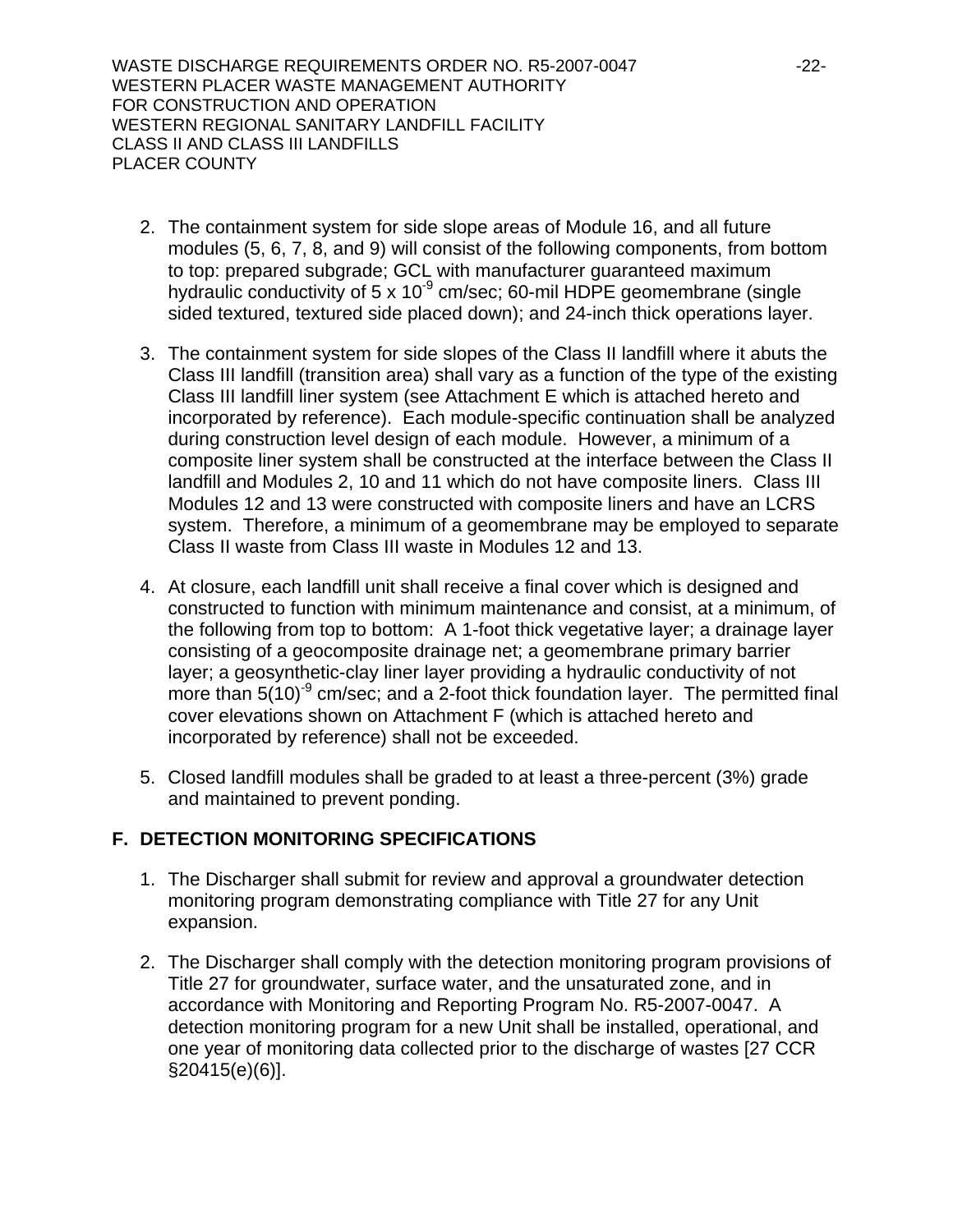WASTE DISCHARGE REQUIREMENTS ORDER NO. R5-2007-0047 -23-WESTERN PLACER WASTE MANAGEMENT AUTHORITY FOR CONSTRUCTION AND OPERATION WESTERN REGIONAL SANITARY LANDFILL FACILITY CLASS II AND CLASS III LANDFILLS PLACER COUNTY

- 3. The Discharger shall provide Regional Water Board staff a minimum of **one week** notification prior to commencing any field activities related to the installation, repair, or abandonment of monitoring devices, and a minimum 48 hour notification prior to the collection of samples associated with a detection monitoring program, evaluation monitoring program, or corrective action program.
- 4. The Discharger shall comply with the Water Quality Protection Standard as specified in this Order, Monitoring and Reporting Program No. R5-2007-0047, and the Standard Provisions and Reporting Requirements, dated April 2000.
- 5. The Water Quality Protection Standard for organic compounds which are not naturally occurring and not detected in background groundwater samples shall be taken as the detection limit of the analytical method used (i.e., US-EPA methods 8260 and 8270). The presence of non-naturally occurring organic compounds in samples above the Water Quality Protection Standard from detection monitoring wells is evidence of a release from the Unit.
- 6. The concentrations of the constituents of concern in waters passing the Point of Compliance shall not exceed the concentration limits established pursuant to Monitoring and Reporting Program No. R5-2007-0047.
- 7. For each monitoring event, the Discharger shall determine whether the landfill is in compliance with the Water Quality Protection Standard using procedures specified in Monitoring and Reporting Program No. R5-2007-0047 and §20415(e) of Title 27.
- 8. The Discharger shall maintain the existing Sample Collection and Analysis Plan. The Sample Collection and Analysis Plan shall at a minimum include:
	- a. Sample collection procedures describing purging techniques, sampling equipment, and decontamination of sampling equipment;
	- b. Sample preservation information and shipment procedures;
	- c. Sample analytical methods and procedures;
	- d. Sample quality assurance/quality control (QA/QC) procedures; and
	- e. Chain of Custody control.
- 9. For any given monitored medium, the samples taken from all monitoring points and background monitoring points to satisfy the data analysis requirements for a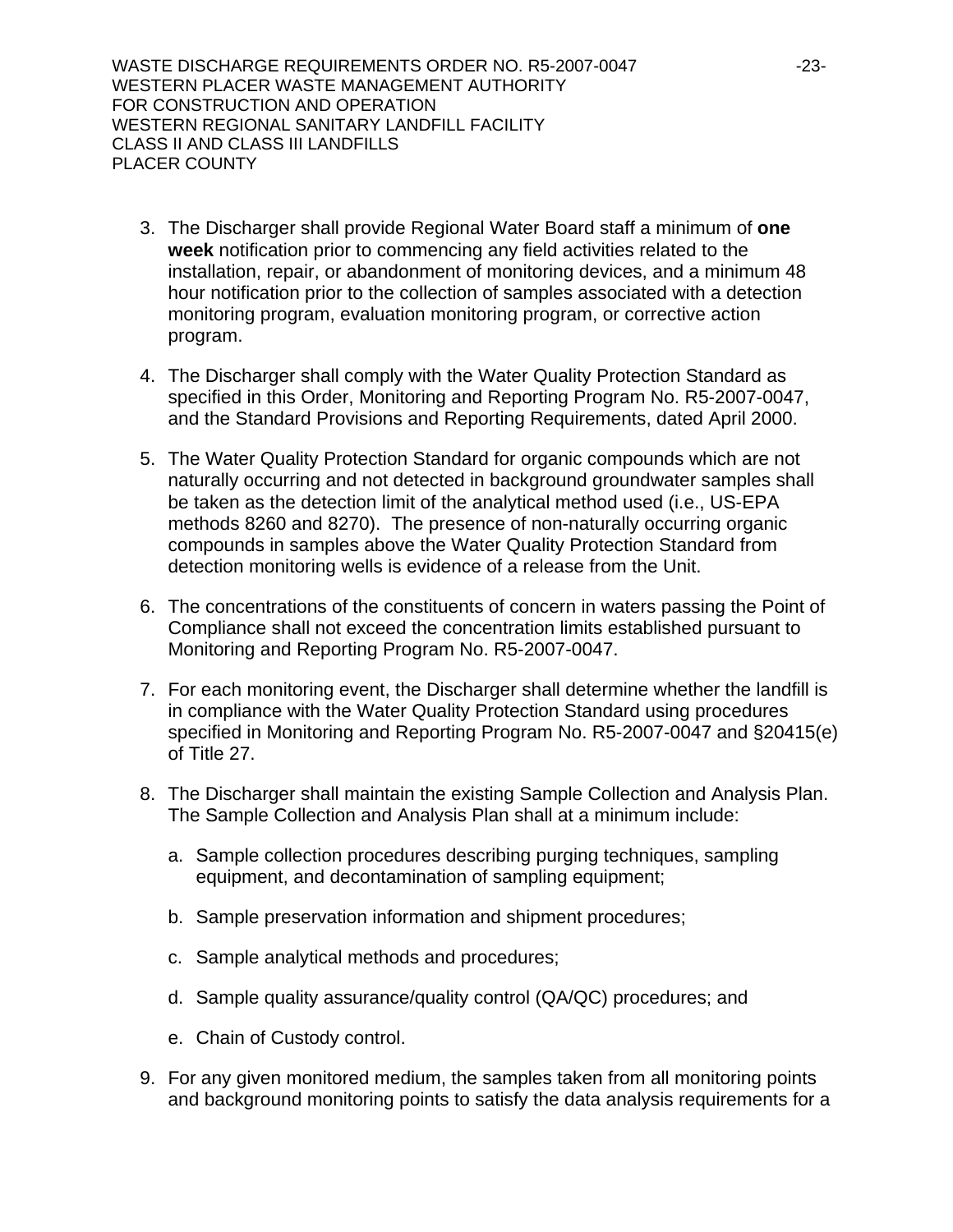WASTE DISCHARGE REQUIREMENTS ORDER NO. R5-2007-0047 -24-WESTERN PLACER WASTE MANAGEMENT AUTHORITY FOR CONSTRUCTION AND OPERATION WESTERN REGIONAL SANITARY LANDFILL FACILITY CLASS II AND CLASS III LANDFILLS PLACER COUNTY

given reporting period shall all be taken **within a span not to exceed 30 days**, unless a longer time period is approved, and shall be taken in a manner that ensures sample independence to the greatest extent feasible. Specific methods of collection and analysis must be identified. Sample collection, storage, and analysis shall be performed according to the most recent version of USEPA Methods, such as the latest editions, as applicable, of: (1) Methods for the Analysis of Organics in Water and Wastewater (USEPA 600 Series), (2) Test Methods for Evaluating Solid Waste (SW-846, latest edition), and (3) Methods for Chemical Analysis of Water and Wastes (USEPA 600/4-79-020), and in accordance with the approved Sample Collection and Analysis Plan.

- 10. If methods other than USEPA-approved methods or Standard Methods are used, the exact methodology shall be submitted for review and approval prior to use.
- 11. The **methods of analysis and the detection limits** used must be appropriate for the expected concentrations. For the monitoring of any constituent or parameter that is found in concentrations which produce more than 90% non-numerical determinations (i.e., "trace" or "ND") in data from background monitoring points for that medium, the analytical method having the lowest method detection limit (MDL) shall be selected from among those methods which would provide valid results in light of any matrix effects or interferences.
- 12. **"Trace" results** results falling between the MDL and the practical quantitation limit (PQL) - shall be reported as such, and shall be accompanied both by the estimated MDL and PQL values for that analytical run.
- 13. **MDLs and PQLs** shall be derived by the laboratory for each analytical procedure, according to State of California laboratory accreditation procedures. These MDLs and PQLs shall reflect the detection and quantitation capabilities of the specific analytical procedure and equipment used by the lab, rather than simply being quoted from USEPA analytical method manuals. In relatively interference-free water, laboratory-derived MDLs and PQLs are expected to closely agree with published USEPA MDLs and PQLs.
- 14. If the laboratory suspects that, due to a change in matrix or other effects, the true detection limit or quantitation limit for a particular analytical run differs significantly from the laboratory-derived MDL/PQL values, the results shall be flagged accordingly, along with estimates of the detection limit and quantitation limit actually achieved. The **MDL shall always be calculated such that it represents the lowest achievable concentration associated with a 99% reliability of a nonzero result**. The PQL shall always be calculated such that it represents the lowest constituent concentration at which a numerical value can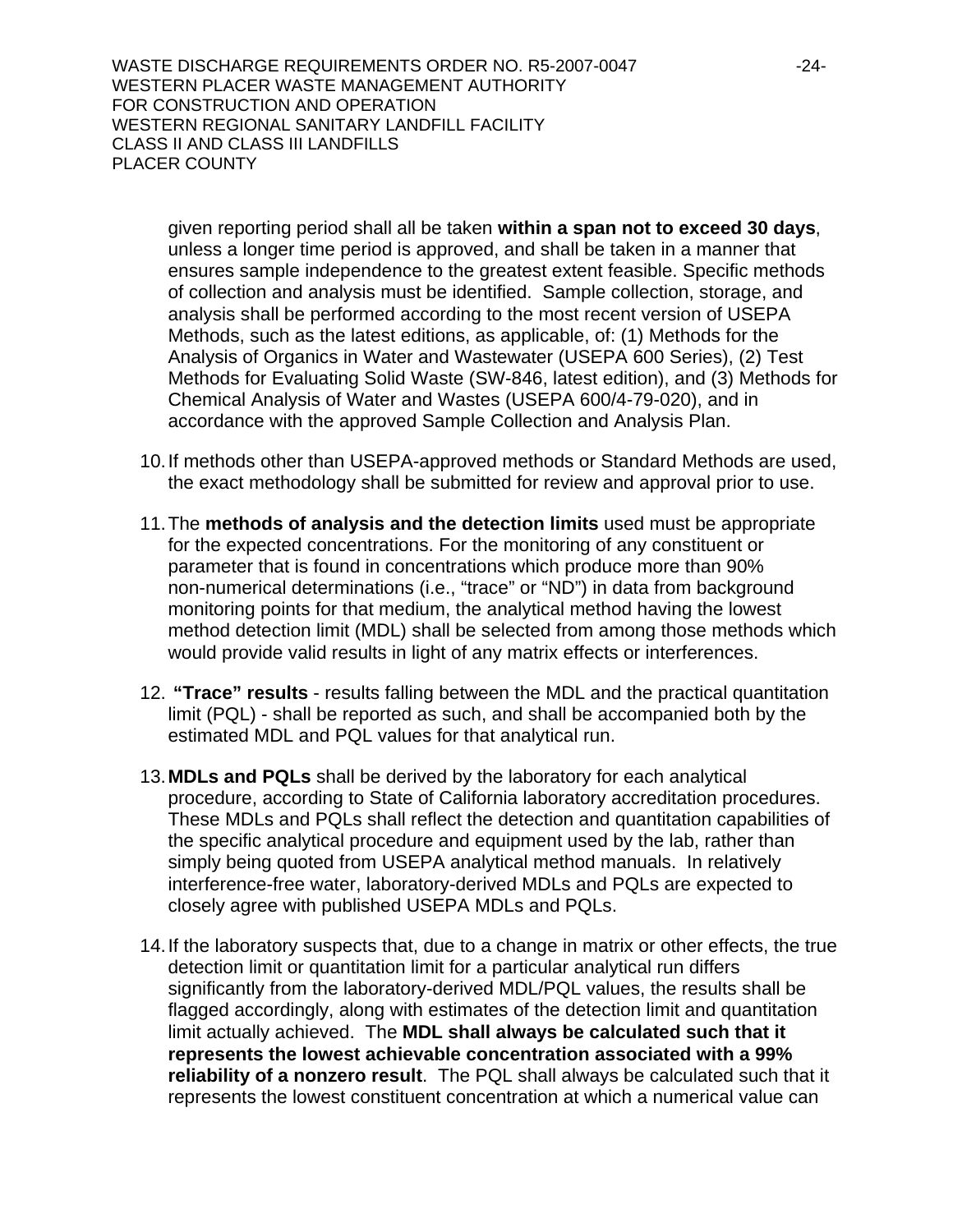WASTE DISCHARGE REQUIREMENTS ORDER NO. R5-2007-0047 -25-WESTERN PLACER WASTE MANAGEMENT AUTHORITY FOR CONSTRUCTION AND OPERATION WESTERN REGIONAL SANITARY LANDFILL FACILITY CLASS II AND CLASS III LANDFILLS PLACER COUNTY

be assigned with reasonable certainty that it represents the constituent's actual concentration in the sample. Normally, PQLs should be set equal to the concentration of the lowest standard used to calibrate the analytical procedure.

- 15. All **QA/QC data** shall be reported, along with the sample results to which they apply, including the method, equipment, analytical detection and quantitation limits, the percent recovery, an explanation for any recovery that falls outside the QC limits, the results of equipment and method blanks, the results of spiked and surrogate samples, the frequency of quality control analysis, and the name and qualifications of the person(s) performing the analyses. Sample results shall be reported unadjusted for blank results or spike recoveries. In cases where contaminants are detected in QA/QC samples (i.e., field, trip, or lab blanks), the accompanying sample results shall be appropriately flagged.
- 16. Unknown chromatographic peaks shall be reported, flagged, and tracked for potential comparison to subsequent unknown peaks that may be observed in future sampling events. Identification of unknown chromatographic peaks that recur in subsequent sampling events may be required.
- 17. The statistical method shall account for data below the practical quantitation limit (PQL) with one or more statistical procedures that are protective of human health and the environment. Any PQL validated pursuant to §20415(e)(7) of Title 27 that is used in the statistical method shall be **the lowest concentration (or value) that can be reliably achieved** within limits of precision and accuracy specified in the WDRs for routine laboratory operating conditions that are available to the facility. The Discharger's technical report, pursuant to §20415(e)(7) of Title 27, shall consider the PQLs listed in Appendix IX to Chapter 14 of Division 4.5 of Title 22, California Code of Regulations, for guidance when specifying limits of precision and accuracy. For any given constituent monitored at a background or downgradient monitoring point, an indication that falls between the MDL and the PQL for that constituent (hereinafter called a "trace" detection) shall be identified and used in appropriate statistical or nonstatistical tests. Nevertheless, for a statistical method that is compatible with the proportion of censored data (trace and ND indications) in the data set, the Discharger can use the laboratory's concentration estimates in the trace range (if available) for statistical analysis, in order to increase the statistical power by decreasing the number of "ties".
- 18. Background for water samples or soil-pore gas samples shall be represented by the data from all samples taken from applicable background monitoring points during that reporting period (at least one sample from each background monitoring point). The Discharger may propose an alternate statistical method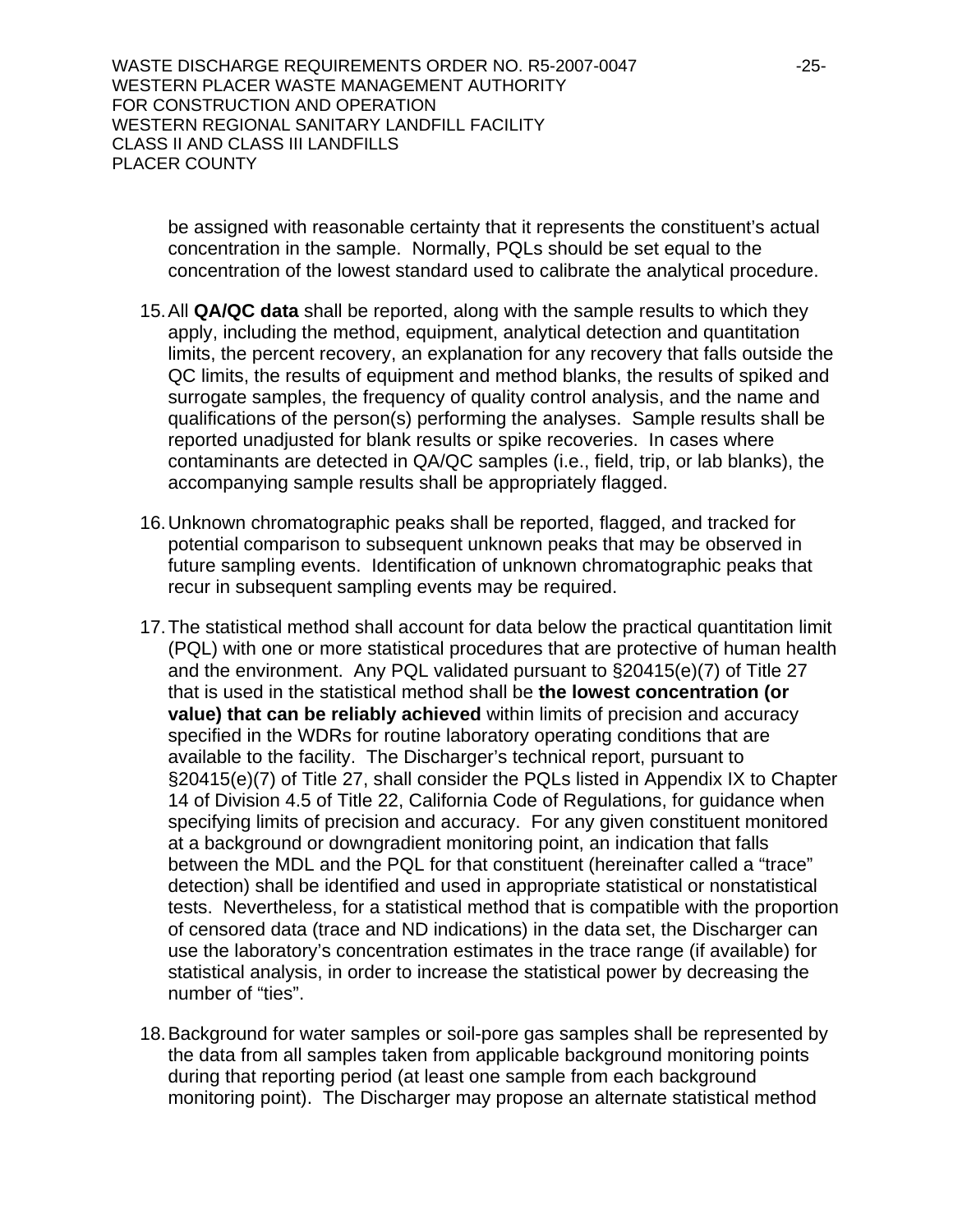WASTE DISCHARGE REQUIREMENTS ORDER NO. R5-2007-0047 -26-WESTERN PLACER WASTE MANAGEMENT AUTHORITY FOR CONSTRUCTION AND OPERATION WESTERN REGIONAL SANITARY LANDFILL FACILITY CLASS II AND CLASS III LANDFILLS PLACER COUNTY

[to the methods listed under Title 27 CCR Section 20415(e)(8)(A-D)] in accordance with Title 27 CCR Section 20415(e)(8)(E), for review and approval.

- 19. The Discharger may propose an alternate statistical method [to the methods listed under 27 CCR  $\S20415(e)(8)(A-D)$ ] in accordance with  $\S20415(e)(8)(E)$  of Title 27, for review and approval. Upon receiving written approval, alternate statistical procedures may be used for determining the significance of analytical results for common laboratory contaminants (i.e., methylene chloride, acetone, diethylhexyl phthalate, and di-n-octyl phthalate). Nevertheless, analytical results involving detection of these analytes in any background or downgradient sample shall be reported and flagged for easy reference by Regional Water Board staff.
- 20. The Discharger shall use the following non-statistical method for all analytes that are detected in less than 10% of the background samples. The non-statistical method shall be implemented as follows:
	- a. From the constituent of concern or monitoring parameter list, identify each analyte in the **current** sample that exceeds either its respective MDL or PQL. The Discharger shall conclude that the exceedance provides a preliminary indication of a release or a change in the nature or extent of the release, at that monitoring point, if *either:* 
		- 1) The data contains two or more analytes that are detected in less than 10% of background samples that equal or exceed their respective MDLs; or
		- 2) The data contains one or more analyte that equals or exceeds its PQL.
	- b. **Discrete Retest** [Title 27 CCR Section 20415(e)(8)(E)]:
		- 1) In the event that the Discharger concludes (pursuant to paragraph 20.a., above) that there is a preliminary indication of a release, then the Discharger shall immediately notify Regional Board staff by phone or email and, within 30 days of such indication, shall collect two new (retest) samples from the monitoring point where the release is preliminarily indicated.
		- 2) For any given retest sample, the Discharger shall include, in the retest analysis, **only the laboratory analytical results for those analytes detected in the original sample**. As soon as the retest data are available, the Discharger shall conclude that there is measurably significant evidence of a release if two or more analytes equal or exceed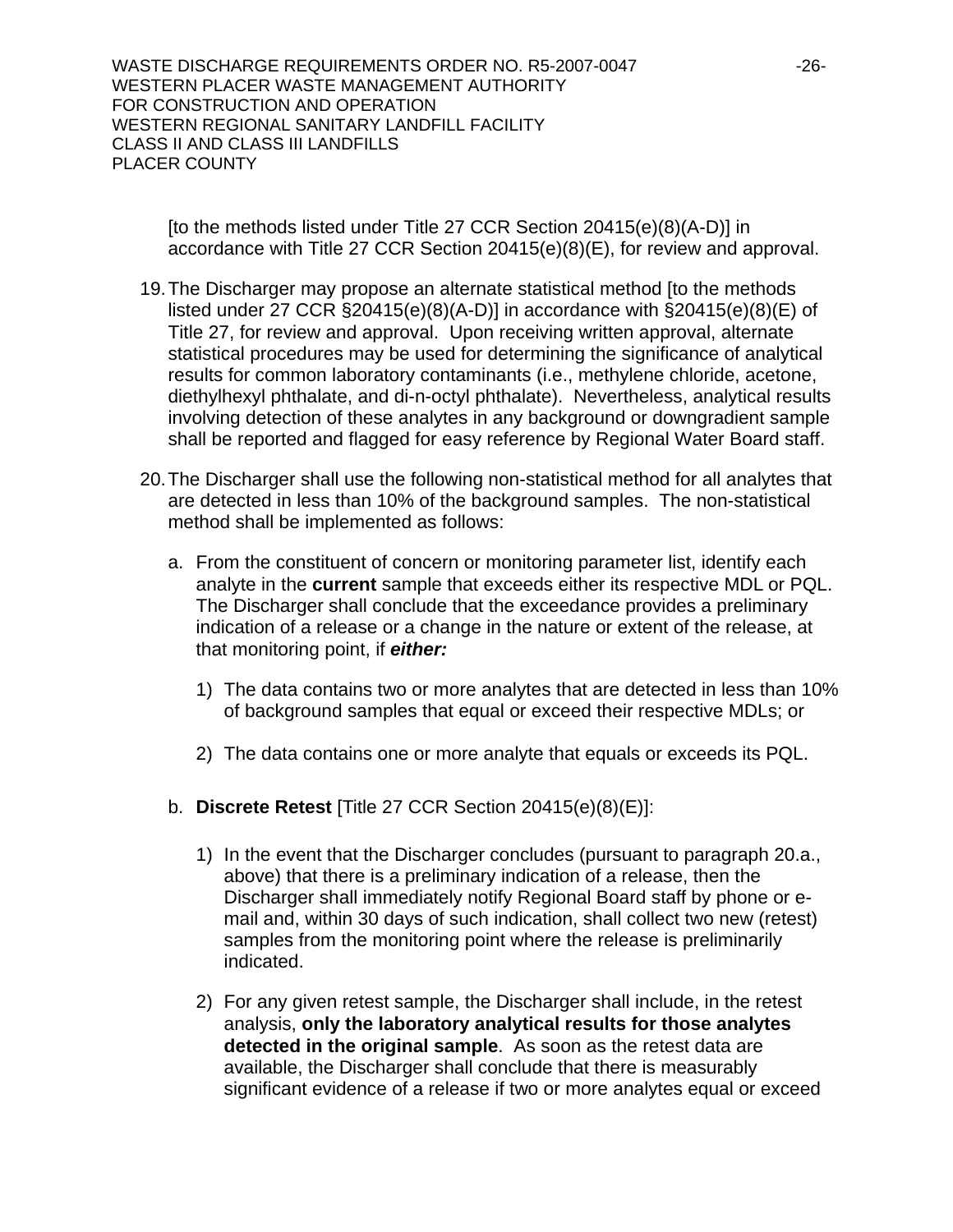WASTE DISCHARGE REQUIREMENTS ORDER NO. R5-2007-0047 -27-WESTERN PLACER WASTE MANAGEMENT AUTHORITY FOR CONSTRUCTION AND OPERATION WESTERN REGIONAL SANITARY LANDFILL FACILITY CLASS II AND CLASS III LANDFILLS PLACER COUNTY

> their respective MDLs or if one or more analyte equals or exceeds its PQL and shall:

- a) **Immediately** notify the Regional Board about any constituent or constituents verified to be present at the monitoring point, and follow up with written notification submitted by certified mail **within seven days** of validation; and
- b) Comply with Finding 22, below if any constituent or constituents were verified to be present.
- 3) Any analyte that is confirmed per this method shall be added to the monitoring parameter list such that it is monitored during each regular monitoring event.
- 21. If the Discharger determines that there is measurably significant evidence of a release from the Unit at any monitoring point, the Discharger shall **immediately** implement the requirements of **XI. Response To A Release, C. Release Has Been Verified**, contained in the Standard Provisions and Reporting Requirements.

# **G. CORRECTIVE ACTION MONITORING**

- 1. The Corrective Action Monitoring Program shall be used to assess the nature and extent of the release from the landfill and to evaluate the effectiveness of the corrective action program and the landfill cover.
- 2. In accordance with the Corrective Action Monitoring Program, the Discharger shall collect and analyze all data necessary to assess the effectiveness of the Corrective Action in reducing the impacts of the release on groundwater quality. A sufficient number of monitoring wells shall be installed to delineate the release.
- 3. The Discharger shall comply with the monitoring provisions for the Corrective Action Program (CAP) as described in Section 20430(d) of Title 27. The program shall include the detection monitoring program as well as an annual report evaluating the ground water and unsaturated zone data of the past year(s) in an effort to demonstrate the effectiveness of the CAP.

## **H. PROVISIONS**

1. The Discharger shall maintain a copy of this Order at the facility and make it available at all times to facility operating personnel, who shall be familiar with its contents, and to regulatory agency personnel.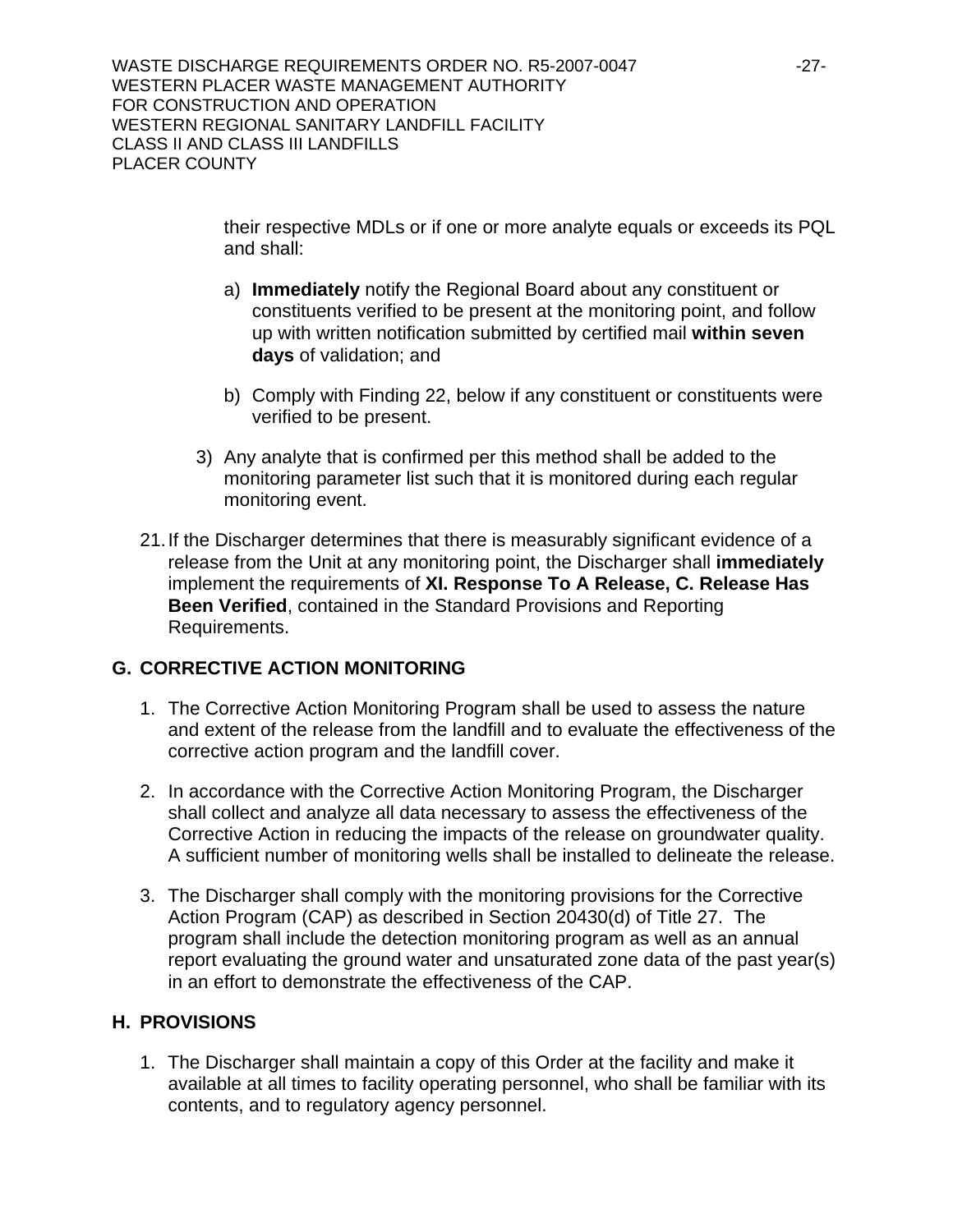WASTE DISCHARGE REQUIREMENTS ORDER NO. R5-2007-0047 -28-WESTERN PLACER WASTE MANAGEMENT AUTHORITY FOR CONSTRUCTION AND OPERATION WESTERN REGIONAL SANITARY LANDFILL FACILITY CLASS II AND CLASS III LANDFILLS PLACER COUNTY

- 2. The Discharger shall comply with all applicable provisions of Title 27 and 40 Code of Federal Regulations Part 258 (Subtitle D) that are not specifically referred to in this Order.
- 3. The Discharger shall comply with Monitoring and Reporting Program No. R5-2007-0047, which is incorporated into and made part of this Order.
- 4. The Discharger shall comply with the applicable portions of the Standard Provisions and Reporting Requirements for Waste Discharge Requirements for Nonhazardous Solid Waste Discharges Regulated by Title 27 and/or Subtitle D (27 CCR §20005 et seq. and 40 CFR 258 et seq.), dated April 2000, which are hereby incorporated into this Order.
- 5. In the event the Discharger does not comply or will be unable to comply with any prohibition or limitation of this Order for any reason, the Discharger shall notify the appropriate Regional Board office by telephone **as soon as** it or its agents have knowledge of such noncompliance or potential for noncompliance, and shall confirm this notification in writing **within two weeks**. The written notification shall state the nature, time, and cause of noncompliance, and shall describe the measures being taken to prevent recurrences and shall include a timetable for corrective actions.
- 6. All reports and transmittal letters shall be signed by persons identified below:
	- a. For a corporation: by a principal executive officer of at least the level of senior vice-president.
	- b. For a partnership or sole proprietorship: by a general partner or the proprietor.
	- c. For a municipality, state, federal or other public agency: by either a principal executive officer or ranking elected or appointed official.
	- d. A duly authorized representative of a person designated in a, b or c above if;
		- 1) The authorization is made in writing by a person described in a, b, or c of this provision;
		- 2) The authorization specifies either an individual or a position having responsibility for the overall operation of the regulated facility or activity, such as the position of plant manager, operator of a Unit, superintendent, or position of equivalent responsibility. (A duly authorized representative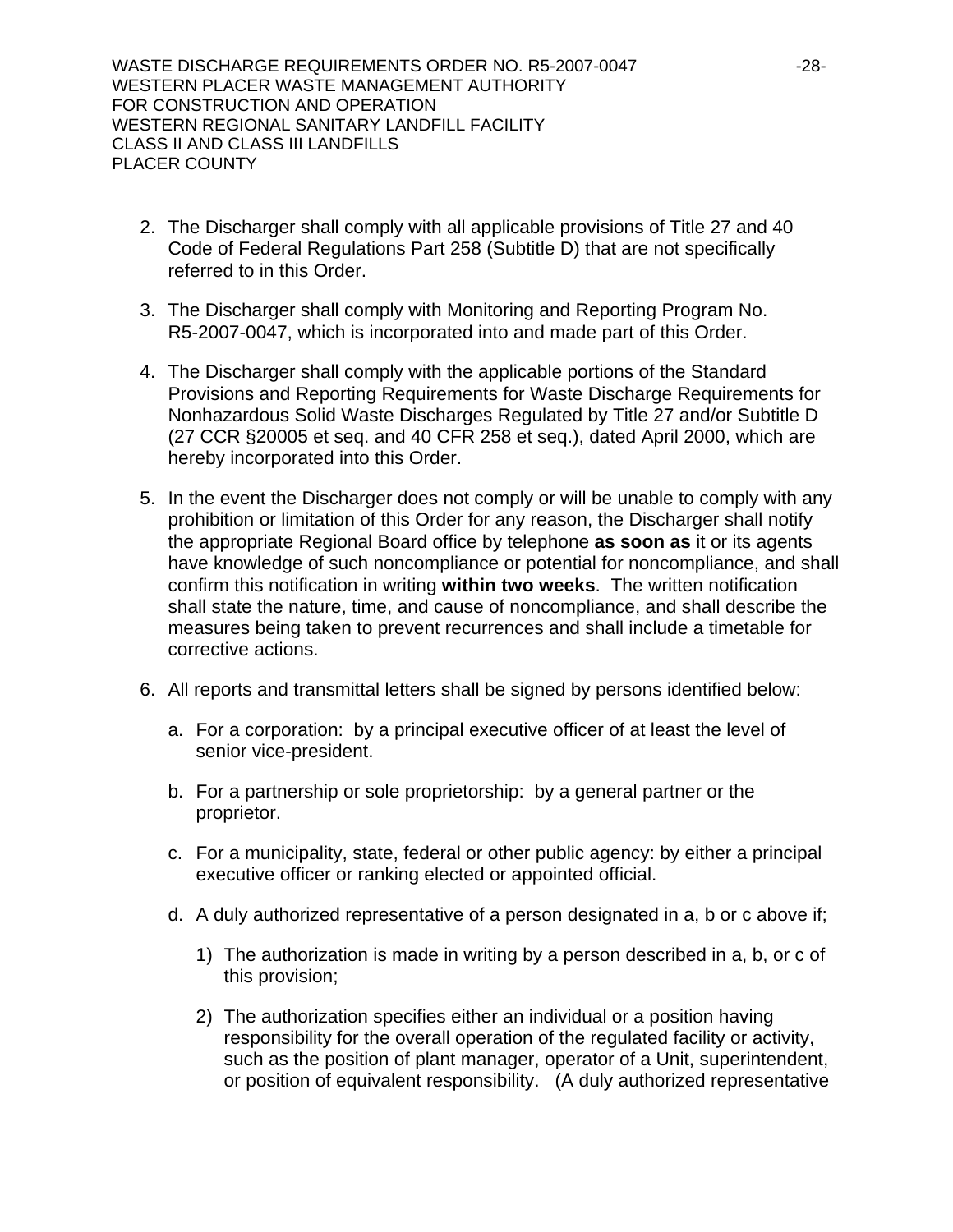may thus be either a named individual or any individual occupying a named position); and

- 3) The written authorization is submitted to the Regional Water Board.
- e. Any person signing a document under this Section shall make the following certification:

"I certify under penalty of law that I have personally examined and am familiar with the information submitted in this document and all attachments and that, based on my inquiry of those individuals immediately responsible for obtaining the information, I believe that the information is true, accurate, and complete. I am aware that there are significant penalties for submitting false information, including the possibility of fine and imprisonment."

- 7. The Discharger shall maintain legible records of the volume and type of waste discharged at the landfill and the manner and location of discharge. Such records shall be maintained at the facility until the beginning of the post-closure maintenance period. These records shall be available for review by representatives of the Regional Water Board and of the State Water Resources Control Board at any time during normal business hours. At the beginning of the post-closure maintenance period, copies of these records shall be sent to the Regional Water Board.
- 8. The Discharger shall take all reasonable steps to minimize any adverse impact to the waters of the State resulting from noncompliance with this Order. Such steps shall include accelerated or additional monitoring as necessary to determine the nature, extent, and impact of the noncompliance.
- 9. The Discharger shall provide proof to the Regional Water Board **within sixty days after completing final closure** that the deed to the landfill facility property, or some other instrument that is normally examined during a title search, has been modified to include, in perpetuity, a notation to any potential purchaser of the property stating that:
	- a. the parcel has been used as a municipal solid waste landfill;
	- b. and use options for the parcel are restricted in accordance with the postclosure land uses set forth in the post-closure plan and in WDRs for the landfill; and
	- c. in the event that the Discharger defaults on carrying out either the postclosure maintenance plan or any corrective action needed to address a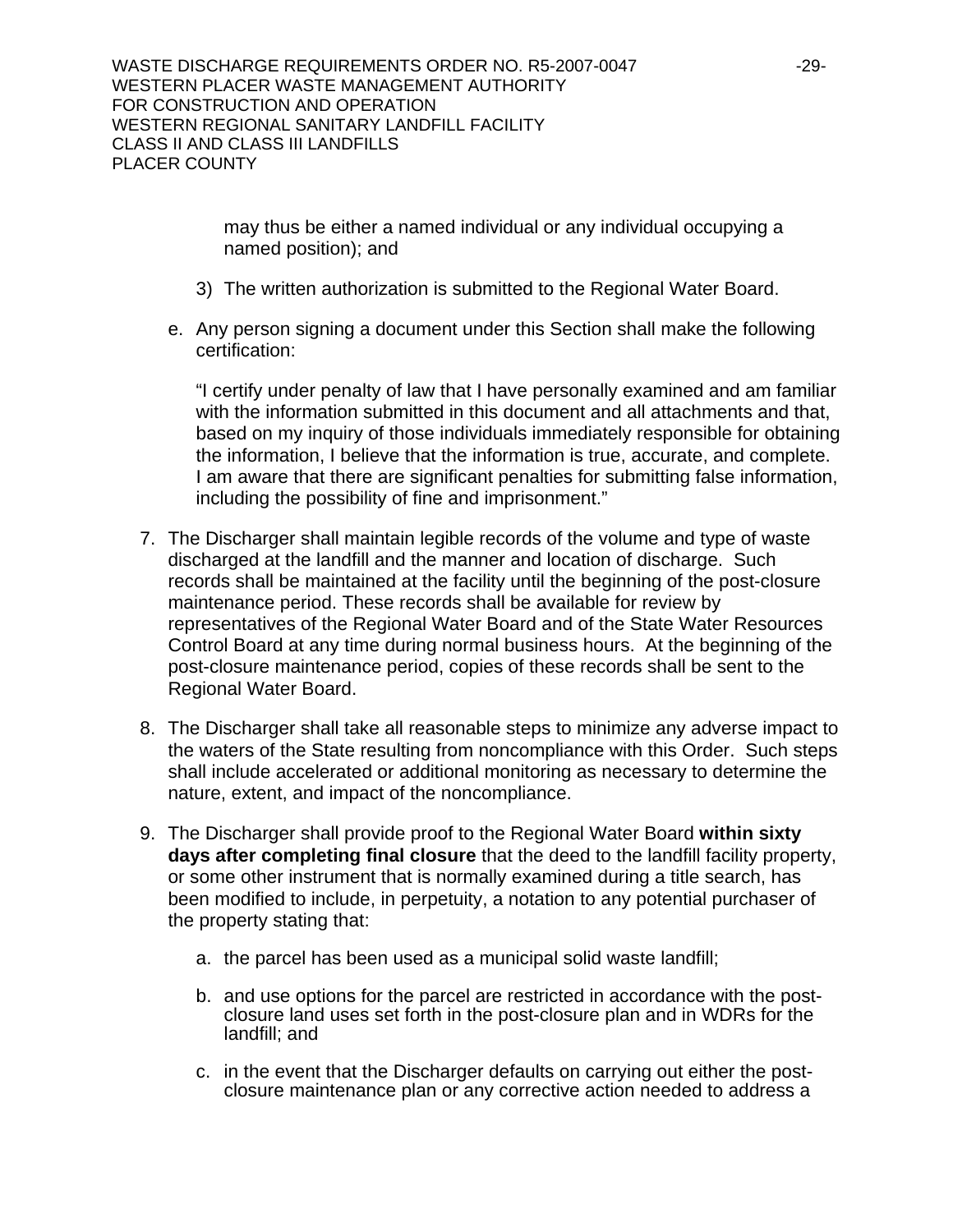WASTE DISCHARGE REQUIREMENTS ORDER NO. R5-2007-0047 -30-WESTERN PLACER WASTE MANAGEMENT AUTHORITY FOR CONSTRUCTION AND OPERATION WESTERN REGIONAL SANITARY LANDFILL FACILITY CLASS II AND CLASS III LANDFILLS PLACER COUNTY

> release, then the responsibility for carrying out such work falls to the property owner.

- 10. The owner of the waste management facility shall have the continuing responsibility to assure protection of waters of the state from discharged wastes and from gases and leachate generated by discharged waste during the active life, closure, and post-closure maintenance period of the Unit(s) and during subsequent use of the property for other purposes.
- 11. The Discharger shall maintain waste containment facilities and precipitation and drainage controls, and shall continue to monitor groundwater, leachate from the landfill unit, the vadose zone, and surface waters per MRP No. R5-2007-0047 throughout the post-closure maintenance period.
- 12. The post-closure maintenance period shall continue until the Regional Water Board determines that remaining wastes in the landfill will not threaten water quality. Other agencies may need to approve other aspects of the post-closure maintenance period.
- 13. The fact that it would have been necessary to halt or reduce the permitted activity in order to maintain compliance with this Order shall not be regarded as a defense for the Discharger's violations of the Order.
- 14. To assume ownership or operation under this Order, the succeeding owner or operator must apply in writing to the Regional Water Board requesting transfer of the Order within 14 days of assuming ownership or operation of this facility. The request must contain the requesting entity's full legal name, the State of incorporation if a corporation, the name and address and telephone number of the persons responsible for contact with the Regional Water Board, and a statement. The statement shall comply with the signatory requirements contained in Provision H.6. and state that the new owner or operator assumes full responsibility for compliance with this Order. Failure to submit the request shall be considered a discharge without requirements, a violation of the California Water Code. Transfer of this Order shall be approved or disapproved by the Regional Water Board.
- 15. The Discharger shall establish cost estimates for initiating and completing corrective action for all known or reasonably foreseeable releases from the landfill, and submit these estimates for review and approval.
- 16. The Discharger shall obtain and maintain assurances of financial responsibility for initiating and completing corrective action for all known or reasonably foreseeable releases from the landfill in the amount of the approved cost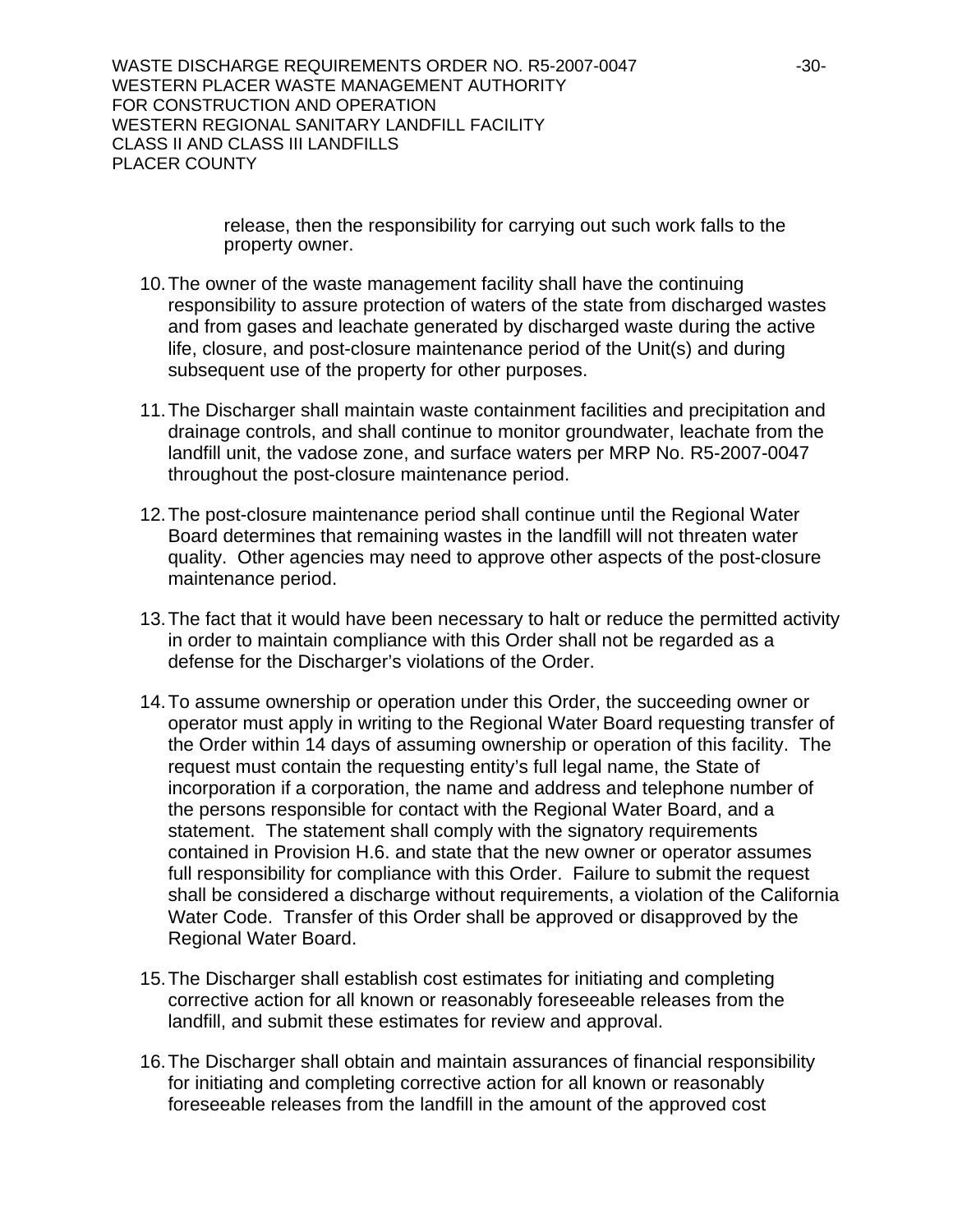WASTE DISCHARGE REQUIREMENTS ORDER NO. R5-2007-0047 431-WESTERN PLACER WASTE MANAGEMENT AUTHORITY FOR CONSTRUCTION AND OPERATION WESTERN REGIONAL SANITARY LANDFILL FACILITY CLASS II AND CLASS III LANDFILLS PLACER COUNTY

estimate. The Discharger shall submit the approved cost estimate and proposed financial assurance mechanism meeting the requirements of Chapter 6, Title 27 to the Financial Assurances Section of the California Integrated Waste Management Board (CIWMB). If the CIWMB determines that either the amount of coverage or the mechanism is inadequate, then within 90 days of notification, the Discharger shall submit an acceptable mechanism for at least the amount of the approved cost estimate.

- 17. The Discharger shall update the preliminary closure and post-closure maintenance plan (PCPCMP) any time there is a change that will increase the amount of the closure and post-closure maintenance cost estimate. The updated PCPCMP shall be submitted to the Regional Board, the Local Enforcement Agency, and the CIWMB. The PCPCMP shall meet the requirements of Title 27 CCR Section 21769(b), and include a lump sum estimate of the cost of carrying out all actions necessary to close each Unit, to prepare detailed design specifications, to develop the final closure and post-closure maintenance plan, and to carry out the first thirty years of post-closure maintenance. A final (or partial final) closure and post-closure maintenance plan shall be submitted prior to closure and closure shall not be conducted in the absence of closure WDRs.
- 18. The Discharger shall obtain and maintain assurances of financial responsibility for closure and post-closure maintenance costs in the amount of the cost estimates in the approved preliminary or final closure and post-closure maintenance plan, as applicable. The Discharger shall submit a proposed financial assurance mechanism for closure and post-closure maintenance meeting the requirements of Chapter 6, Title 27 to the Financial Assurances Section of the CIWMB. If the CIWMB determines that either the amount of coverage or the mechanism is inadequate, then within 90 days of notification, the Discharger shall submit an acceptable mechanism for at least the amount of the approved cost estimate.
- 19. The Discharger shall complete the tasks contained in these waste discharge requirements in accordance with the following time schedule:

Task Compliance Date

## **A. Construction Plans**

 (1) Submit monitoring system **4 months prior to** and program **start of construction of** 

 **any landfill expansion**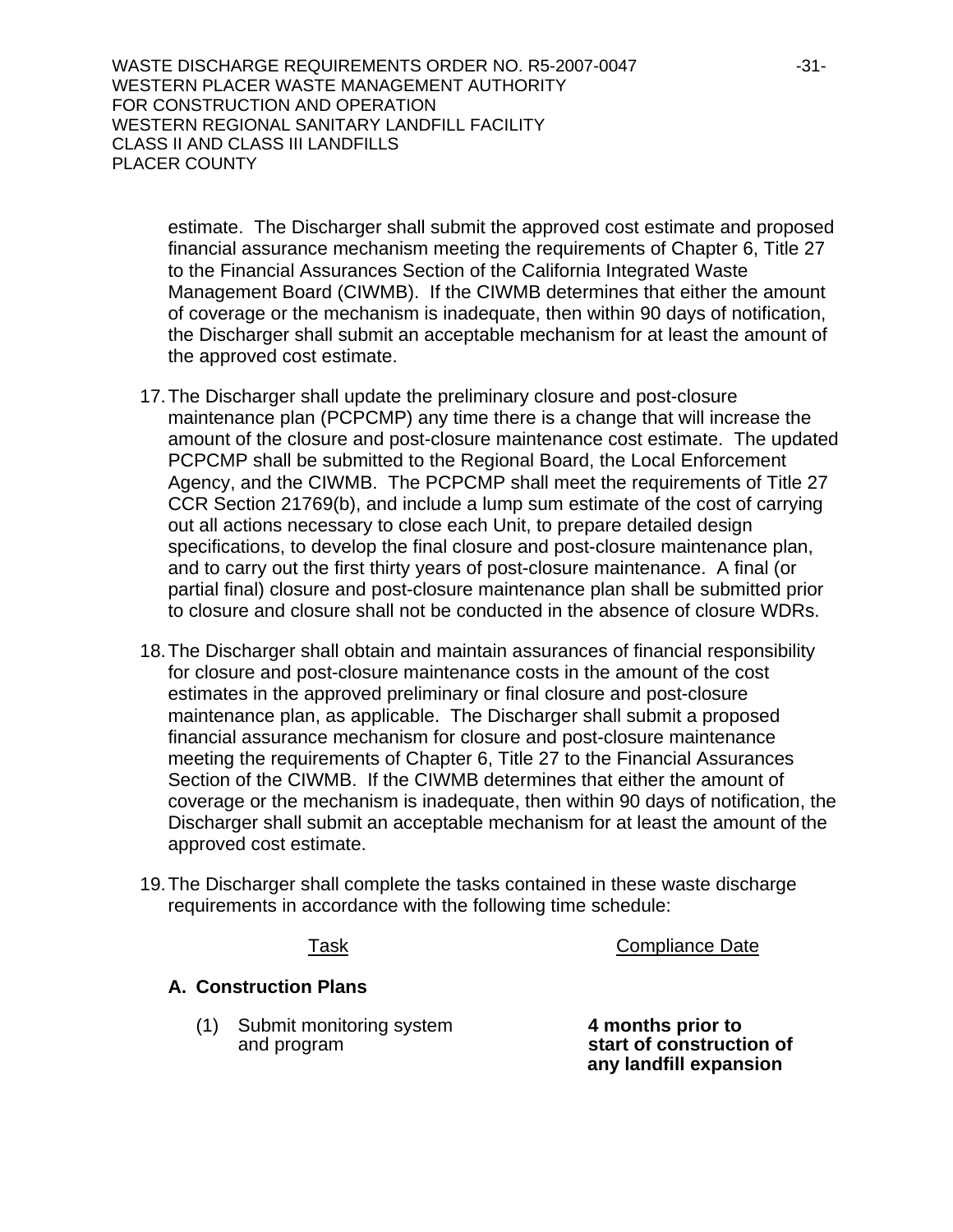WASTE DISCHARGE REQUIREMENTS ORDER NO. R5-2007-0047 -32-WESTERN PLACER WASTE MANAGEMENT AUTHORITY FOR CONSTRUCTION AND OPERATION WESTERN REGIONAL SANITARY LANDFILL FACILITY CLASS II AND CLASS III LANDFILLS PLACER COUNTY

- (2) Submit design plans, specifications, **2 months prior to start** construction schedule, and **of construction of**  construction quality assurance plan **liner system** (General Construction Specification D.1 and D.4)
- (3) Submit any modifications to **2 weeks prior to** design plans, specifications, **beginning construction** construction schedule, and **of liner system** construction quality assurance plan
- (4) Submit as-built plans, construction **2 weeks prior to discharge** quality assurance, and certification **of wastes (for closure** report **construction, within 2 months after completion)**

## **B. Construction Report**

Submit a construction report upon completion **Prior to discharge** demonstrating construction was in accordance with approved construction plans for review and approval (see Construction Specification D.5)

#### **C. Annual Testing of Leachate Collection and Removal System**

 Present results of annual LCRS testing for the **In Annual Monitoring**  landfill **Summary Report** 

#### **D. Corrective Action**

Close Modules 12 and 13 as one project. **Within 18 months of final** 

**receipt of waste**

20. In accordance with California Business and Professions Code Sections 6735, 7835, and 7835.1, engineering and geologic evaluations and judgments shall be performed by or under the direction of registered professionals competent and proficient in the fields pertinent to the required activities. All technical reports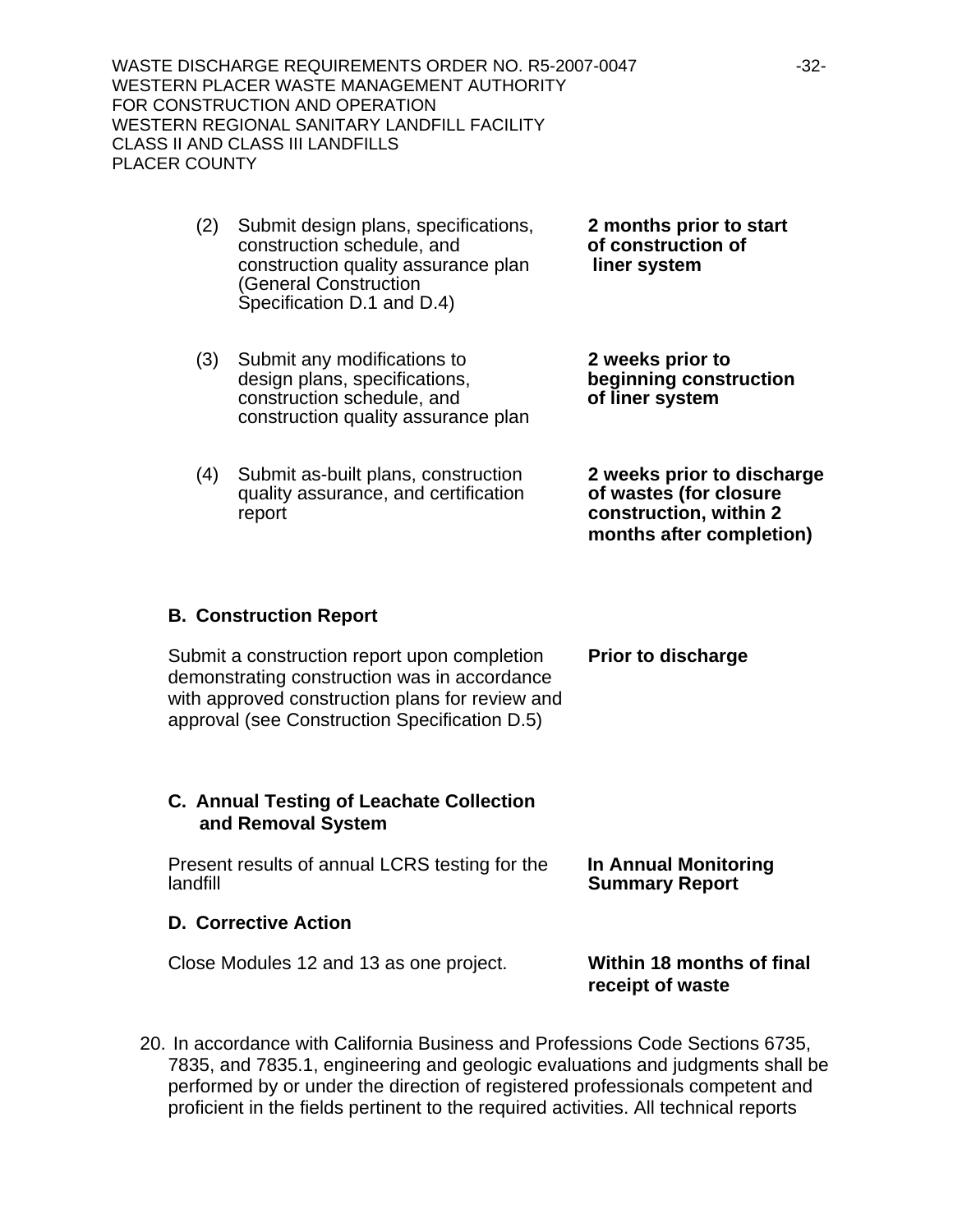WASTE DISCHARGE REQUIREMENTS ORDER NO. R5-2007-0047 -33-WESTERN PLACER WASTE MANAGEMENT AUTHORITY FOR CONSTRUCTION AND OPERATION WESTERN REGIONAL SANITARY LANDFILL FACILITY CLASS II AND CLASS III LANDFILLS PLACER COUNTY

specified herein that contain workplans for, that describe the conduct of investigations and studies, or that contain technical conclusions and recommendations concerning engineering and geology shall be prepared by or under the direction of appropriately qualified professional(s), even if not explicitly stated. Each technical report submitted by the Discharger shall contain the professional's signature and/or stamp of the seal.

I, PAMELA C. CREEDON, Executive Officer, do hereby certify that the foregoing is a full, true, and correct copy of an Order adopted by the California Regional Water Quality Control Board, Central Valley Region, on 4 May 2007.

 $\overline{\phantom{a}}$  , which is a set of the set of the set of the set of the set of the set of the set of the set of the set of the set of the set of the set of the set of the set of the set of the set of the set of the set of th

PAMELA C. CREEDON, Executive Officer

JSH: 5/8/07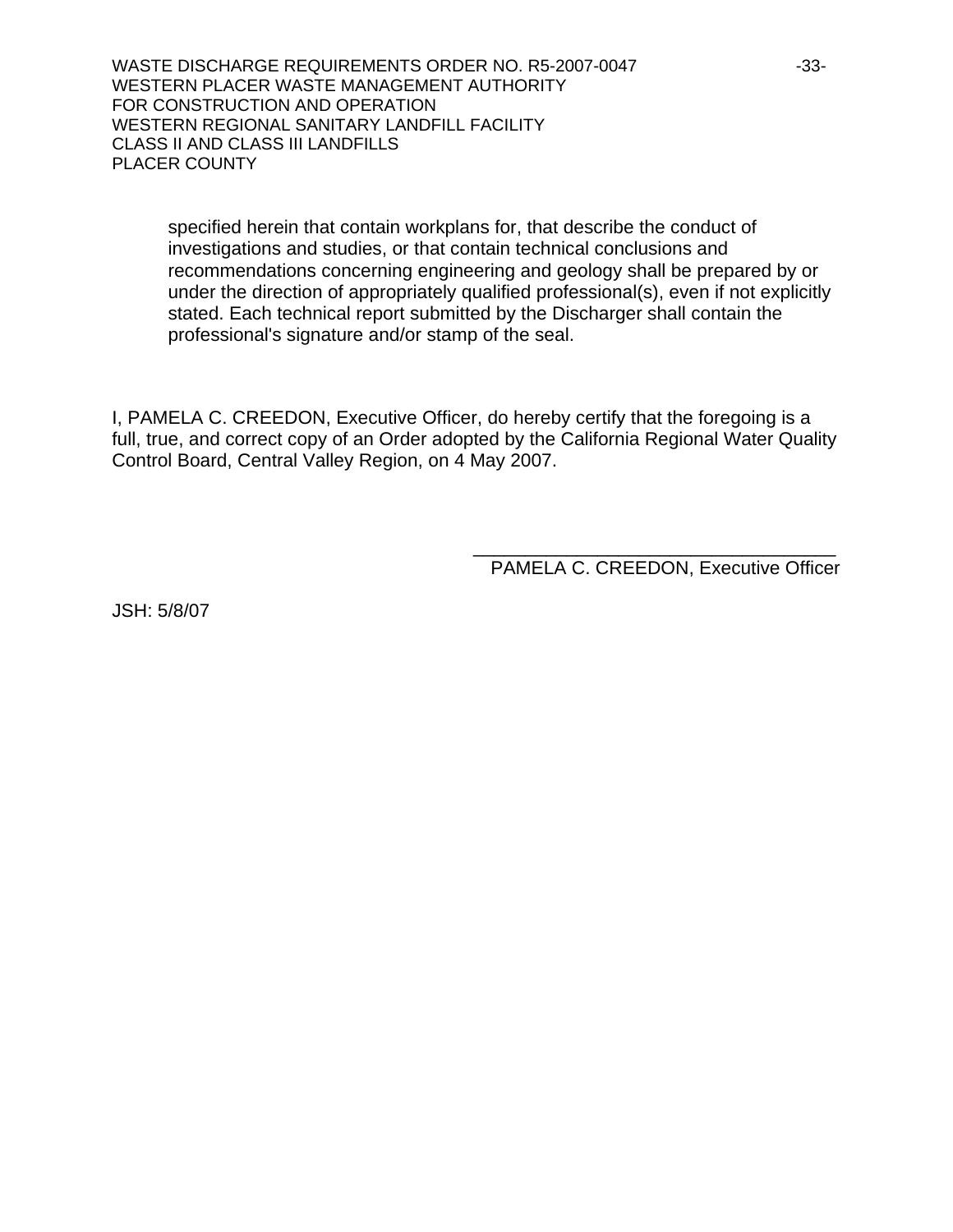# CALIFORNIA REGIONAL WATER QUALITY CONTROL BOARD CENTRAL VALLEY REGION

## MONITORING AND REPORTING PROGRAM NO. R5-2007-0047 FOR WESTERN PLACER WASTE MANAGEMENT AUTHORITY WESTERN REGIONAL SANITARY LANDELLL FACILITY CLASS II AND CLASS III LANDFILLS PLACER COUNTY

The Discharger shall comply with this Monitoring and Reporting Program, with Title 27, California Code of Regulations, Section 20005, et seq. (hereafter Title 27), and with the *Standard Provisions and Reporting Requirements for Waste Discharge Requirements for Nonhazardous Solid Waste Discharges Regulated by Title 27 and/or Subtitle D (27 CCR §20005 et seq. and 40 CFR 258)*, dated April 2000, as ordered by Waste Discharge Requirements Order No. R5-2007-0047.

# **A. REQUIRED MONITORING REPORTS**

| Report |                                                                           | Due                 |
|--------|---------------------------------------------------------------------------|---------------------|
| 1.     | Groundwater Monitoring (Section D.1)                                      | See Table I         |
| 2.     | <b>Annual Monitoring Summary Report</b><br>(Section E.5.)                 | <b>Annually</b>     |
| 3.     | Unsaturated Zone Monitoring (Section D.2)                                 | See Table II        |
| 4.     | Leachate Monitoring (Section D.3)                                         | See Table III       |
| 5.     | Leak Detection Monitoring (Section D.4)                                   | See Section D.4.    |
| 6.     | Surface Water Monitoring (Section D.5)                                    | <b>See Table IV</b> |
| 7.     | <b>Facility Monitoring (Section D.6)</b>                                  | As necessary        |
| 8.     | Response to a Release<br>(Standard Provisions and Reporting Requirements) | As necessary        |

## **B. REPORTING**

 The Discharger shall report monitoring data and information as required in this Monitoring and Reporting Program and as required in Order No. R5-2007-0047 and the Standard Provisions and Reporting Requirements. Reports which do not comply with the required format will be **REJECTED** and the Discharger shall be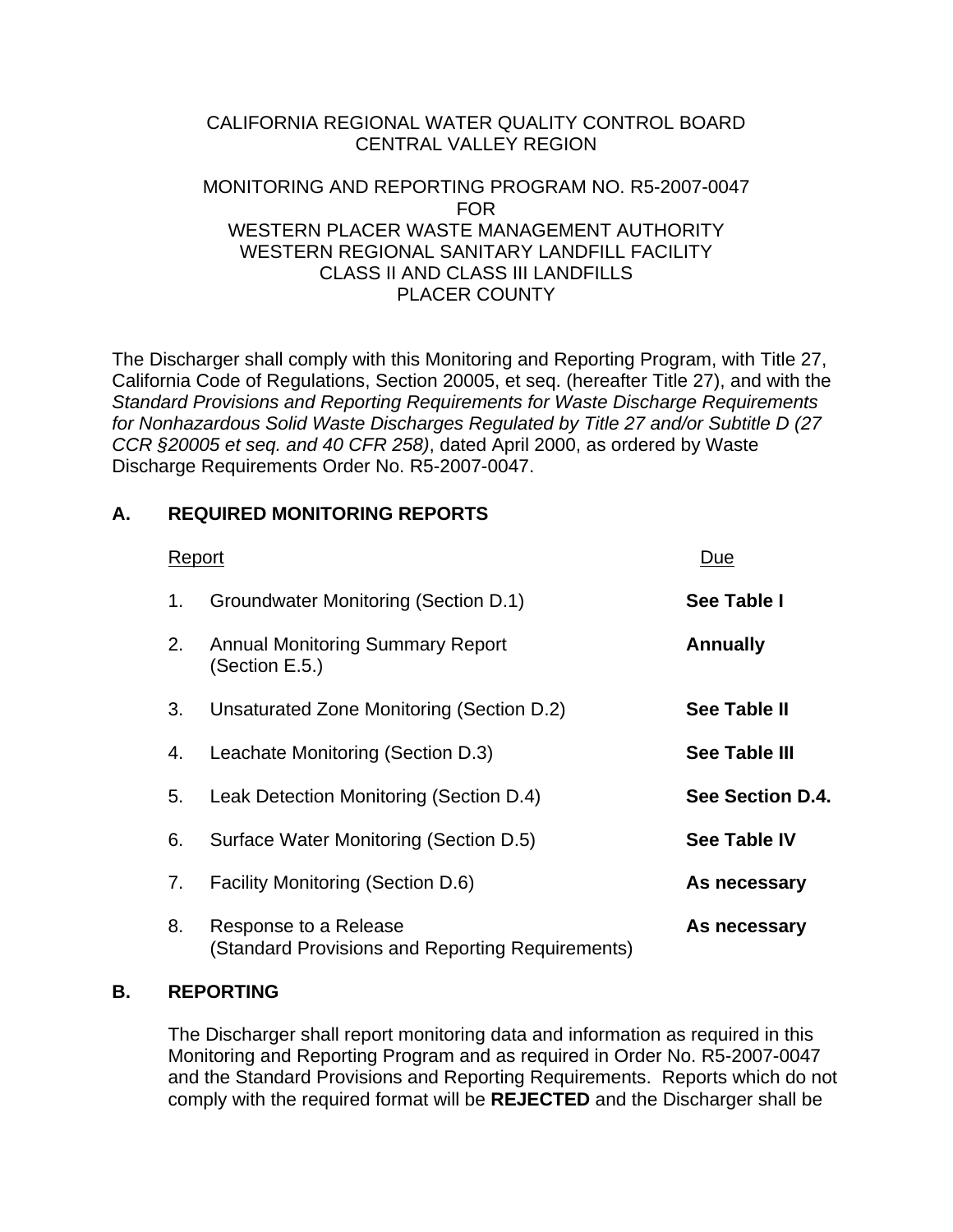deemed to be in noncompliance with the waste discharge requirements. In reporting the monitoring data required by this program, the Discharger shall arrange the data in tabular form so that the date, the constituents, the concentrations, and the units are readily discernible. The data shall be summarized in such a manner so as to illustrate clearly the compliance with waste discharge requirements or the lack thereof. Data shall also be submitted in a digital format acceptable to the Executive Officer.

 Each monitoring report shall include a compliance evaluation summary as specified in E. Reporting Requirements, below.

 Field and laboratory tests shall be reported in each monitoring report. Monthly, quarterly, semiannual, and annual monitoring reports shall be submitted to the Regional Water Board in accordance with the following schedule for the calendar period in which samples were taken or observations made.

| Sampling<br><b>Frequency</b> | Reporting<br><b>Frequency</b> | Reporting<br>Periods End                           | Report<br>Date Due                              |
|------------------------------|-------------------------------|----------------------------------------------------|-------------------------------------------------|
| Monthly                      | Quarterly                     | Last Day of Month                                  | by Semiannual Schedule                          |
| Quarterly                    | Quarterly                     | 31 March<br>30 June<br>30 September<br>31 December | 30 April<br>31 July<br>31 October<br>31 January |
| Semiannually                 | Semiannually                  | 30 June<br>31 December                             | 31 July<br>31 January                           |
| Annually                     | Annually                      | 31 December                                        | 31 January                                      |
| 5-Year                       | Every 5 years 31 December     |                                                    | 31 January                                      |

 The Discharger shall submit an **Annual Monitoring Summary Report** to the Regional Water Board covering the previous monitoring year. The annual report shall contain the information specified in E. Reporting Requirements, below, and a discussion of compliance with the waste discharge requirements and the Water Quality Protection Standard.

 The results of **all monitoring** conducted at the site shall reported to the Regional Water Board in accordance with the reporting schedule above for the calendar period in which samples were taken or observations made.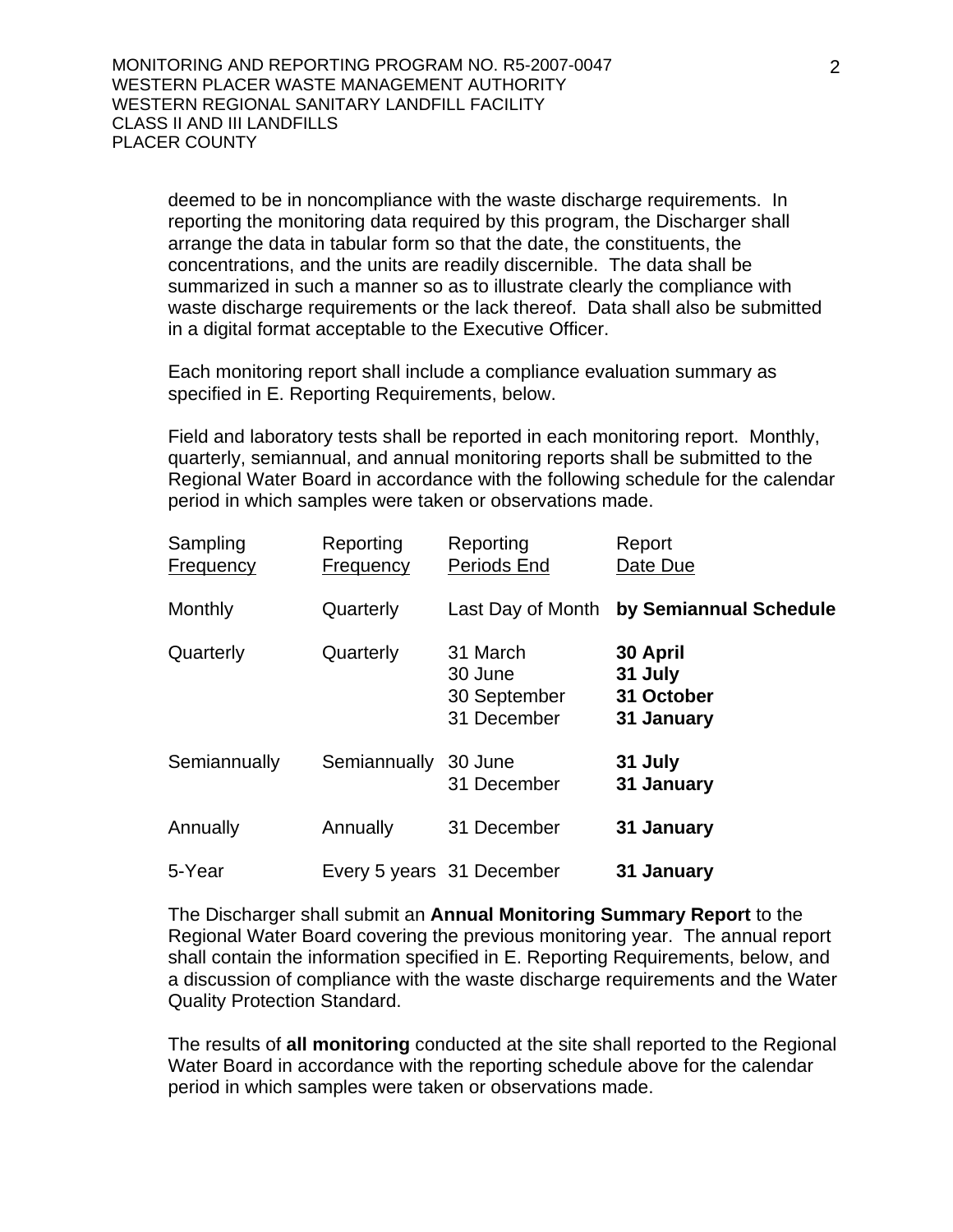## **C. WATER QUALITY PROTECTION STANDARD AND COMPLIANCE PERIOD**

#### **1. Water Quality Protection Standard Report**

 For each waste management unit (Unit), the Water Quality Protection Standard shall consist of all constituents of concern, the concentration limit for each constituent of concern, the point of compliance, and all water quality monitoring points for each monitored medium.

 The Water Quality Protection Standard for naturally occurring waste constituents consists of the constituents of concern, the concentration limits, and the point of compliance and all monitoring points. The Water Quality Protection Standard, or any modification thereto, shall be submitted in a report for review and approval.

The report shall:

- a. Identify **all distinct bodies of surface and ground water** that could be affected in the event of a release from a Unit or portion of a Unit. This list shall include at least the uppermost aquifer and any permanent or ephemeral zones of perched groundwater underlying the facility.
- b. Include a map showing the monitoring points and background monitoring points for the surface water monitoring program, groundwater monitoring program, and the unsaturated zone monitoring program. The map shall include the point of compliance in accordance with §20405 of Title 27.
- c. Evaluate the perennial direction(s) of groundwater movement within the uppermost groundwater zone(s).

The Water Quality Protection Standard shall be certified by a Californiaregistered civil engineer or geologist as meeting the requirements of Title 27. If subsequent sampling of the background monitoring point(s) indicates significant water quality changes due to either seasonal fluctuations or other reasons unrelated to waste management activities at the site, the Discharger may request modification of the Water Quality Protection Standard.

## **2. Constituents of Concern**

 The constituents of concern include all the waste constituents, their reaction products, and hazardous constituents that are reasonably expected to be in or derived from waste contained in the Unit. The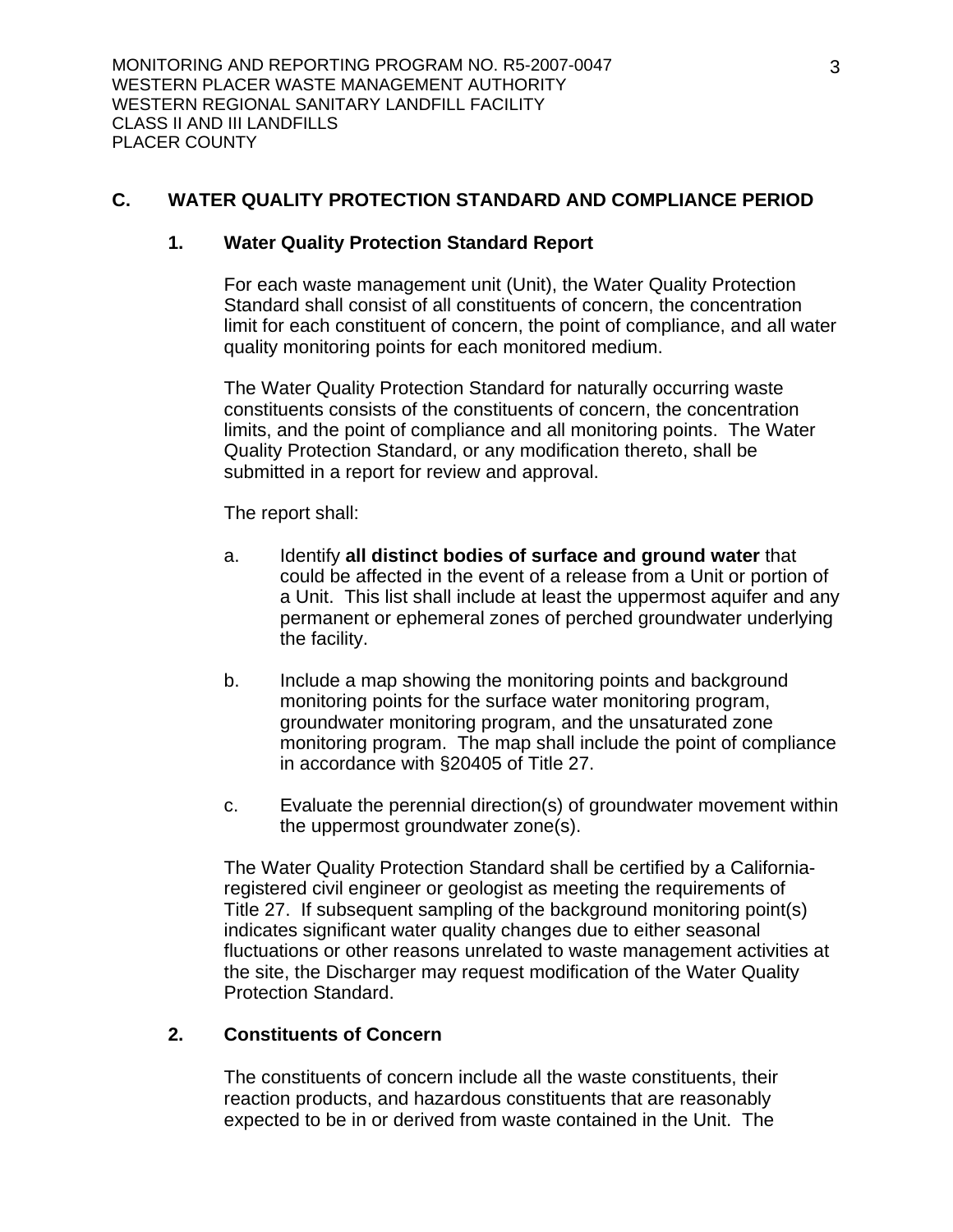constituents of concern for all Units at the facility are those listed in Tables I through IV for the specified monitored medium, and Table VI. The Discharger shall monitor all constituents of concern every five years, or more frequently as required in accordance with a Corrective Action Program.

## **2a. Monitoring Parameters**

 Monitoring parameters are constituents of concern that are the waste constituents, reaction products, hazardous constituents, and physical parameters that provide a reliable indication of a release from a Unit. The monitoring parameters for all Units are those listed in Tables I through V for the specified monitored medium.

## **3. Concentration Limits**

 For a naturally occurring constituent of concern, the concentration limit for each constituent of concern shall be determined as follows:

- a. By calculation in accordance with a statistical method pursuant to §20415 of Title 27(e)(8); or
- b. By an alternate statistical method meeting the requirements of §20415(e)(8)(E) of Title 27.

## **4. Point of Compliance**

 The point of compliance for the water standard at each Unit is a vertical surface located at the hydraulically down-gradient limit of the Unit that extends through the uppermost aquifer underlying the Unit.

## **5. Compliance Period**

 The compliance period for each Unit shall be the number of years equal to the active life of the Unit plus the closure period. The compliance period is the minimum period during which the Discharger shall conduct a water quality monitoring program subsequent to a release from the Unit. The compliance period shall begin anew each time the Discharger initiates an evaluation monitoring program.

## **D. MONITORING**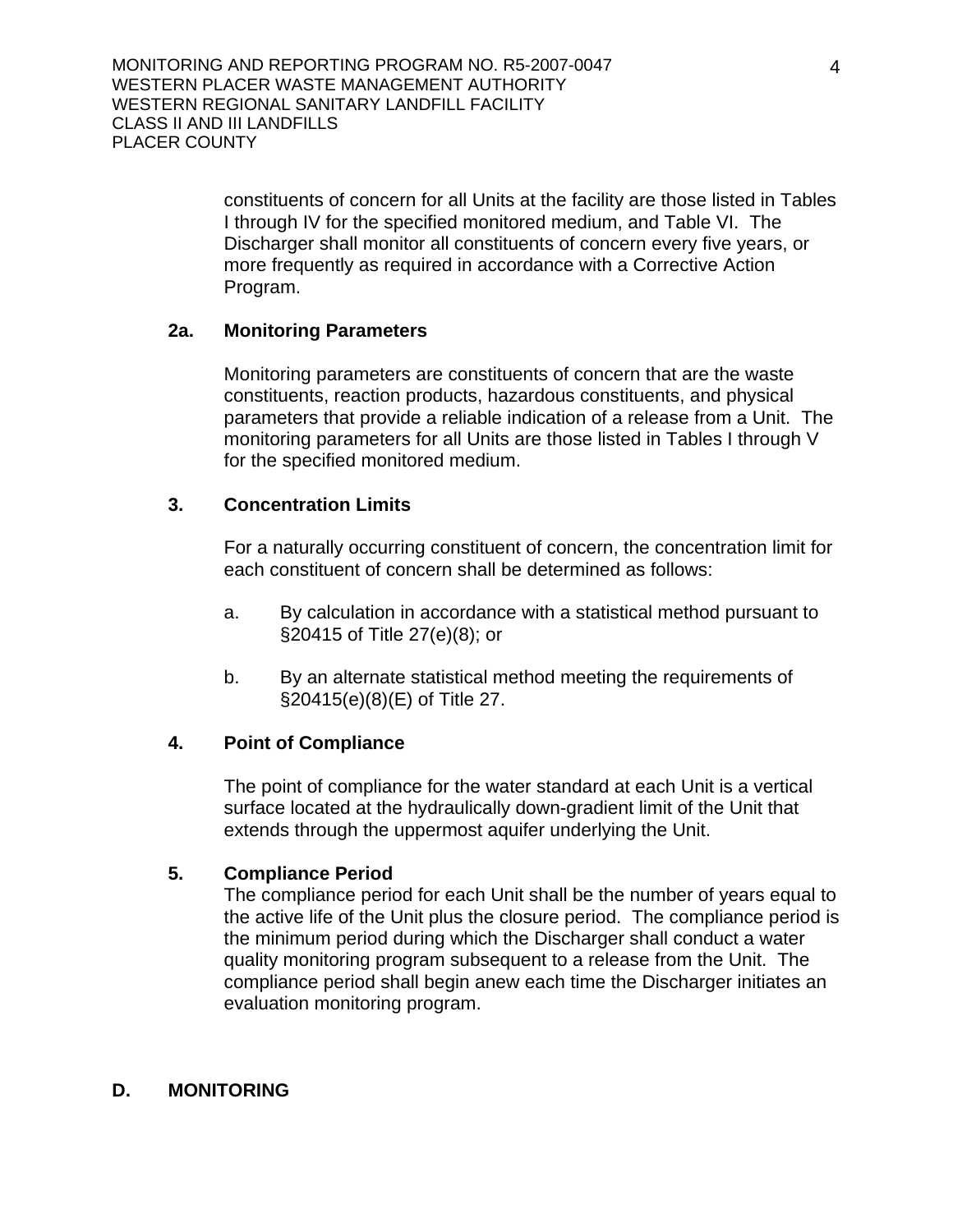The Discharger shall comply with the detection monitoring program provisions of Title 27 for groundwater, surface water, and the unsaturated zone, in accordance with Detection Monitoring Specification F.2 and F.4 of Waste Discharge Requirements, Order No. R5-2007-0047. All monitoring shall be conducted in accordance with a Sample Collection and Analysis Plan, which includes quality assurance/quality control standards, that shall be submitted for review and approval.

All point of compliance monitoring wells established for the detection monitoring program shall constitute the monitoring points for the groundwater Water Quality Protection Standard. All detection monitoring program groundwater monitoring wells, unsaturated zone monitoring devices, leachate, and surface water monitoring points shall be sampled and analyzed for monitoring parameters and constituents of concern as indicated and listed in Tables I through IV.

Method detection limits and practical quantitation limits shall be reported. All peaks shall be reported, including those which cannot be quantified and/or specifically identified. Metals shall be analyzed in accordance with the methods listed in Table VI.

The Discharger may use alternative analytical test methods, including new USEPA approved methods, provided the methods have method detection limits equal to or lower than the analytical methods specified in this Monitoring and Reporting Program.

#### **1. Groundwater**

The Discharger shall operate and maintain a groundwater detection monitoring system that complies with the applicable provisions of §20415 and §20420 of Title 27 in accordance with an approved Detection Monitoring Program. The detection monitoring system shall be certified by a California-licensed professional civil engineer or geologist as meeting the requirements of Title 27. The Discharger shall collect, preserve, and transport groundwater samples in accordance with the approved Sample Collection and Analysis Plan.

The monitoring well network (Attachment B) shall consist of background monitoring wells MW-4 and LW-1; detection monitoring wells MW-2, MW-3, MW-6, MW-7, MW-8, MW-12, MW-14 through MW-22 and MW-24 and; corrective action monitoring wells MW-5, MW-9, MW-10, MW-11R, MW-13 and MW-23R. Any additional monitoring wells constructed at the site as new modules are constructed shall be added to the monitoring network.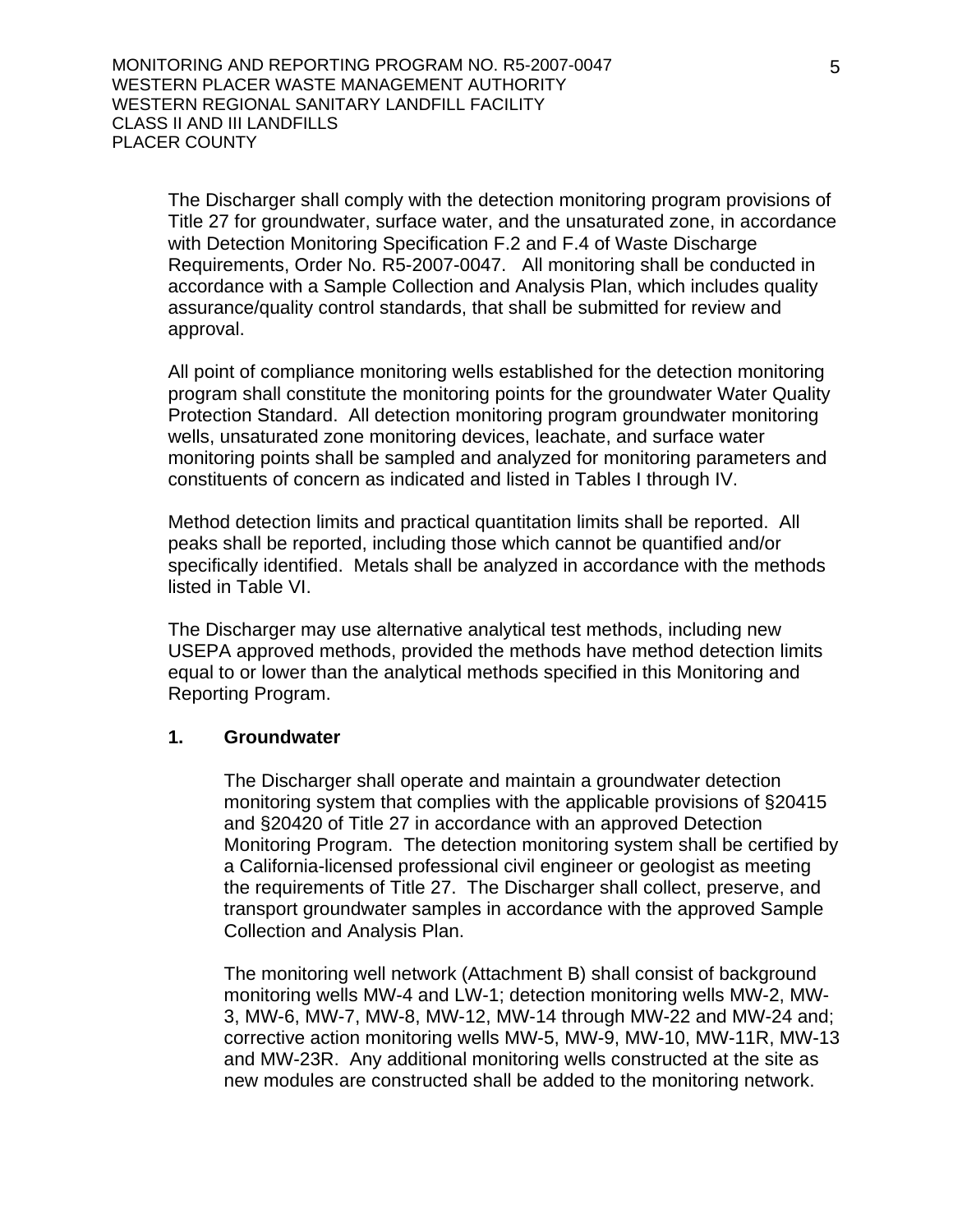The Discharger shall determine the groundwater flow rate and direction in the uppermost aquifer and in any zones of perched water and in any additional zone of saturation monitored pursuant to this Monitoring and Reporting Program, and report the results quarterly, including the times of highest and lowest elevations of the water levels in the wells.

Hydrographs of each well shall be submitted showing the elevation of groundwater with respect to the elevations of the top and bottom of the screened interval and the elevation of the pump intake. Hydrographs of each well shall be prepared quarterly and submitted annually.

Groundwater samples shall be collected from the point-of-compliance wells, background wells, and any additional wells added as part of the approved groundwater monitoring system. Samples shall be collected and analyzed for the monitoring parameters in accordance with the methods and frequency specified in Table I.

The monitoring parameters shall also be evaluated each reporting period with regards to the cation/anion balance, and the results shall be graphically presented using a Stiff diagram, a Piper graph, or a Schueller plot. Samples for the constituents of concern specified in Table I shall be collected and analyzed in accordance with the methods listed in Table VI every five years.

For groundwater, the last 5-year Constituent-of-Concern (COC) monitoring event for wells MW-2 through MW-12 was conducted during the second quarter of 2005; therefore, the next COC event is scheduled to take place in the second quarter of the year 2010 for these wells. The 5-year COC monitoring event for wells MW-13 through MW-23 was performed in the first quarter of 2002. Therefore, the next COC event for these wells and recently installed well MW-24 will be in the first quarter of the 2007.

#### **2. Unsaturated Zone Monitoring**

The Discharger shall operate and maintain an unsaturated zone detection monitoring system that complies with the applicable provisions of §20415 and §20420 of Title 27 in accordance with an approved Detection Monitoring Program. The Discharger shall collect, preserve, and transport samples in accordance with the quality assurance/quality control standards contained in the approved Sample Collection and Analysis Plan.

Unsaturated zone samples shall be collected from the monitoring devices and background monitoring devices of the approved unsaturated zone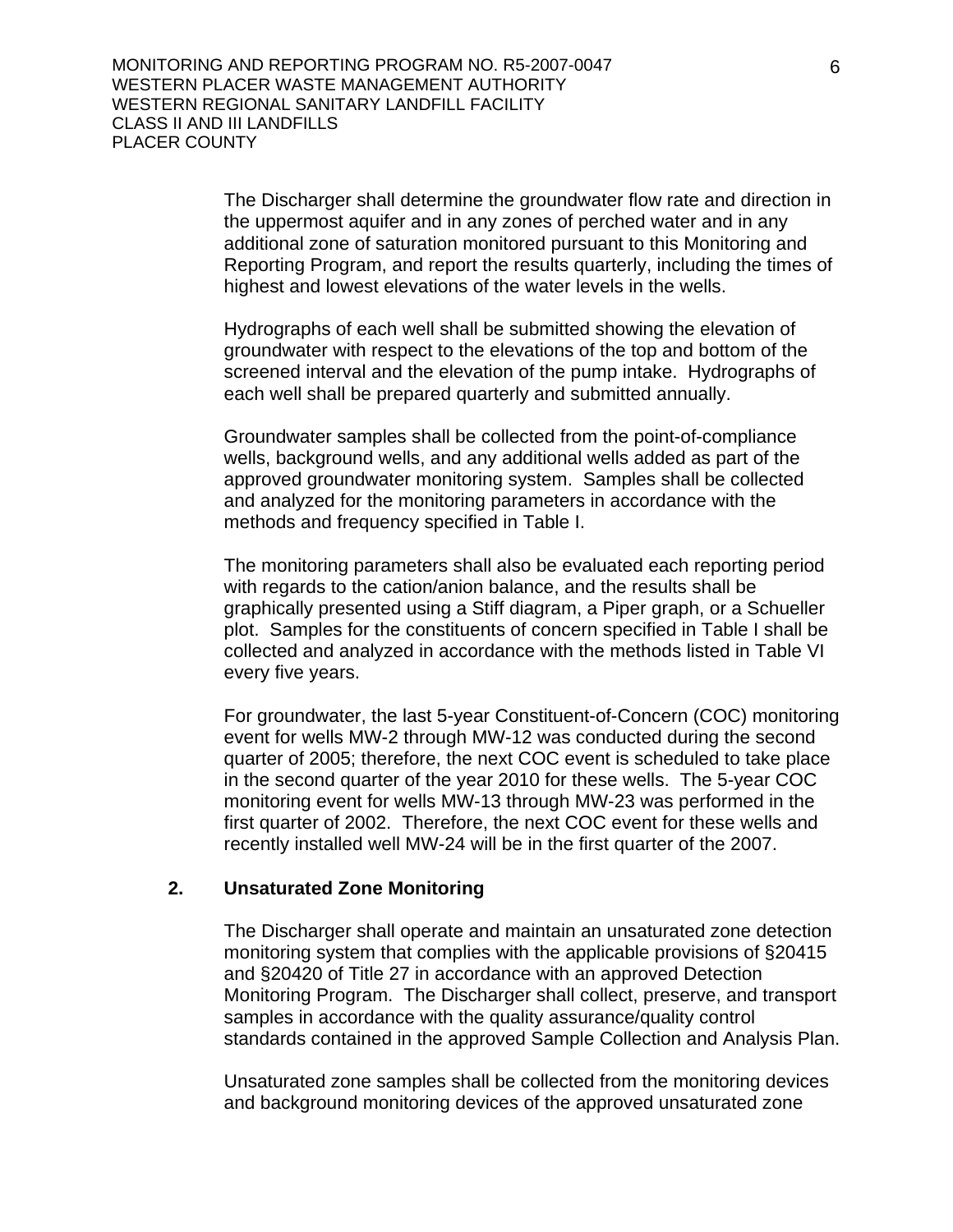monitoring system (Attachment C). The vadose zone monitoring points consist of suction lysimeters BG-A/B, S10-A/B, S11-A/B, S12-A/B, S13- A/B , S14-A/B, S-15, S16-A/B and any pan lysimeters or other unsaturated zone monitoring points installed as the additional landfill modules are constructed. The collected samples shall be analyzed for the listed constituents in accordance with the methods and frequency specified in Table II. All monitoring parameters shall be graphed so as to show historical trends at each monitoring point. Samples for the constituents of concern specified in Table II shall be collected and analyzed in accordance with the methods listed in Table VI every five years.

Pan lysimeters shall be checked monthly for liquid and monitoring shall also include the total volume of liquid removed from the system. Unsaturated zone monitoring reports shall be included with the corresponding semiannual groundwater monitoring and shall include an evaluation of potential impacts of the facility on the unsaturated zone and compliance with the Water Quality Protection Standard.

Beginning with the first quarter of 2007, the Discharger shall sample all unsaturated zone Monitoring Points for the COC listed in Table IV which have a five year sampling frequency. Subsequent monitoring of five year COC shall be completed every fifth year after the year 2007.

## **3. Leachate Monitoring and Seeps**

All Unit leachate collection and removal system sumps shall be inspected weekly for leachate generation. Upon detection of leachate in a previously dry leachate collection and removal system, leachate shall be sampled **immediately** and analyzed for the constituents listed in Table III. Leachate shall then be sampled and analyzed annually during the fourth quarter thereafter, with a retest during the following second quarter if constituents are detected that have not been previously detected. Leachate samples shall be collected and analyzed for the listed constituents in accordance with the methods and frequency specified in Table III. The constituents of concern list shall include all constituents listed in Table VI. The quantity of leachate pumped from each sump shall be measured and reported monthly as Leachate Flow Rate (in gallons).

If leachate seeps are identified extending out of the disposal area or that potentially impact on-site drainages, those drainage shall be sampled as close to the leachate seep as possible. Leachate samples shall be analyzed for the Monitoring Parameters and Constituents of Concern listed in Table III. The quantity of leachate shall be *estimated* and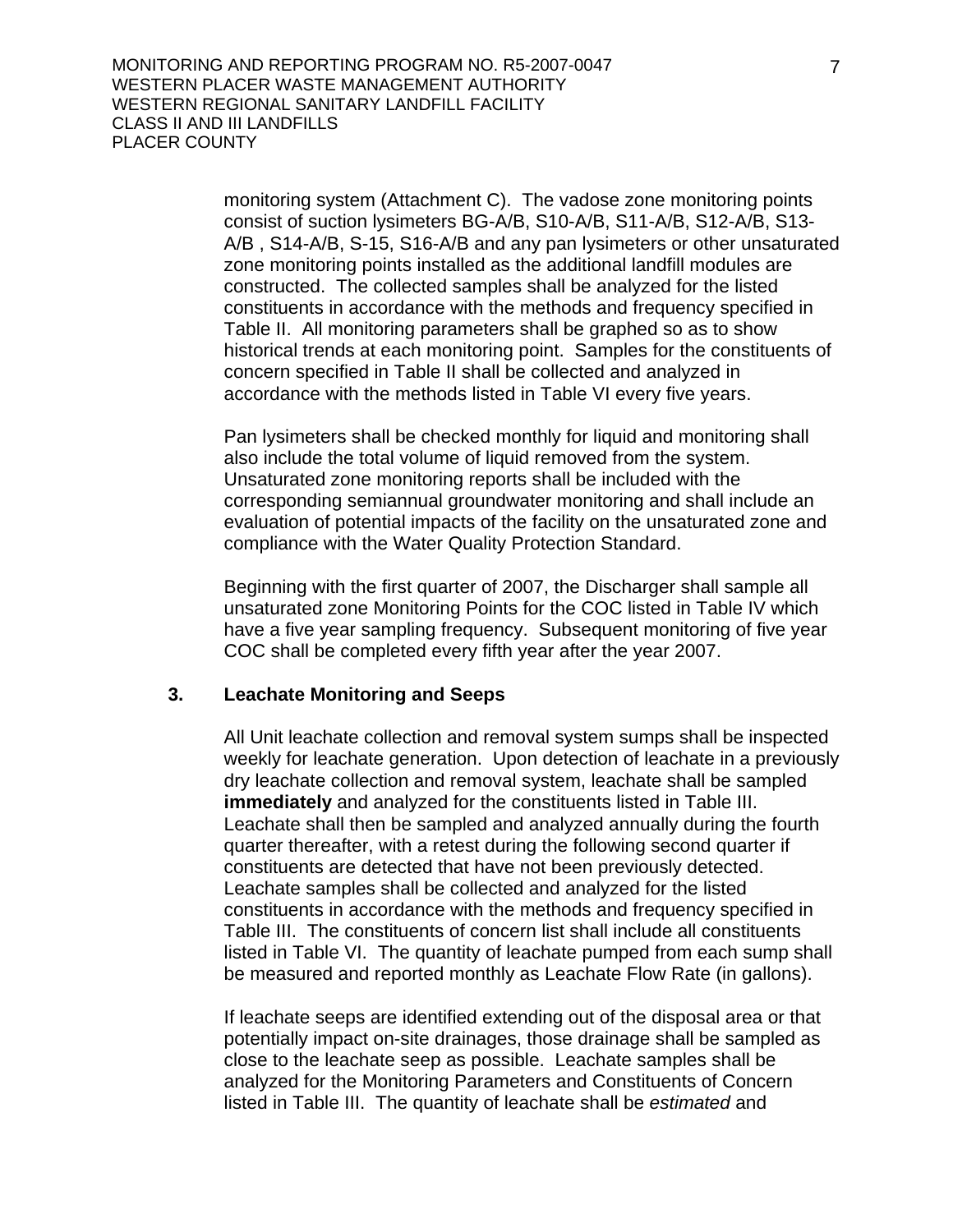reported as Leachate Flow Rate (in gallons/day). Also, refer to Section E.4, below.

#### **4. Leak Detection Monitoring**

Leak detection layer sumps in the double liner systems shall be checked monthly for the presence of leachate and the Discharger shall notify the Regional Water Board within one week if leachate has been observed. The presence or absence of leachate shall be reported in the operations record and in the quarterly monitoring reports. Gas samples shall be obtained from the leak detection layer on a semi-annual (winter and summer) basis and analyzed for volatile organic compounds using EPA Method TO14 and for methane. The results of the gas sampling shall be reported in the second quarter and annual monitoring reports.

## **5. Surface Water Monitoring**

The Discharger shall install and operate a surface water detection monitoring system where appropriate that complies with the applicable provisions of §20415 and §20420 of Title 27 in accordance with an approved Detection Monitoring Program.

For all monitoring points assigned to surface water detection monitoring, samples shall be collected and analyzed for the monitoring parameters in accordance with the methods and frequency specified in Table IV. The surface water monitoring points shall consist of SW-1, SW-2 and SW-3 (Attachment C). Due to the relatively flat local topography and the location of the landfill at the top of the local drainage, the only surface water in the area is storm water runoff from the landfill, adjacent roads, and agricultural fields. Therefore, an appropriate background sample location is not available and surface water monitoring data from sample locations SW-1, SW-2 and SW-3 shall be compared to established water quality goals (Table VIII) to determine whether the landfill has impacted surface water. Sample location SW-1 monitors the discharge from the northeast sedimentation basin, which collects runoff from the northern and eastern sides of closed Modules 1, 2 and 10. Sample location SW-2 monitors the runoff from the western slopes of closed Modules 1 and 2. Sample location SW-3 monitors runoff from the southwestern wetlands area which collects runoff from closed Modules 10 through 15.

All surface water monitoring samples shall be collected and analyzed for the constituents of concern specified in Table IV every five years. All monitoring parameters shall be graphed so as to show historical trends at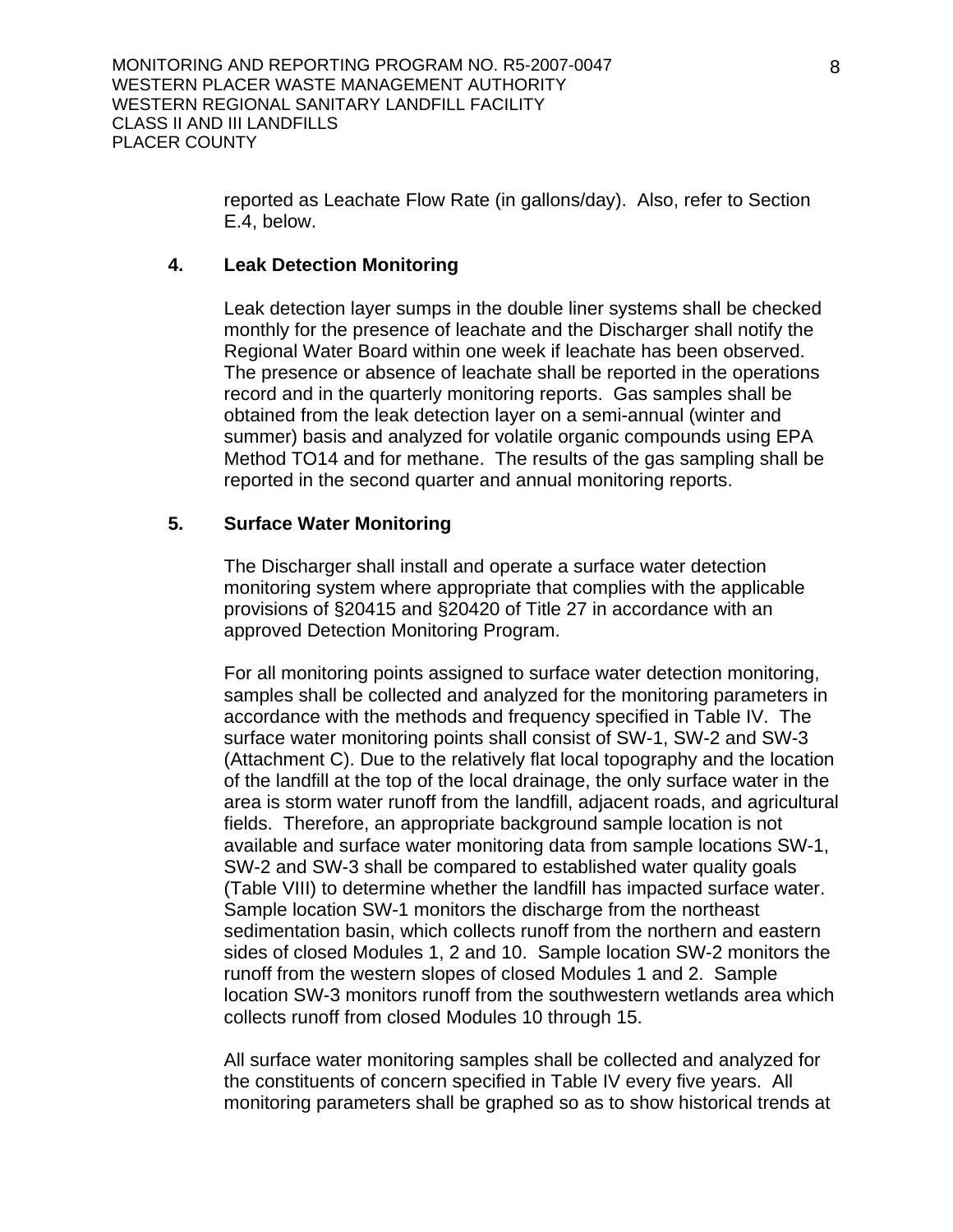each sample location.

Beginning with the first quarter of 2005, the Discharger shall sample all surface water Monitoring Points for the COC listed in Table III which have a five year sampling frequency. Subsequent monitoring of five year COC shall be completed every fifth year after the year 2005.

## **6. Facility Monitoring**

#### a. **Facility Inspection**

Annually, prior to the anticipated rainy season, but no later than **30 September**, the Discharger shall conduct an inspection of the facility. The inspection shall assess damage to the drainage control system, groundwater monitoring equipment (including wells, etc.), and shall include the Standard Observations contained in Section E.4.f., below. Any necessary construction, maintenance, or repairs shall be completed by **31 October**. By **15 November** of each year, the Discharger shall submit an annual report describing the results of the inspection and the repair measures implemented, including photographs of the problem and the repairs.

#### b. **Storm Events**

The Discharger shall inspect all precipitation, diversion, and drainage facilities for damage **within 7 days** following *major storm events*. Necessary interim repairs shall be completed **within 10 days** of the inspection and permanent repairs shall be completed when feasible. The Discharger shall report any damage and subsequent repairs within 45 days of completion of the repairs, including photographs of the problem and the repairs.

## **E. REPORTING REQUIREMENTS**

1. The Discharger shall retain records of all monitoring information, including all calibration and maintenance records, all original strip chart recordings of continuous monitoring instrumentation, copies of all reports required by this Order, and records of all data used to complete the application for this Order. Records shall be maintained throughout the life of the facility including the postclosure period.

Such legible records shall show the following for each sample: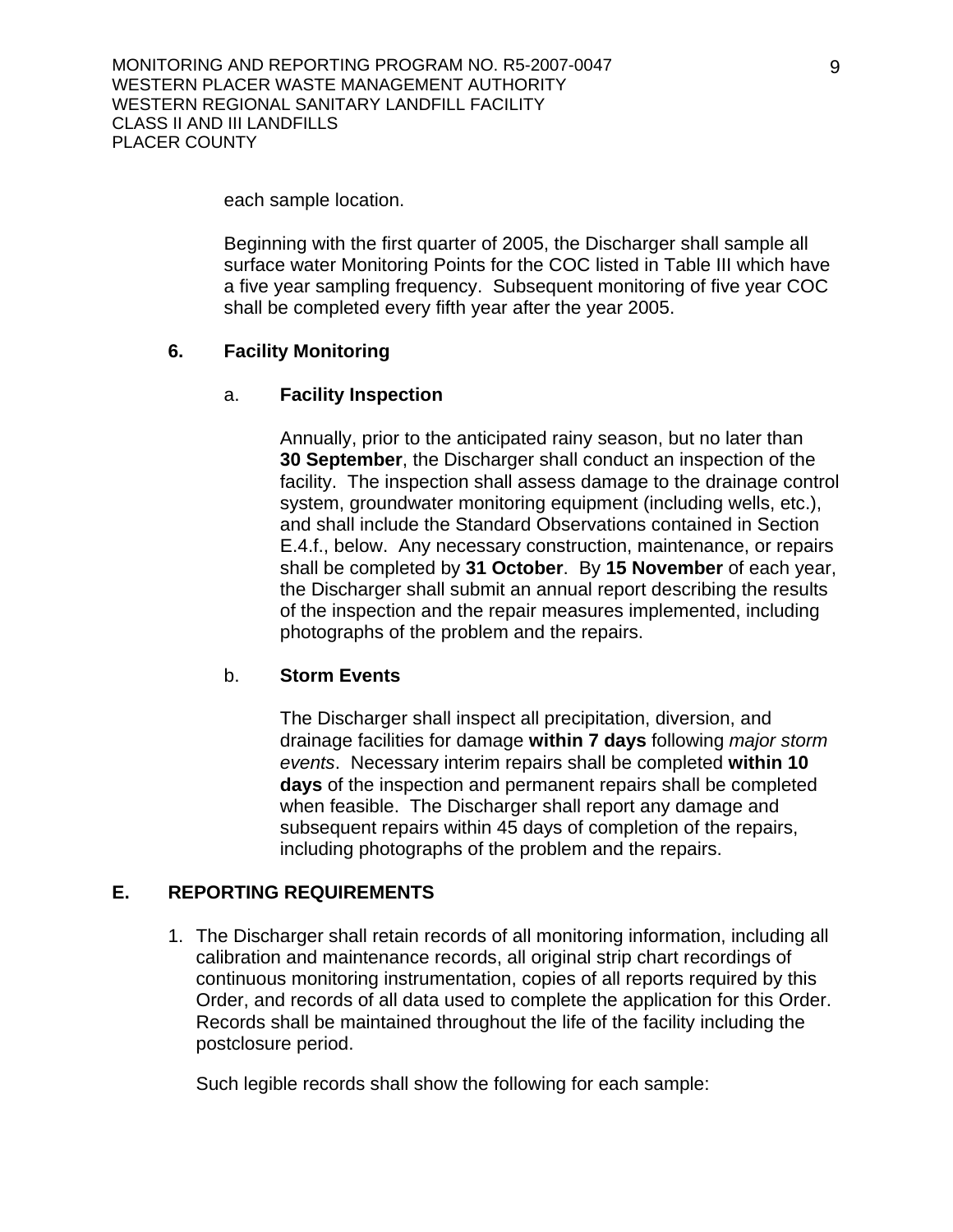- a. Sample identification and the monitoring point or background monitoring point from which it was taken, along with the identity of the individual who obtained the sample;
- b. Date, time, and manner of sampling;
- c. Date and time that analyses were started and completed, and the name of the personnel and laboratory performing each analysis;
- d. Complete procedure used, including method of preserving the sample, and the identity and volumes of reagents used;
- e. Calculation of results; and
- f. Results of analyses, and the MDL and PQL for each analysis.
- 2. A transmittal letter explaining the essential points shall accompany each report. At a minimum, the transmittal letter shall identify any violations found since the last report was submitted, and if the violations were corrected. If no violations have occurred since the last submittal, this shall be stated in the transmittal letter. The transmittal letter shall also state that a discussion of any violations found since the last report was submitted, and a description of the actions taken or planned for correcting those violations, including any references to previously submitted time schedules, is contained in the accompanying report.
- 3. Each monitoring report shall include a compliance evaluation summary. The summary shall contain at least:
	- a. For each monitoring point and background monitoring point addressed by the report, a description of:
		- 1) The time of water level measurement;
		- 2) The type of pump or other device used for purging and the elevation of the pump intake relative to the elevation of the screened interval;
		- 3) The method of purging (the pumping rate; the equipment and methods used to monitor field pH, temperature, and conductivity during purging; the calibration of the field equipment; results of the pH, temperature, conductivity, and turbidity testing; and the method of disposing of the purge water) to remove all portions of the water that was in the well bore while the sample was being taken;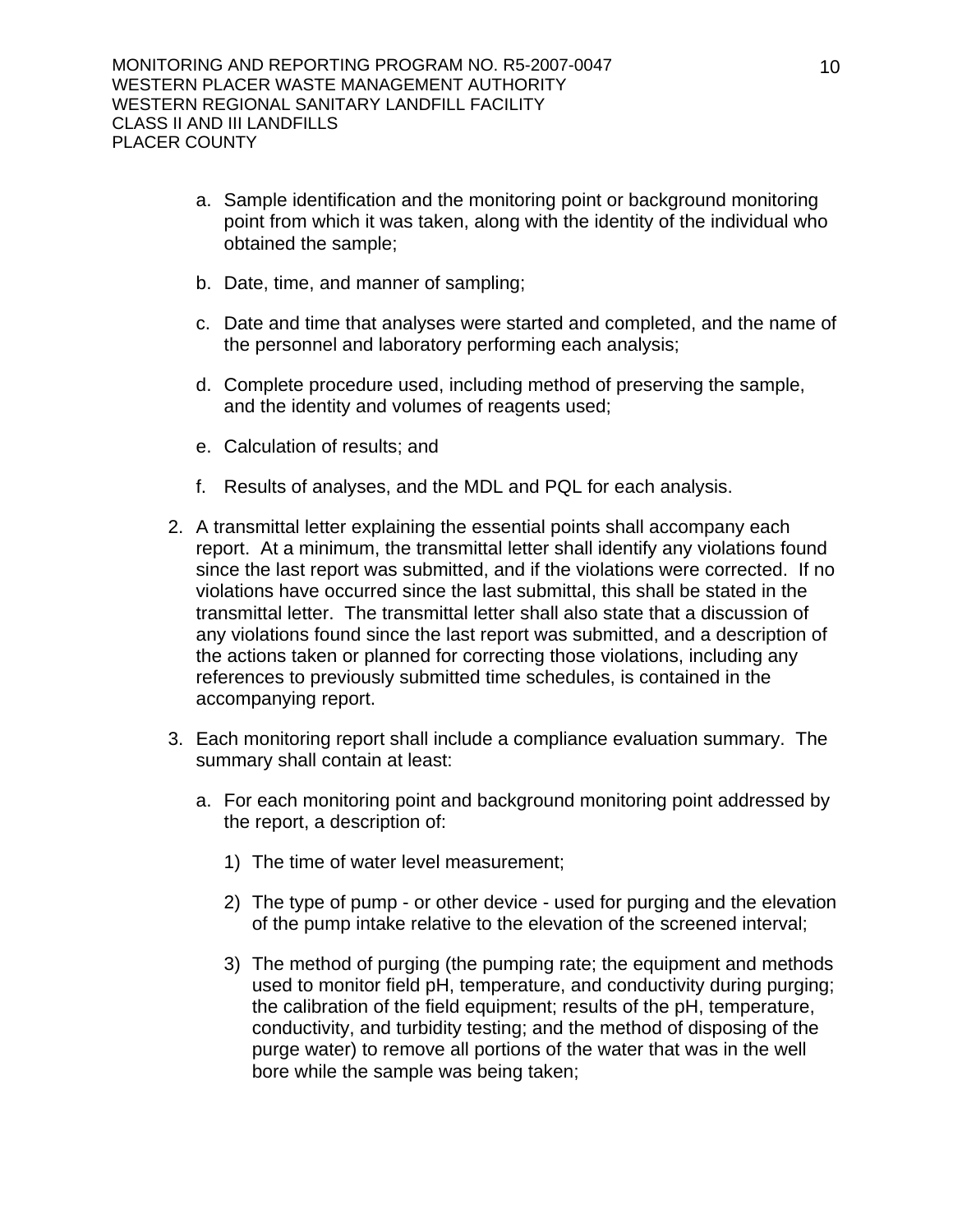- 4) The type of pump or other device used for sampling, if different than the pump or device used for purging; and
- 5) A statement that the sampling procedure was conducted in accordance with the approved Sampling and Analysis Plan.
- b. A map or aerial photograph showing the locations of observation stations, monitoring points, and background monitoring points.
- c. For each groundwater body, a description and graphical presentation of the gradient and direction of groundwater flow under/around the Unit, and the groundwater flow rate, based upon water level elevations taken prior to the collection of the water quality data submitted in the report.
- d. Laboratory statements of results of all analyses evaluating compliance with requirements.
- e. An evaluation of the effectiveness of the leachate monitoring and control facilities, and of the run-off/run-on control facilities.
- f. A summary and certification of completion of all **Standard Observations** for the Unit(s), for the perimeter of the Unit, and for the receiving waters. Standard observations for ACTIVE landfill units shall be conducted **weekly** during the wet season (1 October to 30 April) and **monthly** during the dry season (1 May to 30 September). Standard observations for INACTIVE or CLOSED landfill units shall be conducted **monthly** during the wet season (1 October to 30 April) and **quarterly** during the dry season (1 May to 30 September). Standard The Standard Observations shall include:
	- 1) For the Unit:
		- a) Evidence of ponded water at any point on the facility (show affected area on map);
		- b) Evidence of odors presence or absence, characterization, source, and distance of travel from source; and
		- c) Evidence of erosion and/or of day-lighted refuse.
	- 2) Along the perimeter of the Unit:
		- a) Evidence of liquid leaving or entering the Unit, estimated size of affected area, and flow rate (show affected area on map);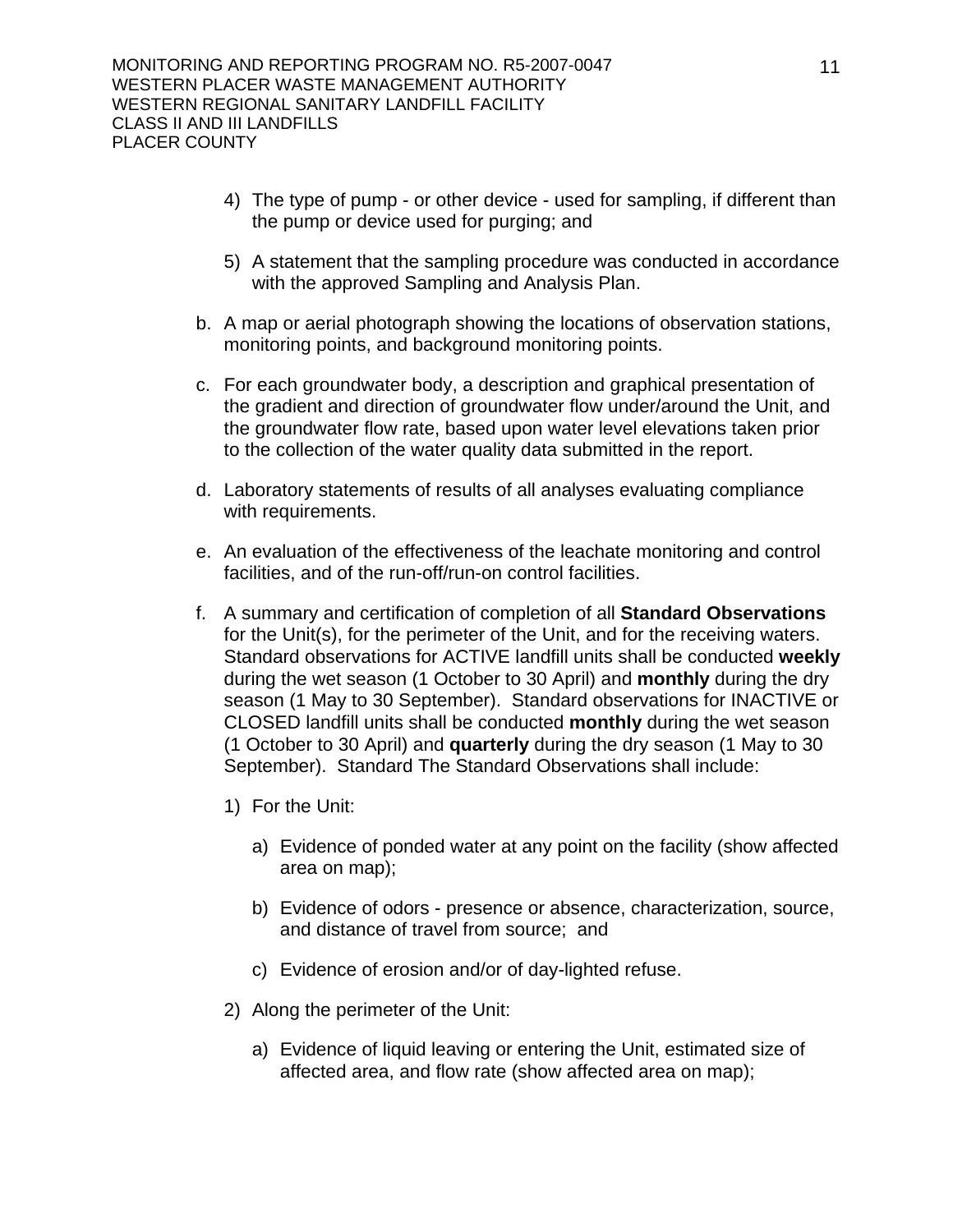- b) Evidence of odors presence or absence, characterization, source, and distance of travel from source; and
- c) Evidence of erosion and/or of day-lighted refuse.
- 3) For receiving waters:
	- a) Floating and suspended materials of waste origin presence or absence, source, and size of affected area;
	- b) Discoloration and turbidity description of color, source, and size of affected area;
	- c) Evidence of odors presence or absence, characterization, source, and distance of travel from source;
	- d) Evidence of water uses presence of water-associated wildlife;
	- e) Flow rate; and
	- f) Weather conditions wind direction and estimated velocity, total precipitation during recent days and on the day of observation.
- g. The quantity and types of wastes discharged and the locations in the Unit where waste has been placed since submittal of the last such report.
- 4. The Discharger shall report by telephone any seepage from the disposal area **immediately** after it is discovered. A written report shall be filed with the Regional Water Board **within seven days**, containing at least the following information:
	- a. A map showing the location(s) of seepage;
	- b. An estimate of the flow rate;
	- c. A description of the nature of the discharge (e.g., all pertinent observations and analyses);
	- d. Verification that any leachate samples required by Provision D.3 have been submitted for analyses of the Monitoring Parameters and Constituents of Concern listed in Table III of this MRP, and an estimated date that the results will be submitted to the Regional Water Board; and
	- e. Corrective measures underway or proposed, and corresponding time schedule.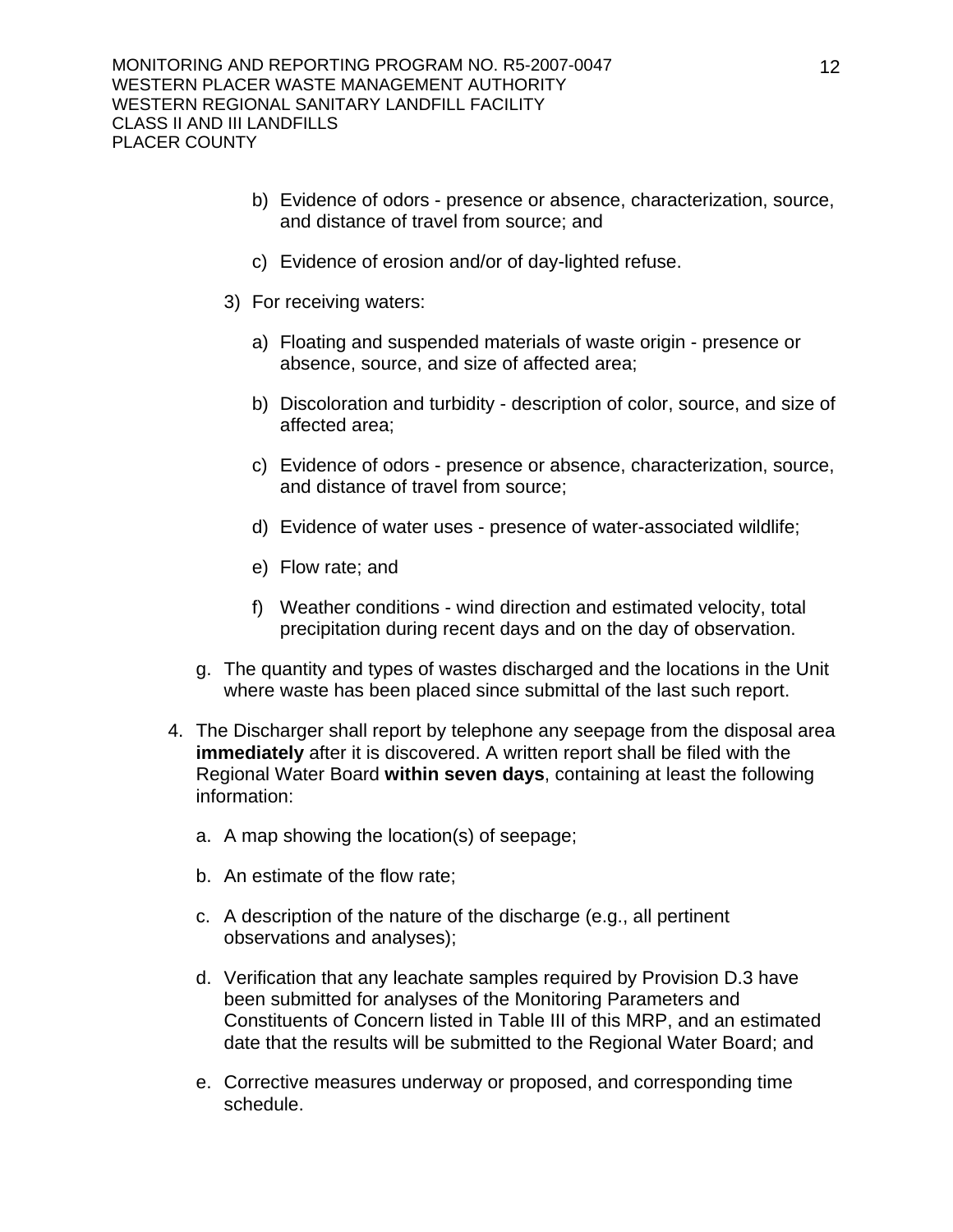- 5. The Discharger shall submit an **Annual Monitoring Summary Report** to the Regional Water Board covering the reporting period of the previous monitoring year. This report shall contain:
	- a. All monitoring parameters and constituents of concern shall be graphed so as to show historical trends at each monitoring point and background monitoring point, for all samples taken within at least the previous five calendar years. Each such graph shall plot the concentration of one or more constituents for the period of record for a given monitoring point or background monitoring point, at a scale appropriate to show trends or variations in water quality. The graphs shall plot each datum, rather than plotting mean values. For any given constituent or parameter, the scale for background plots shall be the same as that used to plot downgradient data. Graphical analysis of monitoring data may be used to provide significant evidence of a release.
	- b. All historical monitoring data, including data for the previous year, shall be submitted in tabular form as well as in a digital file format. The Regional Water Board regards the submittal of data in hard copy and in digital format as "...the form necessary for..." statistical analysis [Title 27 CCR Section 20420(h)], in that this facilitates periodic review by the Regional Water Board.
	- c. A comprehensive discussion of the compliance record, and the result of any corrective actions taken or planned which may be needed to bring the Discharger into full compliance with the waste discharge requirements.
	- d. A map showing the area and elevations in which filling has been completed during the previous calendar year and a comparison to final closure design contours.
	- e. A written summary of the monitoring results, indicating any changes made or observed since the previous annual report.
	- f. An evaluation of the effectiveness of the leachate monitoring/control facilities including the results of the annual testing of leachate collection and removal systems required under VIII.P of the Standard Provisions and Reporting Requirements.

The Discharger shall implement the above monitoring program on the effective date of this Program.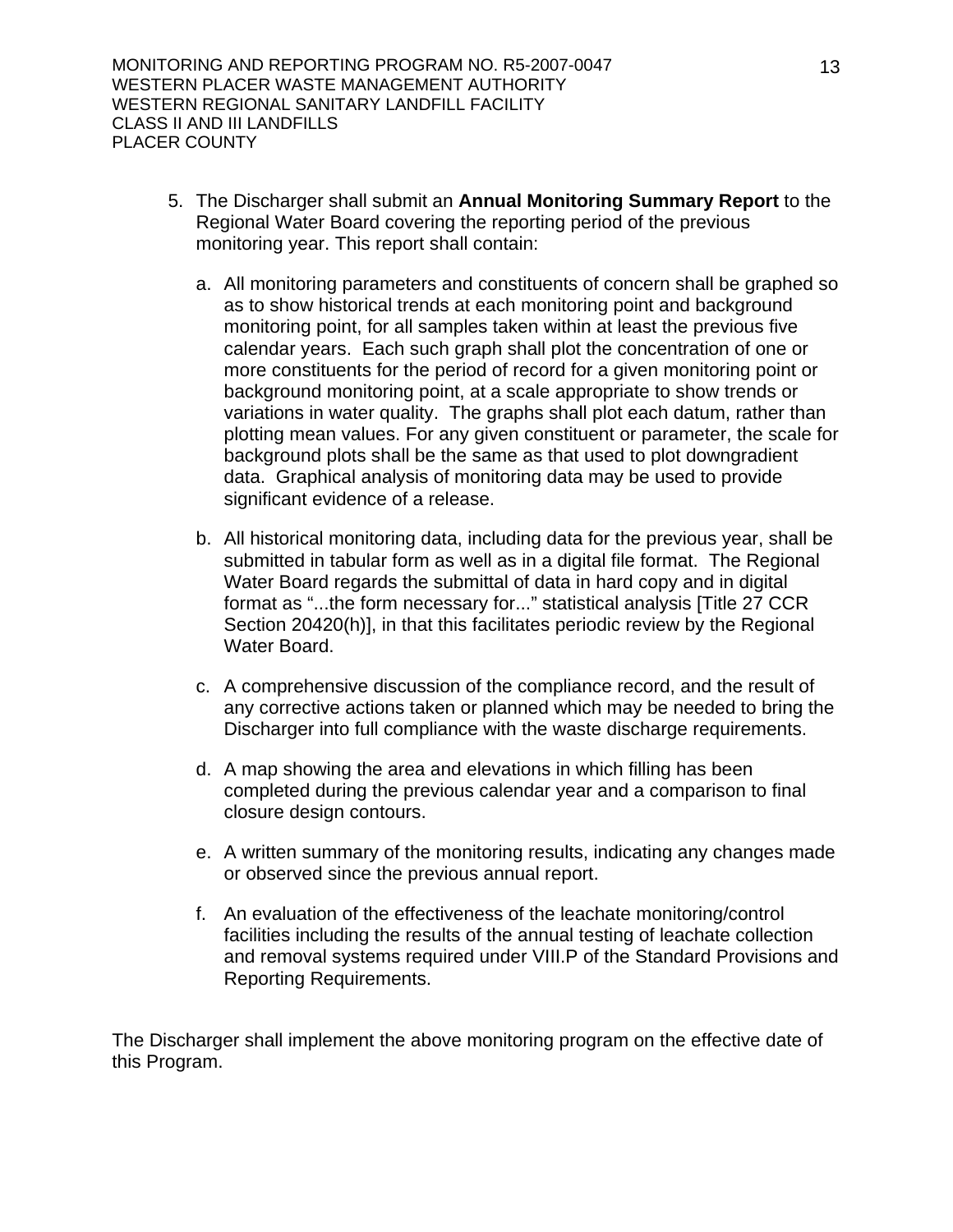Ordered by:\_

PAMELA C. CREEDON, Executive Officer

4 May 2007

(Date)

JSH: 5/4/07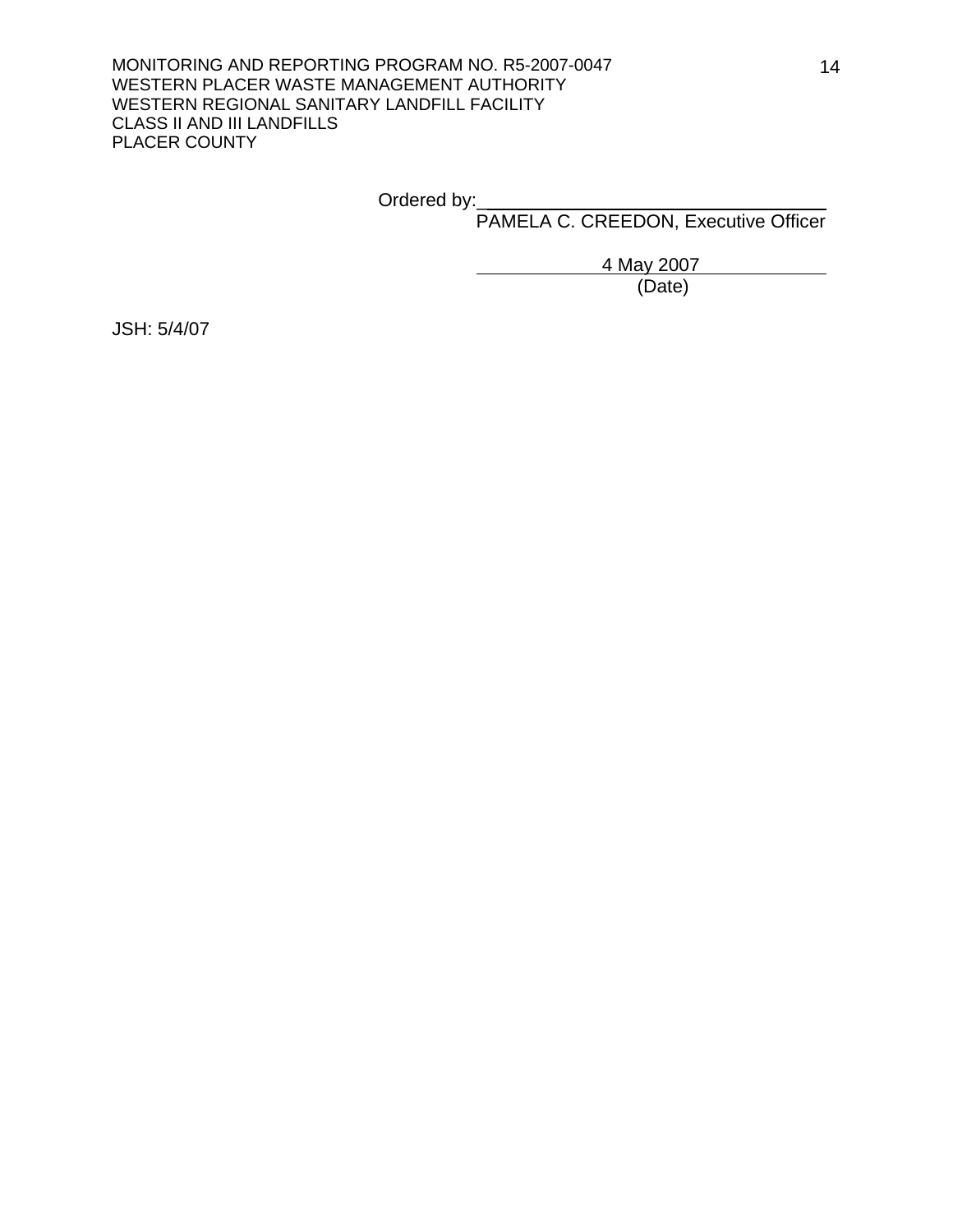| <b>TABLE 1 - GROUNDWATER MONITORING PROGRAM</b>                                                                                                                                                                                                                                                                                                                                                                                                                                                                                                     |                                                                                       |                                                                   |  |  |
|-----------------------------------------------------------------------------------------------------------------------------------------------------------------------------------------------------------------------------------------------------------------------------------------------------------------------------------------------------------------------------------------------------------------------------------------------------------------------------------------------------------------------------------------------------|---------------------------------------------------------------------------------------|-------------------------------------------------------------------|--|--|
| Parameter                                                                                                                                                                                                                                                                                                                                                                                                                                                                                                                                           | Units                                                                                 | Frequency <sup>®</sup>                                            |  |  |
| <b>Field Parameters</b>                                                                                                                                                                                                                                                                                                                                                                                                                                                                                                                             |                                                                                       |                                                                   |  |  |
| <b>Groundwater Elevation</b><br>Temperature<br><b>Electrical Conductivity</b><br>рH<br>Turbidity                                                                                                                                                                                                                                                                                                                                                                                                                                                    | Ft. & hundredths, M.S.L.<br><sup>O</sup> C<br>umhos/cm<br>pH units<br>Turbidity units | Quarterly<br>Semiannual<br>Semiannual<br>Semiannual<br>Semiannual |  |  |
| <b>Monitoring Parameters</b>                                                                                                                                                                                                                                                                                                                                                                                                                                                                                                                        |                                                                                       |                                                                   |  |  |
| <b>Total Dissolved Solids (TDS)</b><br>Semiannual<br>mg/L<br>Chloride<br>mg/L<br>Semiannual<br>Carbonate<br>Semiannual<br>mg/L<br>Semiannual<br><b>Bicarbonate</b><br>mg/L<br>Nitrate - Nitrogen<br>Semiannual<br>mg/L<br>Sulfate<br>mg/L<br>Semiannual<br>Calcium<br>Semiannual<br>mg/L<br>Semiannual<br>mg/L<br>Magnesium<br>Potassium<br>mg/L<br>Semiannual<br>Semiannual<br>Sodium<br>mg/L<br><b>Volatile Organic Compounds</b><br>Semiannual<br>$\mu$ g/L<br>(USEPA Method 8260, see Table V)<br><b>Constituents of Concern (see Table VI)</b> |                                                                                       |                                                                   |  |  |
| <b>Total Organic Carbon</b>                                                                                                                                                                                                                                                                                                                                                                                                                                                                                                                         | mg/L                                                                                  | 5 years                                                           |  |  |
| Inorganics (dissolved)<br><b>Volatile Organic Compounds</b><br>(USEPA Method 8260B, extended list)                                                                                                                                                                                                                                                                                                                                                                                                                                                  | mg/L<br>$\mu$ g/L                                                                     | 5 years<br>5 years                                                |  |  |
| Semi-Volatile Organic Compounds<br>(USEPA Method 8270C)                                                                                                                                                                                                                                                                                                                                                                                                                                                                                             | $\mu$ g/L                                                                             | 5 years                                                           |  |  |
| <b>Chlorophenoxy Herbicides</b><br>(USEPA Method 8151A)                                                                                                                                                                                                                                                                                                                                                                                                                                                                                             | $\mu$ g/L                                                                             | 5 years                                                           |  |  |
| Organophosphorus Compounds<br>(USEPA Method 8141A)                                                                                                                                                                                                                                                                                                                                                                                                                                                                                                  | $\mu$ g/L                                                                             | 5 years                                                           |  |  |

**\*** The following wells shall be monitored for field parameters and monitoring parameters on a **quarterly** basis: MW-5, MW-9, MW-10, MW-11, MW-13R, MW-19, MW-20 and MW-23R. The remaining wells shall be monitored on a semi-annual basis.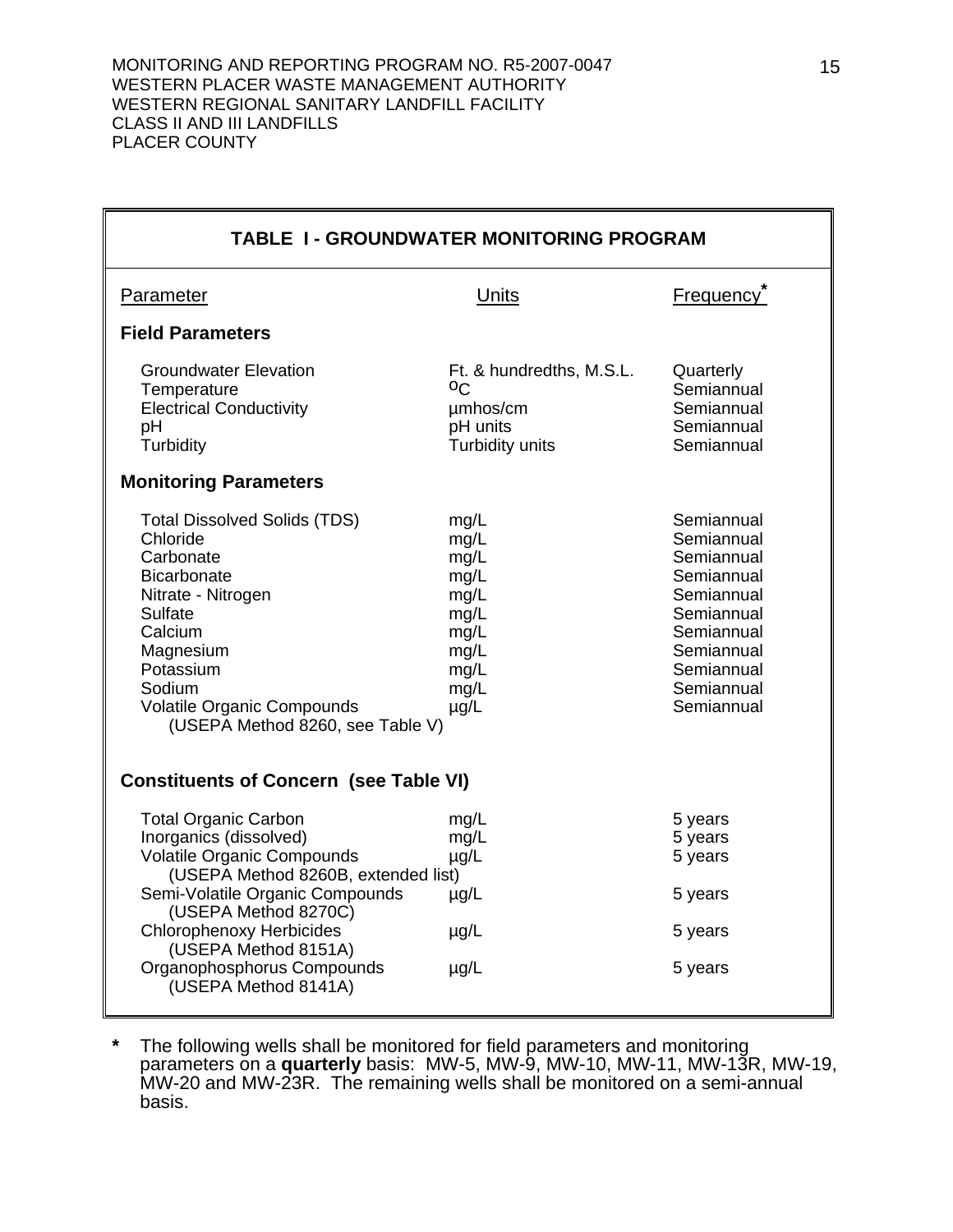| TABLE II - UNSATURATED ZONE DETECTION MONITORING PROGRAM                                                                                                                                                                                                                                                                                                                                                                                                                                                                                             |                           |                               |  |  |  |
|------------------------------------------------------------------------------------------------------------------------------------------------------------------------------------------------------------------------------------------------------------------------------------------------------------------------------------------------------------------------------------------------------------------------------------------------------------------------------------------------------------------------------------------------------|---------------------------|-------------------------------|--|--|--|
| <b>Parameter</b>                                                                                                                                                                                                                                                                                                                                                                                                                                                                                                                                     | Units                     | <b>Frequency</b>              |  |  |  |
| <b>Field Parameters</b>                                                                                                                                                                                                                                                                                                                                                                                                                                                                                                                              |                           |                               |  |  |  |
| <b>Electrical Conductivity</b><br>pH                                                                                                                                                                                                                                                                                                                                                                                                                                                                                                                 | umhos/cm<br>pH units      | Semiannual<br>Semiannual      |  |  |  |
| <b>Monitoring Parameters</b>                                                                                                                                                                                                                                                                                                                                                                                                                                                                                                                         |                           |                               |  |  |  |
| Semiannual<br><b>Total Dissolved Solids (TDS)</b><br>mg/L<br>Chloride<br>mg/L<br>Semiannual<br>Carbonate<br>mg/L<br>Semiannual<br><b>Bicarbonate</b><br>mg/L<br>Semiannual<br>Nitrate - Nitrogen<br>mg/L<br>Semiannual<br>Sulfate<br>mg/L<br>Semiannual<br>Calcium<br>mg/L<br>Semiannual<br>Magnesium<br>mg/L<br>Semiannual<br>Potassium<br>mg/L<br>Semiannual<br>Semiannual<br>Sodium<br>mg/L<br><b>Volatile Organic Compounds</b><br>Semiannual<br>$\mu$ g/L<br>(USEPA Method 8260B, see Table V)<br><b>Constituents of Concern (see Table VI)</b> |                           |                               |  |  |  |
| <b>Total Organic Carbon</b><br>Inorganics (dissolved)<br><b>Volatile Organic Compounds</b><br>(USEPA Method 8260B, extended list)                                                                                                                                                                                                                                                                                                                                                                                                                    | mg/L<br>mg/L<br>$\mu$ g/L | 5 years<br>5 years<br>5 years |  |  |  |
| Semi-Volatile Organic Compounds<br>(USEPA Method 8270C)<br><b>Chlorophenoxy Herbicides</b><br>(USEPA Method 8151A)                                                                                                                                                                                                                                                                                                                                                                                                                                   | $\mu$ g/L<br>$\mu$ g/L    | 5 years<br>5 years            |  |  |  |
| Organophosphorus Compounds<br>(USEPA Method 8141A)                                                                                                                                                                                                                                                                                                                                                                                                                                                                                                   | $\mu$ g/L                 | 5 years                       |  |  |  |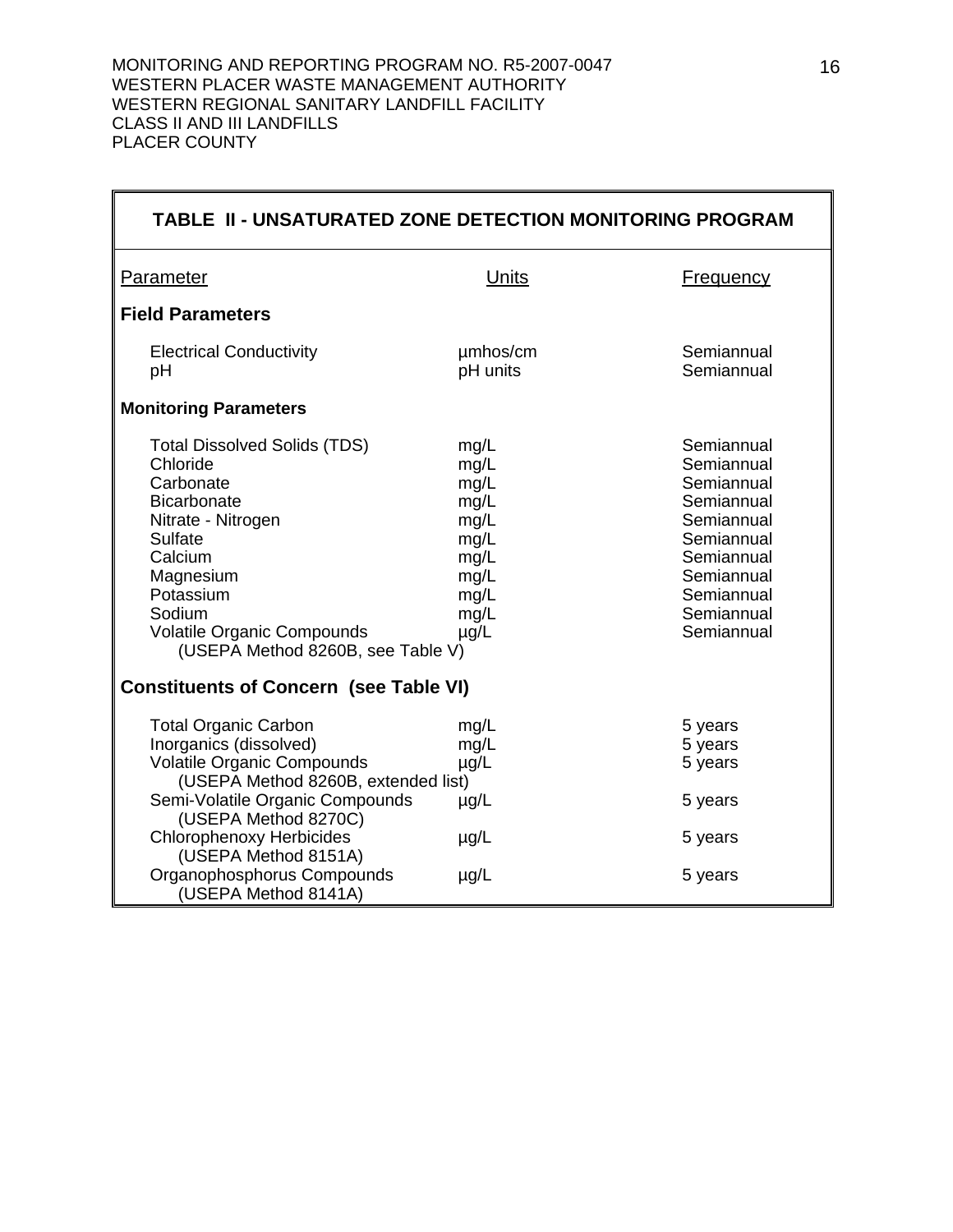| <b>TABLE III - LEACHATE DETECTION MONITORING PROGRAM</b>                                                                                                                                                                                                                                                                                                                                                                                                                                                                       |                                                |                                          |  |  |
|--------------------------------------------------------------------------------------------------------------------------------------------------------------------------------------------------------------------------------------------------------------------------------------------------------------------------------------------------------------------------------------------------------------------------------------------------------------------------------------------------------------------------------|------------------------------------------------|------------------------------------------|--|--|
| <b>Parameter</b>                                                                                                                                                                                                                                                                                                                                                                                                                                                                                                               | Units                                          | <b>Frequency</b>                         |  |  |
| <b>Field Parameters</b>                                                                                                                                                                                                                                                                                                                                                                                                                                                                                                        |                                                |                                          |  |  |
| <b>Total Flow</b><br><b>Flow Rate</b><br><b>Electrical Conductivity</b><br>pH                                                                                                                                                                                                                                                                                                                                                                                                                                                  | Gallons<br>Gallons/Day<br>umhos/cm<br>pH units | Monthly<br>Monthly<br>Monthly<br>Monthly |  |  |
| <b>Monitoring Parameters</b>                                                                                                                                                                                                                                                                                                                                                                                                                                                                                                   |                                                |                                          |  |  |
| <b>Total Dissolved Solids (TDS)</b><br>mg/L<br>Annually<br>Chloride<br>mg/L<br>Annually<br>Carbonate<br>Annually<br>mg/L<br><b>Bicarbonate</b><br>mg/L<br>Annually<br>Nitrate - Nitrogen<br>Annually<br>mg/L<br>Annually<br>Sulfate<br>mg/L<br>Calcium<br>mg/L<br>Annually<br>mg/L<br>Annually<br>Magnesium<br>Potassium<br>Annually<br>mg/L<br>Sodium<br>Annually<br>mg/L<br><b>Volatile Organic Compounds</b><br>Annually<br>$\mu$ g/L<br>(USEPA Method 8260B, see Table V)<br><b>Constituents of Concern (see Table VI)</b> |                                                |                                          |  |  |
| <b>Total Organic Carbon</b><br>Inorganics (dissolved)<br><b>Volatile Organic Compounds</b><br>(USEPA Method 8260B, extended list)<br>Semi-Volatile Organic Compounds<br>(USEPA Method 8270C)                                                                                                                                                                                                                                                                                                                                   | mg/L<br>mg/L<br>$\mu$ g/L<br>$\mu$ g/L         | 5 years<br>5 years<br>5 years<br>5 years |  |  |
| <b>Chlorophenoxy Herbicides</b><br>(USEPA Method 8151A)<br>Organophosphorus Compounds<br>(USEPA Method 8141A)                                                                                                                                                                                                                                                                                                                                                                                                                  | $\mu$ g/L<br>$\mu$ g/L                         | 5 years<br>5 years                       |  |  |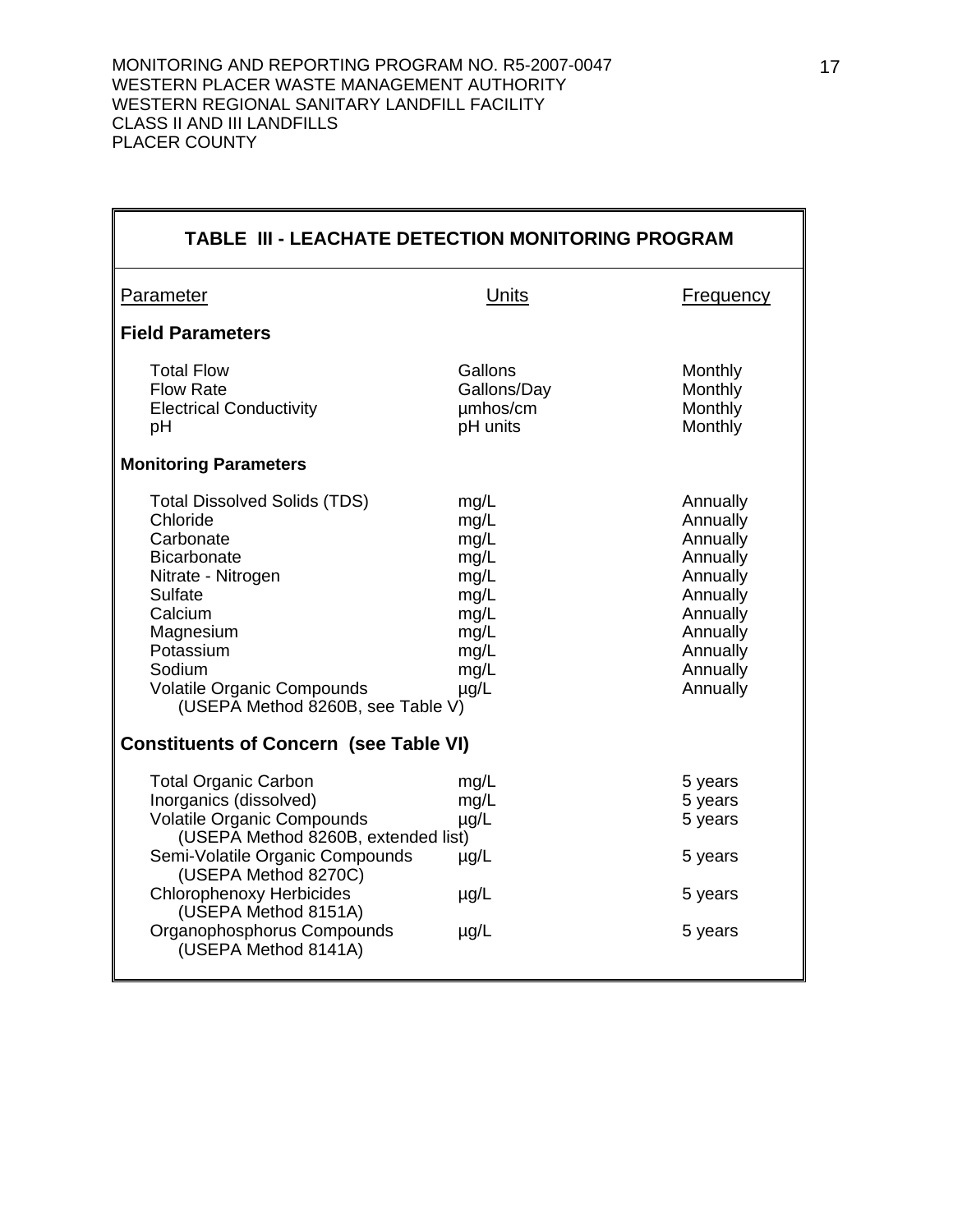| TABLE IV - SURFACE WATER DETECTION MONITORING PROGRAM                                                                                                                             |                                           |                                                          |  |  |
|-----------------------------------------------------------------------------------------------------------------------------------------------------------------------------------|-------------------------------------------|----------------------------------------------------------|--|--|
| Parameter                                                                                                                                                                         | Units                                     | Frequency <sup>*</sup>                                   |  |  |
| <b>Field Parameters</b>                                                                                                                                                           |                                           |                                                          |  |  |
| Temperature<br><b>Electrical Conductivity</b><br>рH                                                                                                                               | $^{\circ}$<br>umhos/cm<br>pH units        | Annually<br>Annually<br>Annually                         |  |  |
| <b>Monitoring Parameters</b>                                                                                                                                                      |                                           |                                                          |  |  |
| <b>Total Dissolved Solids (TDS)</b><br><b>Bicarbonate Alkalinity</b><br>Chloride<br>Nitrate as Nitrogen<br><b>Volatile Organic Compounds</b><br>(USEPA Method 8260B, see Table V) | mg/L<br>mg/L<br>mg/L<br>mg/L<br>$\mu$ g/L | Annually<br>Annually<br>Annually<br>Annually<br>Annually |  |  |
| <b>Constituents of Concern (see Table VI)</b>                                                                                                                                     |                                           |                                                          |  |  |
| Inorganics (dissolved)<br><b>Volatile Organic Compounds</b><br>(USEPA Method 8260B, extended list)                                                                                | mg/L<br>µg/L                              | 5 years<br>5 years                                       |  |  |
| Semi-Volatile Organic Compounds<br>(USEPA Method 8270C)                                                                                                                           | $\mu$ g/L                                 | 5 years                                                  |  |  |
| <b>Chlorophenoxy Herbicides</b><br>(USEPA Method 8151A)                                                                                                                           | $\mu$ g/L                                 | 5 years                                                  |  |  |
| Organophosphorus Compounds<br>(USEPA Method 8141A)                                                                                                                                | $\mu$ g/L                                 | 5 years                                                  |  |  |

∗Surface water samples shall be collected during the first storm that produces runoff and when leachate seeps are observed that may have impacted surface water quality. If leachate seeps are identified extending out of the disposal area or that potentially impact on-site drainages, those drainage shall be sampled as close to the leachate seep as possible (see Provision D.3).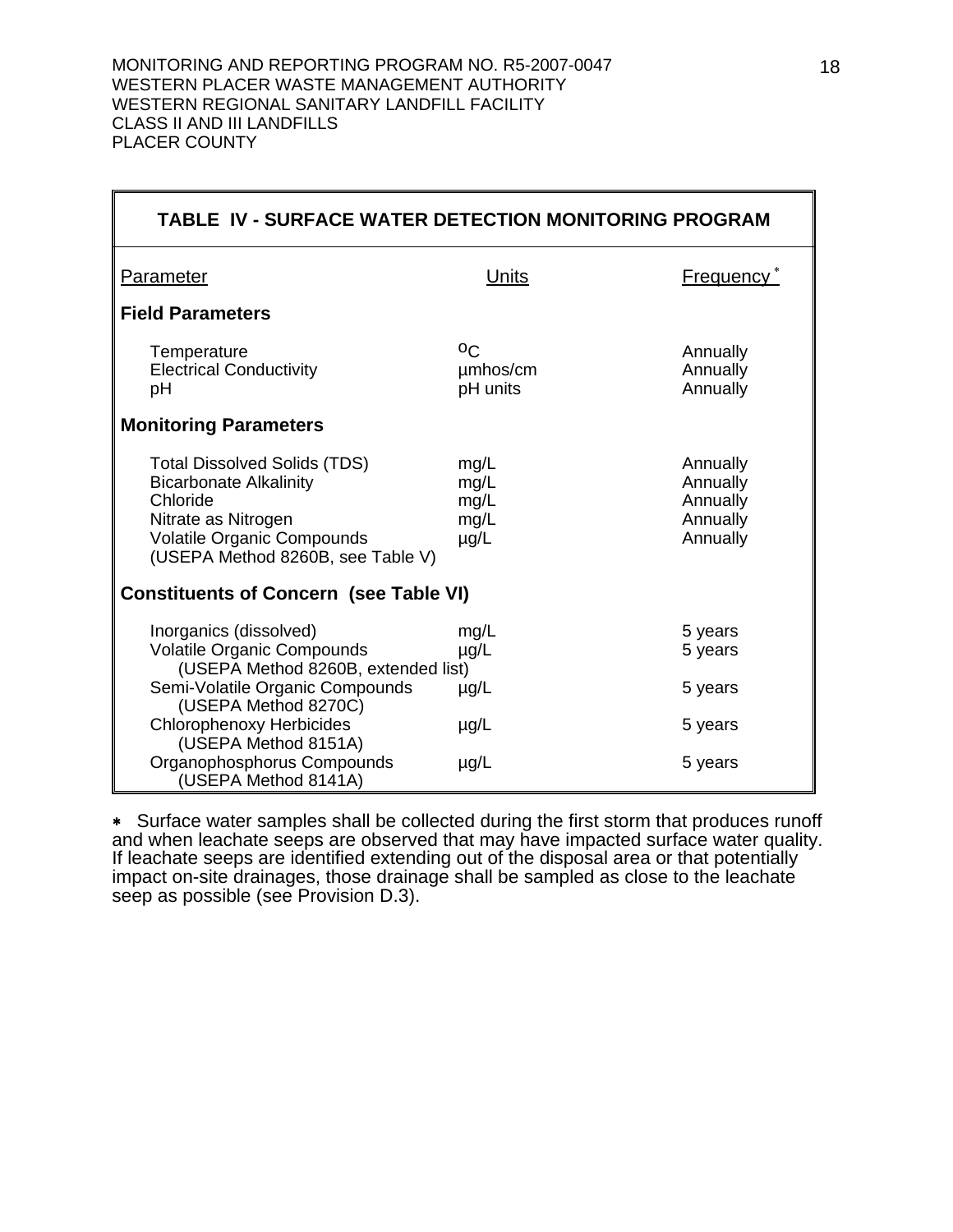# **TABLE V** - **MONITORING PARAMETERS FOR DETECTION MONITORING**

#### **Surrogates for Metallic Constituents:**

 pH Total Dissolved Solids Electrical Conductivity Chloride Sulfate Nitrate nitrogen

## **Constituents included in VOC:**

#### **USEPA Method 8260B**

 Acetone **Acrylonitrile**  Benzene Bromobenzene Bromochloromethane Bromodichloromethane Bromoform (Tribromomethane) n-Butylbenzene sec-Butylbenzene tert-butylbenzene Carbon disulfide Carbon tetrachloride Chlorobenzene Chloroethane (Ethyl chloride) Chloroform (Trichloromethane) Dibromochloromethane (Chlorodibromomethane) 1,2-Dibromo-3-chloropropane (DBCP) 1,2-Dibromoethane (Ethylene dibromide; EDB) o-Dichlorobenzene (1,2-Dichlorobenzene) m-Dichlorobenzene (1,3-Dichlorobenzene) p-Dichlorobenzene (1,4-Dichlorobenzene) trans- l ,4-Dichloro-2-butene Dichlorodifluoromethane (CFC-12) 1,1-Dichloroethane (Ethylidene chloride) 1,2-Dichloroethane (Ethylene dichloride) 1,1 -Dichloroethylene (1,1 -Dichloroethene; Vinylidene chloride) cis- 1,2-Dichloroethylene (cis- 1,2-Dichloroethene) trans-1,2-Dichloroethylene (trans-1,2-Dichloroethene) 1,2-Dichloropropane (Propylene dichloride) cis- 1,3-Dichloropropene trans- 1,3-Dichloropropene Di-isopropylether (DIPE) 1,4-Dioxane Ethanol Ethyltertiary butyl ether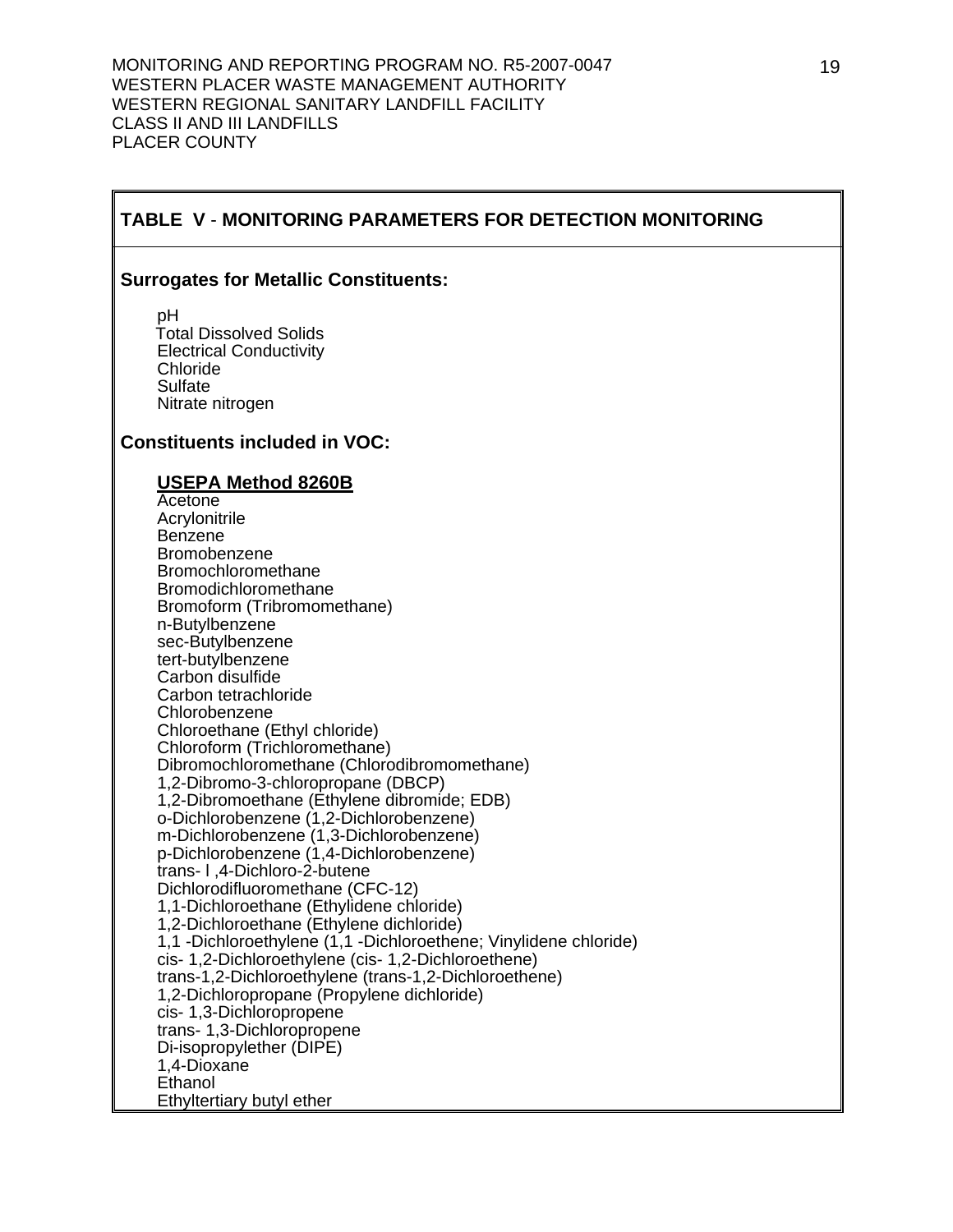|                                                                  |                                                            | <b>TABLE V - MONITORING PARAMETERS FOR DETECTION MONITORING</b> |
|------------------------------------------------------------------|------------------------------------------------------------|-----------------------------------------------------------------|
|                                                                  | <b>Continued</b>                                           |                                                                 |
| Ethylbenzene                                                     |                                                            |                                                                 |
| 2-Hexanone (Methyl butyl ketone)                                 |                                                            |                                                                 |
| Hexachlorobutadiene                                              |                                                            |                                                                 |
| Hexachloroethane                                                 |                                                            |                                                                 |
| di-Isopropyl ether                                               |                                                            |                                                                 |
| Methyl bromide (Bromomethene)<br>Methyl chloride (Chloromethane) |                                                            |                                                                 |
| Methylene bromide (Dibromomethane)                               |                                                            |                                                                 |
| Methylene chloride (Dichloromethane)                             |                                                            |                                                                 |
| Methyl ethyl ketone (MEK: 2-Butanone)                            |                                                            |                                                                 |
| Methyl iodide (lodomethane)                                      |                                                            |                                                                 |
| Methyl t-butyl ether                                             |                                                            |                                                                 |
|                                                                  | 4-Methyl-2-pentanone (Methyl isobutylketone)               |                                                                 |
| Naphthalene                                                      |                                                            |                                                                 |
| 2-Nitropropane                                                   |                                                            |                                                                 |
| n-Propylbenzene                                                  |                                                            |                                                                 |
| <b>Styrene</b>                                                   |                                                            |                                                                 |
| Tertiary amyl methyl ether                                       |                                                            |                                                                 |
| Tertiary butyl alcohol                                           |                                                            |                                                                 |
| 1,1,1,2-Tetrachloroethane                                        |                                                            |                                                                 |
| 1,1.2,2-Tetrachloroethane                                        |                                                            |                                                                 |
|                                                                  | Tetrachloroethylene (Tetrachloroethene; Perchloroethylene) |                                                                 |
| Toluene                                                          |                                                            |                                                                 |
| 1,2,4-Trichlorobenzene                                           |                                                            |                                                                 |
| 1,1,1-Trichloethane (Methylchloroforrn)                          |                                                            |                                                                 |
| 1,1,2-Trichloroethane                                            |                                                            |                                                                 |
| Trichloroethylene (Trichloroethene)                              |                                                            |                                                                 |
| Trichlorofluoromethane (CFC-11)                                  |                                                            |                                                                 |
| 1,2,3-Trichloropropane                                           |                                                            |                                                                 |
| 1,2,4-Trimethylbenzene                                           |                                                            |                                                                 |
| 1,3,5-Trimethylbenzene                                           |                                                            |                                                                 |
| Vinyl acetate<br>Vinyl chloride                                  |                                                            |                                                                 |
| Xylenes                                                          |                                                            |                                                                 |
|                                                                  |                                                            |                                                                 |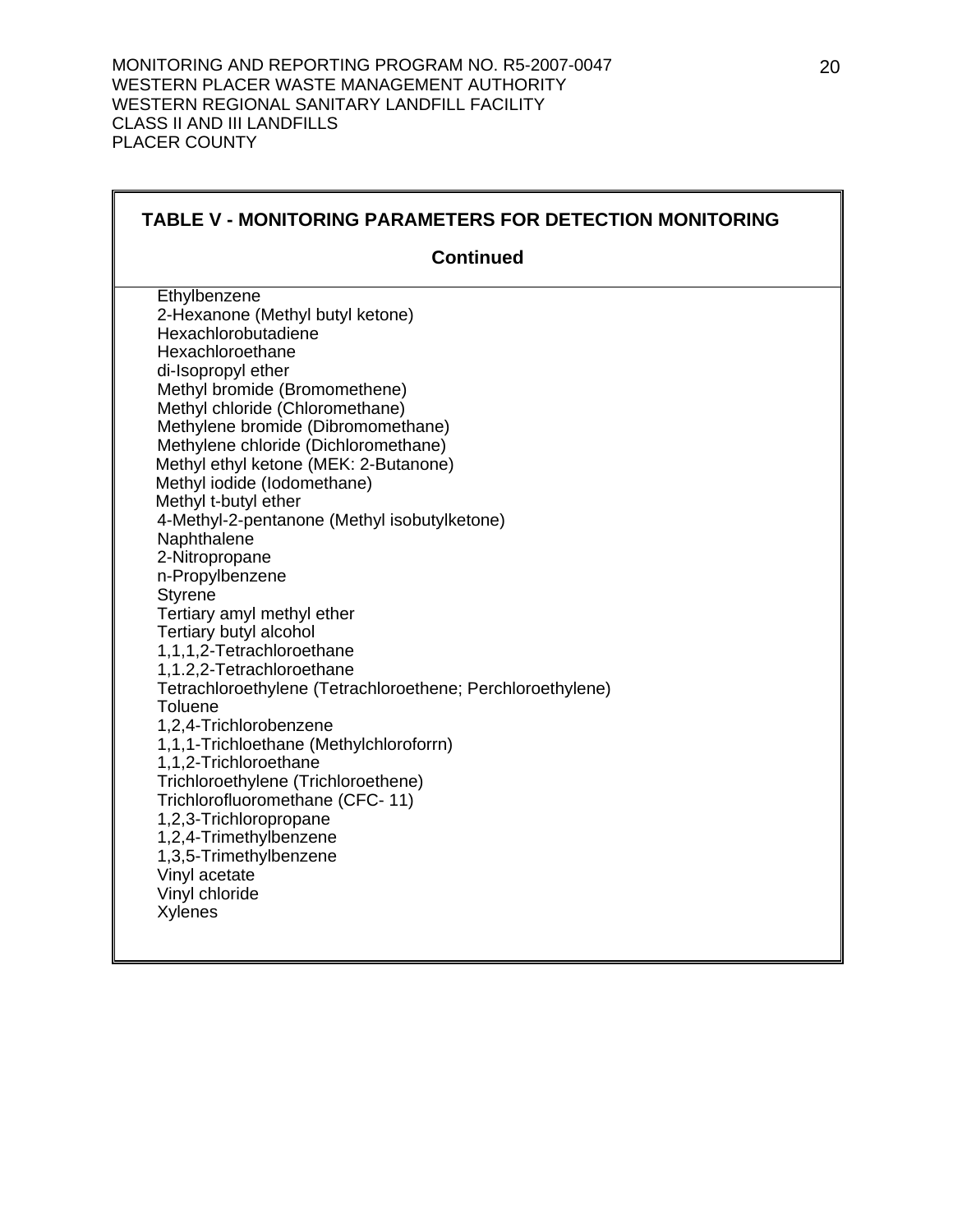#### **CONSTITUENTS OF CONCERN & APPROVED USEPA ANALYTICAL METHODS**

| <b>Inorganics (dissolved):</b> | <b>USEPA Method</b> |
|--------------------------------|---------------------|
| Aluminum                       | 6010                |
| Antimony                       | 7041                |
| <b>Barium</b>                  | 6010                |
| <b>Beryllium</b>               | 6010                |
| Cadmium                        | 7131A               |
| Chromium                       | 6010                |
| Cobalt                         | 6010                |
| Copper                         | 6010                |
| Silver                         | 6010                |
| Tin                            | 6010                |
| Vanadium                       | 6010                |
| Zinc                           | 6010                |
| Iron                           | 6010                |
| Manganese                      | 6010                |
| Arsenic                        | 7062                |
| Lead                           | 7421                |
| Mercury                        | 7470A               |
| Nickel                         | 7521                |
| Selenium                       | 7742                |
| Thallium                       | 7841                |
| Cyanide                        | 9010B               |
| Sulfide                        | 9030B               |

#### **Volatile Organic Compounds:**

#### **USEPA Method 8260**

**Acetone**  Acetonitrile (Methyl cyanide) Acrolein Acrylonitrile Allyl chloride (3-Chloropropene) Benzene Bromochloromethane (Chlorobromomethane) Bromodichloromethane (Dibromochloromethane) Bromoform (Tribromomethane) Carbon disulfide Carbon tetrachloride Chlorobenzene Chloroethane (Ethyl chloride) Chloroform (Trichloromethane)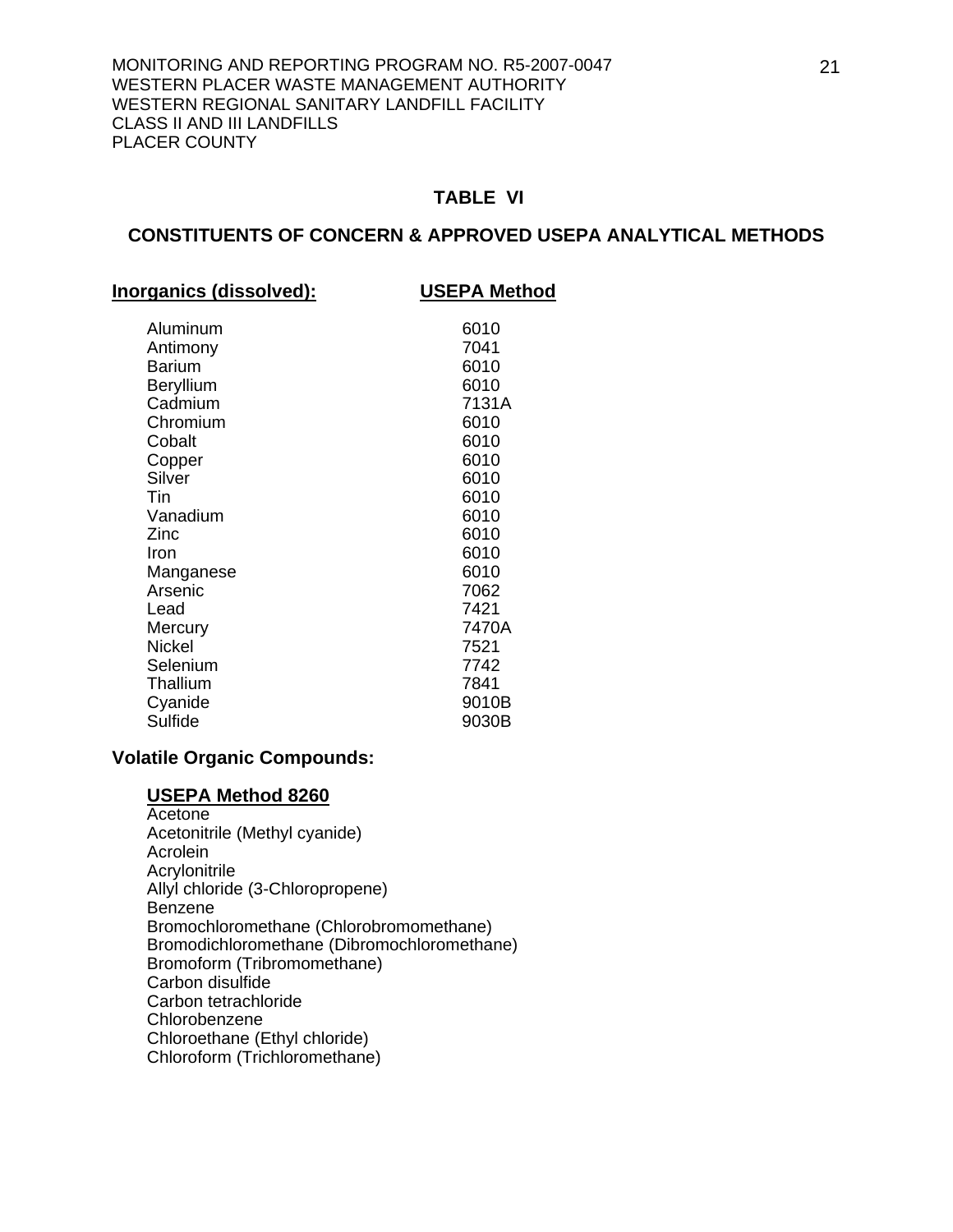#### **CONSTITUENTS OF CONCERN & APPROVED USEPA ANALYTICAL METHODS**

#### **Continued**

**Chloroprene**  Dibromochloromethane (Chlorodibromomethane) 1,2-Dibromo-3-chloropropane (DBCP) 1,2-Dibromoethane (Ethylene dibromide; EDB) o-Dichlorobenzene (1,2-Dichlorobenzene) m-Dichlorobenzene (1,3-Dichlorobenzene) p-Dichlorobenzene (1,4-Dichlorobenzene) trans- 1,4-Dichloro-2-butene Dichlorodifluoromethane (CFC 12) 1,1 -Dichloroethane (Ethylidene chloride) 1,2-Dichloroethane (Ethylene dichloride) 1,1 -Dichloroethylene (1, l-Dichloroethene; Vinylidene chloride) cis- l ,2-Dichloroethylene (cis- 1,2-Dichloroethene) trans- l ,2-Dichloroethylene (trans- 1,2-Dichloroethene) 1,2-Dichloropropane (Propylene dichloride) 1,3-Dichloropropane (Trimethylene dichloride) 2,2-Dichloropropane (Isopropylidene chloride) 1,1 -Dichloropropene cis- 1,3-Dichloropropene trans- l ,3-Dichloropropene Di-isopropylether (DIPE) **Ethanol**  Ethyltertiary butyl ether **Ethylbenzene**  Ethyl methacrylate Hexachlorobutadiene Hexachloroethane 2-Hexanone (Methyl butyl ketone) Isobutyl alcohol **Methacrylonitrile**  Methyl bromide (Bromomethane) Methyl chloride (Chloromethane) Methyl ethyl ketone (MEK; 2-Butanone) Methyl iodide (Iodomethane) Methyl t-butyl ether Methyl methacrylate 4-Methyl-2-pentanone (Methyl isobutyl ketone) Methylene bromide (Dibromomethane) Methylene chloride (Dichloromethane) Naphthalene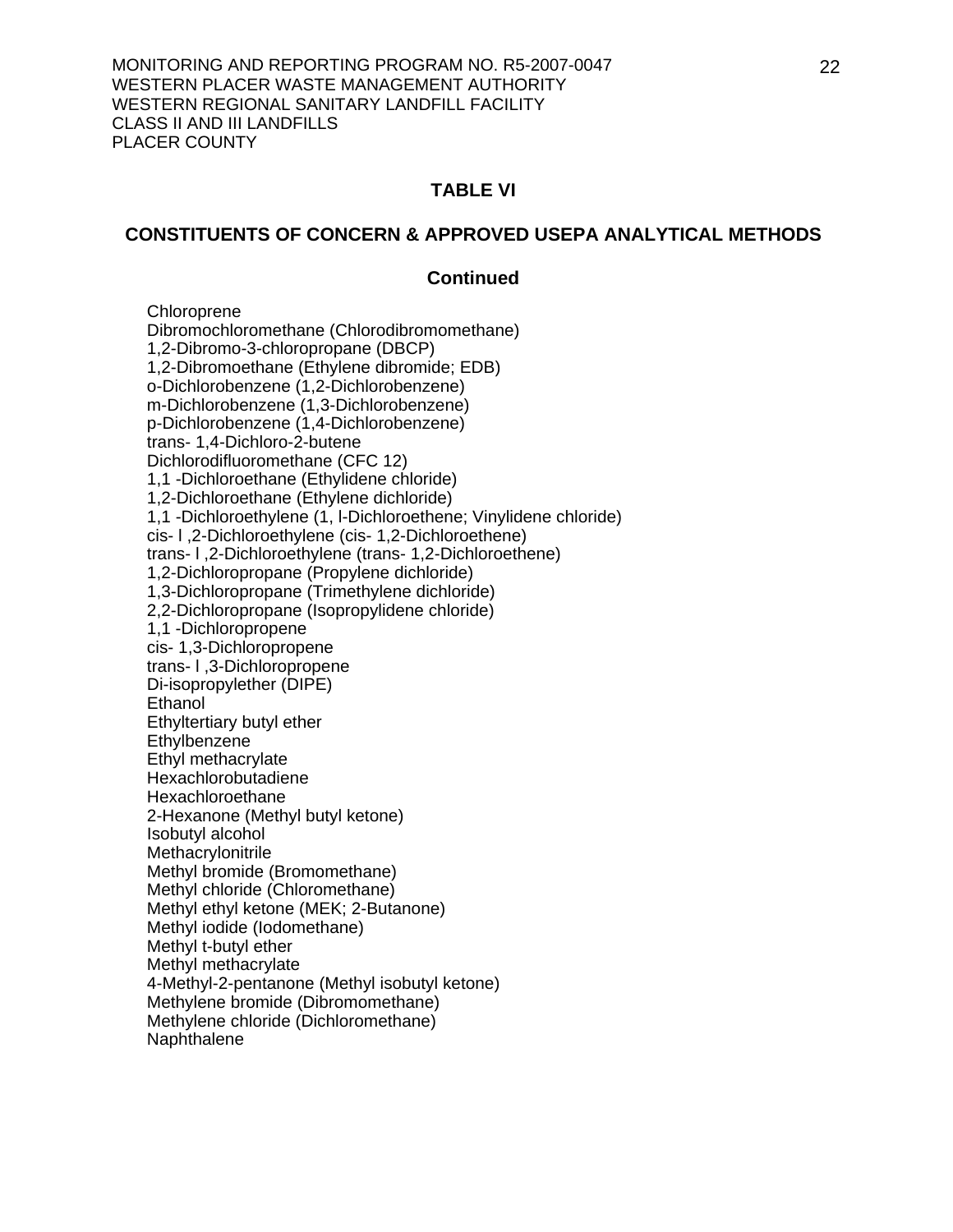#### **CONSTITUENTS OF CONCERN & APPROVED USEPA ANALYTICAL METHODS**

#### **Continued**

 2-Nitropropane n-Propylbenzene Propionitrile (Ethyl cyanide) **Styrene**  Tertiary amyl methyl ether Tertiary butyl alcohol 1,1,1,2-Tetrachloroethane 1,1,2,2-Tetrachloroethane Tetrachloroethylene (Tetrachloroethene; Perchloroethylene; PCE) **Toluene**  1,2,4-Trichlorobenzene 1,1,1 -Trichloroethane, Methylchloroform 1,1,2-Trichloroethane Trichloroethylene (Trichloroethene; TCE) Trichlorofluoromethane (CFC- 11) 1,2,3-Trichloropropane Vinyl acetate Vinyl chloride (Chloroethene) Xylene (total)

#### **Semi-Volatile Organic Compounds:**

#### **USEPA Method 8270 - base, neutral, & acid extractables**

**Acenaphthene**  Acenaphthylene Acetophenone 2-Acetylaminofluorene (2-AAF) Aldrin 4-Aminobiphenyl Anthracene Benzo[a]anthracene (Benzanthracene) Benzo[b]fluoranthene Benzo[k]fluoranthene Benzo[g,h,i]perylene Benzo[a]pyrene Benzyl alcohol Bis(2-ethylhexyl) phthalate alpha-BHC beta-BHC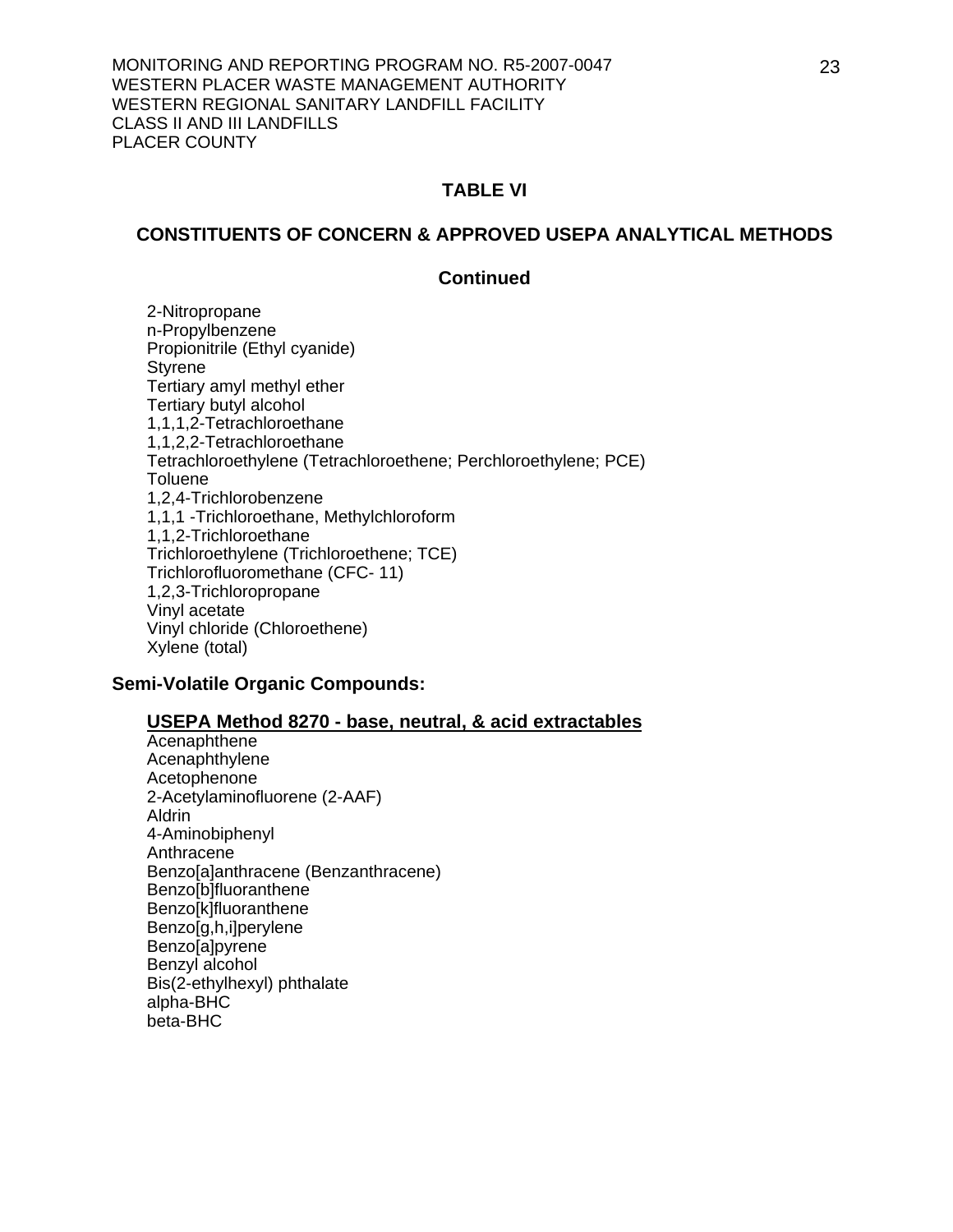#### **CONSTITUENTS OF CONCERN & APPROVED USEPA ANALYTICAL METHODS**

#### **Continued**

 delta-BHC gamma-BHC (Lindane) Bis(2-chloroethoxy)methane Bis(2-chloroethyl) ether (Dichloroethyl ether) Bis(2-chloro-1-methyethyl) ether (Bis(2-chloroisopropyl) ether; DCIP) 4-Bromophenyl phenyl ether Butyl benzyl phthalate (Benzyl butyl phthalate) Chlordane p-Chloroaniline **Chlorobenzilate** p-Chloro-m-cresol (4-Chloro-3-methylphenol) 2-Chloronaphthalene 2-Chlorophenol 4-Chlorophenyl phenyl ether **Chrysene** o-Cresol (2-methylphenol) m-Cresol (3-methylphenol) p-Cresol (4-methylphenol) 4,4'-DDD 4,4'-DDE 4,4'-DDT Diallate Dibenz[a,h]anthracene Dibenzofuran Di-n-butyl phthalate 3,3'-Dichlorobenzidine 2,4-Dichlorophenol 2,6-Dichlorophenol **Dieldrin**  Diethyl phthalate p-(Dimethylamino)azobenzene 7,12-Dimethylbenz[a]anthracene 3,3'-Dimethylbenzidine 2,4-Dimehtylphenol (m-Xylenol) Dimethyl phthalate m-Dinitrobenzene 4,6-Dinitro-o-cresol (4,6-Dinitro-2-methylphenol) 2,4-Dinitrophenol 2,4-Dinitrotoluene 2,6-Dinitrotoluene Di-n-octyl phthalate Diphenylamine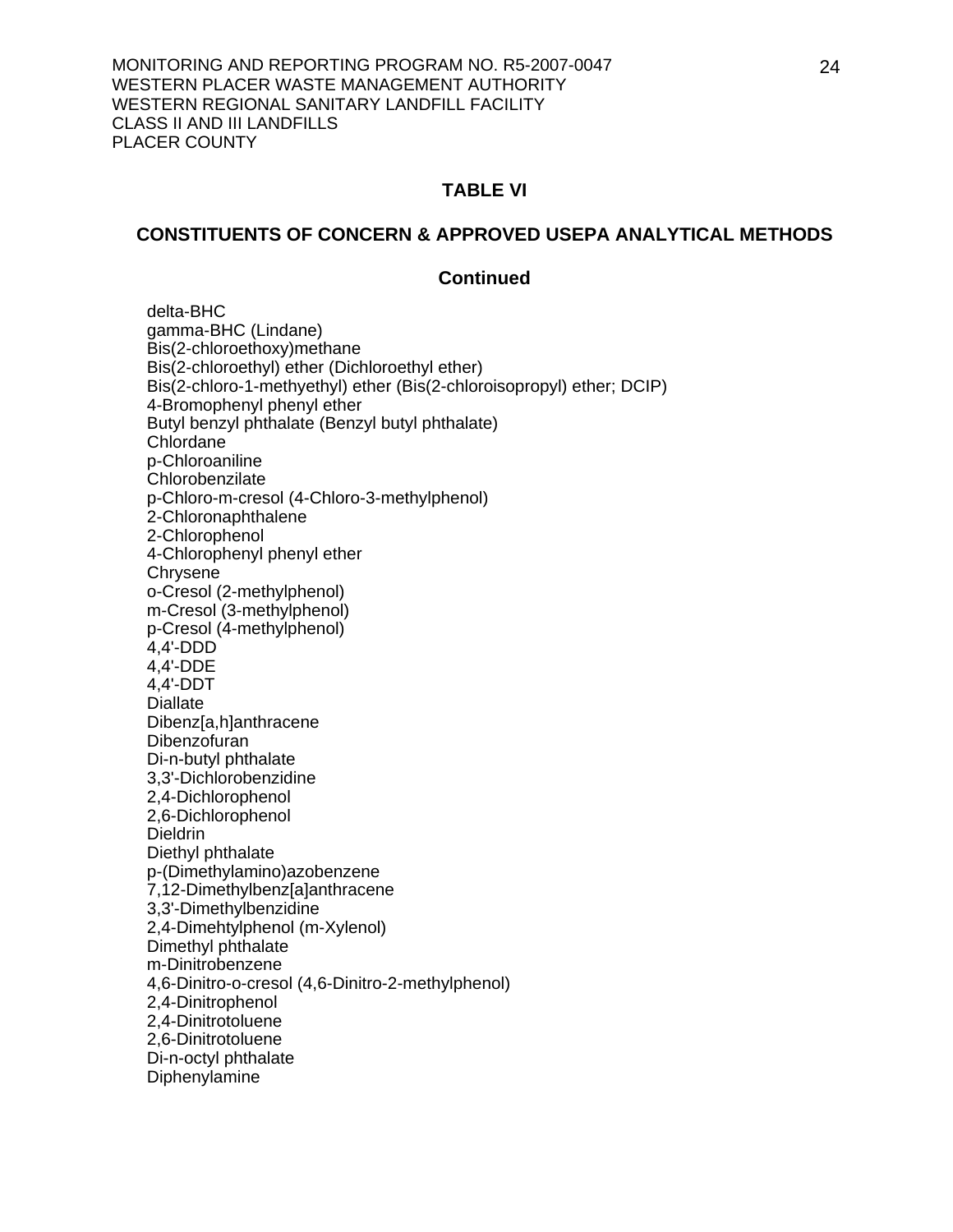Endosulfan I Endosulfan II Endosulfan sulfate Endrin Endrin aldehyde Ethyl methanesulfonate Famphur **Fluoranthene**  Fluorene **Heptachlor**  Heptachlor epoxide Hexachlorobenzene Hexachlorocyclopentadiene Hexachloropropene Indeno(1,2,3-c,d)pyrene Isodrin Isophorone Isosafrole Kepone Methapyrilene Methoxychlor 3-Methylcholanthrene Methyl methanesulfonate 2-Methylnaphthalene 1,4-Naphthoquinone 1-Naphthylamine 2-Naphthylamine o-Nitroaniline (2-Nitroaniline) m-Nitroaniline (3-Nitroaniline) p-Nitroaniline (4-Nitroaniline) **Nitrobenzene**  o-Nitrophenol (2-Nitrophenol) p-Nitrophenol (4-Nitrophenol) N-Nitrosodi-n-butylamine (Di-n-butylnitrosamine) N-Nitrosodiethylamine (Diethylnitrosamine) N-Nitrosodimethylamine (Dimethylnitrosamine) N-Nitrosodiphenylamine (Diphenylnitrosamine) N-Nitrosodipropylamine (N-Nitroso-N-dipropylamine; Di-n-propylnitrosamine) N-Nitrosomethylethylamine (Methylethylnitrosamine) N-Nitrosopiperidine N-Nitrosospyrrolidine 5-Nitro-o-toluidine Pentachlorobenzene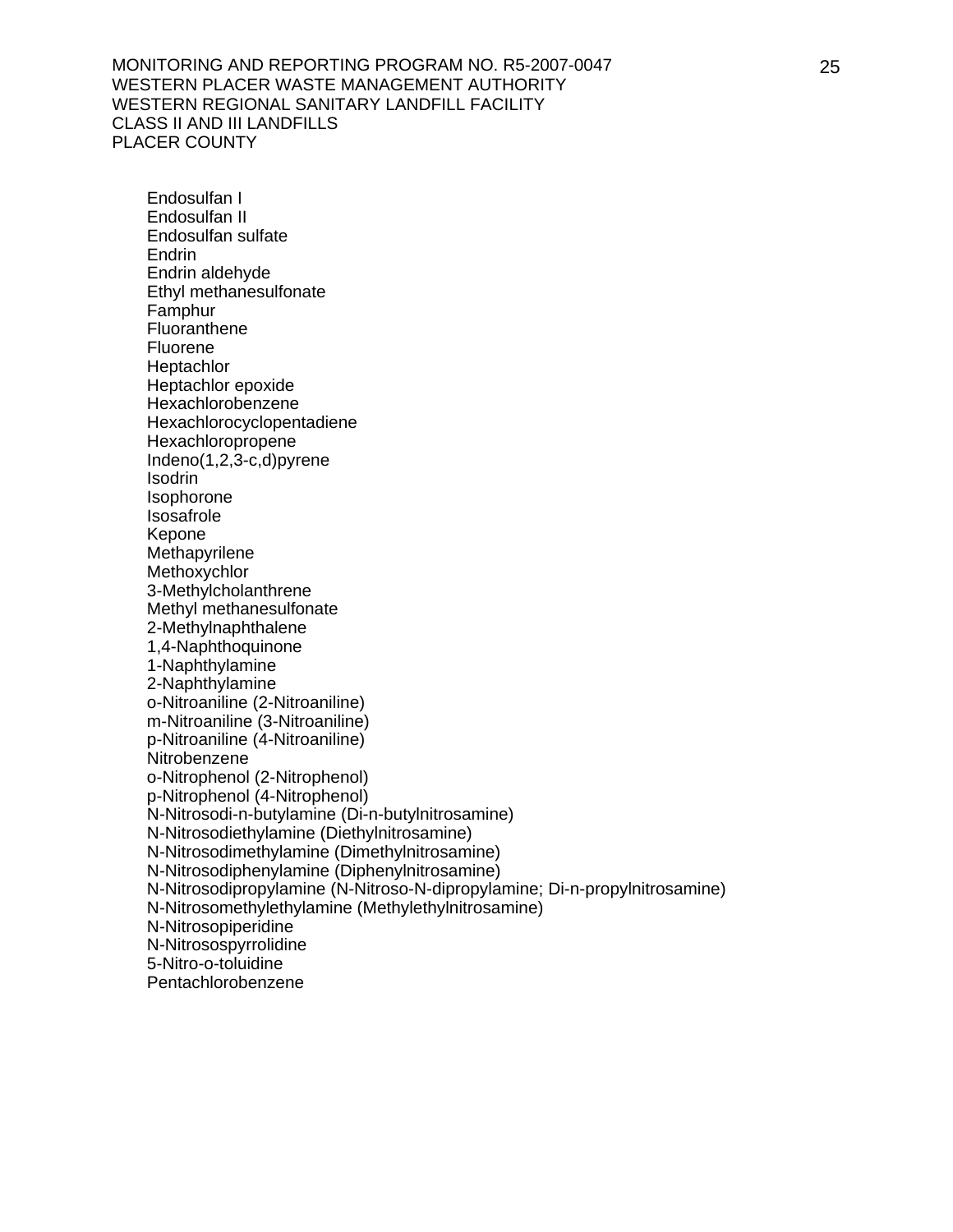## **CONSTITUENTS OF CONCERN & APPROVED USEPA ANALYTICAL METHODS**

## **Continued**

Pentachloronitrobenzene (PCNB) Pentachlorophenol Phenacetin **Phenanthrene** Phenol p-Phenylenediamine Polychlorinated biphenyls (PCBs; Aroclors) Pronamide Pyrene Safrole 1,2,4,5-Tetrachlorobenzene 2,3,4,6-Tetrachlorophenol o-Toluidine Toxaphene 2,4,5-Trichlorophenol 0,0,0-Triethyl phosphorothioate sym-Trinitrobenzene

## **Chlorophenoxy Herbicides:**

#### **USEPA Method 8l51A**

2,4-D (2,4-Dichlorophenoxyacetic acid) Dinoseb (DNBP; 2-sec-Butyl-4,6-dinitrophenol) Silvex (2,4,5-Trichlorophenoxypropionic acid; 2,4,5-TP) 2,4,5-T (2,4,5-Trichlorophenoxyacetic acid)

#### **Organophosphorus Compounds:**

#### **USEPA Method 8141A**

**Atrazine Chlorpyrifos** 0,0-Diethyl 0-2-pyrazinyl phosphorothioate (Thionazin) Diazinon **Dimethoate Disulfoton Ethion**  Methyl parathion (Parathion methyl) **Parathion**  Phorate **Simazine**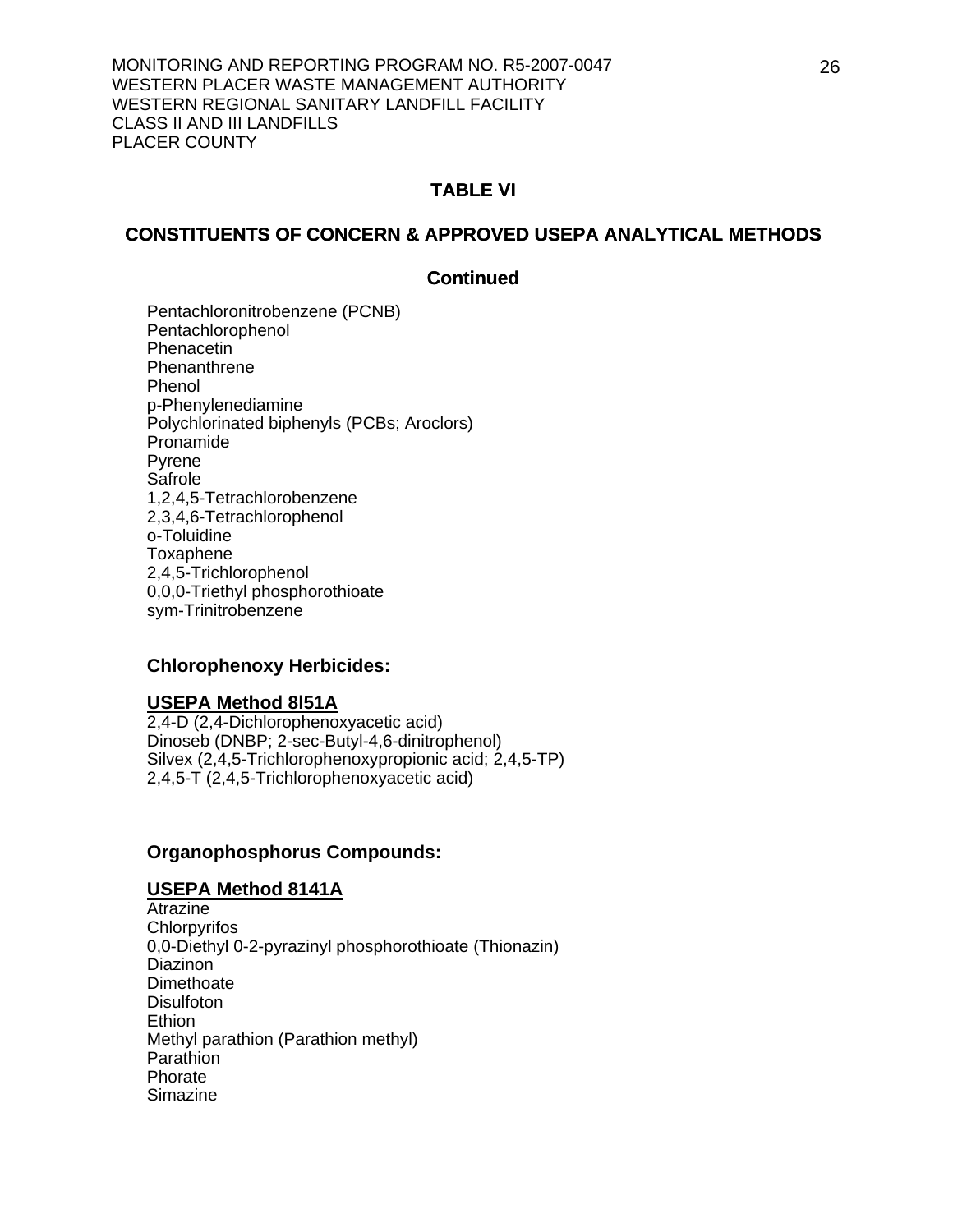| <b>TABLE VII - GROUNDWATER CONCENTRATION LIMITS</b> |                 |                             |  |  |
|-----------------------------------------------------|-----------------|-----------------------------|--|--|
| <b>Constituent</b>                                  | <b>Units</b>    | <b>Concentration Limit*</b> |  |  |
| Electrical conductivity, field                      | umhos/cm        | 380                         |  |  |
| pH                                                  | pH Units        | $6.4 - 8.0$                 |  |  |
| Turbidity                                           | Turibidty units | <b>940 NTU</b>              |  |  |
| <b>Total Dissolved Solids (TDS)</b>                 | mg/L            | 309                         |  |  |
| Chloride                                            | mg/L            | 39                          |  |  |
| Sulfate                                             | mg/L            | 15                          |  |  |
| Nitrate-nitrite as N                                | mg/L            | 4.3                         |  |  |
| <b>Total Organic Carbon</b>                         | mg/L            | 7.1                         |  |  |
| Carbonate Alkalinity                                | mg/L            | PQL                         |  |  |
| Bicarbonate                                         | mg/L            | 158                         |  |  |
| <b>Total Alkalinity</b>                             | mg/L            | 158                         |  |  |
| <b>VOCs (EPA 8260B)</b>                             | $\mu$ g/L       | <b>MDL</b>                  |  |  |
| <b>SVOCs (EPA 8270C)</b>                            | $\mu$ g/L       | <b>MDL</b>                  |  |  |
| Chlorophenoxy Herbicides (EPA 8151A)                | µg/L            | <b>MDL</b>                  |  |  |
| Organophosphorus Compounds (EPA 8141A)              | $\mu$ g/L       | <b>MDL</b>                  |  |  |
| Aluminum, dissolved                                 | mg/L            | 0.09                        |  |  |
| Antimony, dissolved                                 | mg/L            | PQL                         |  |  |
| Arsenic, dissolved                                  | mg/L            | 0.043                       |  |  |
| Barium, dissolved                                   | mg/L            | 0.365                       |  |  |
| Beryllium, dissolved                                | mg/L            | PQL                         |  |  |
| Cadmium, dissolved                                  | mg/L            | PQL                         |  |  |
| Chromium, dissolved                                 | mg/L            | 0.016                       |  |  |
| Chromium VI+, dissolved                             | mg/L            | 0.016                       |  |  |
| Cobalt, dissolved                                   | mg/L            | PQL                         |  |  |
| Copper, dissolved                                   | mg/L            | 0.006                       |  |  |
| Cyanide, dissolved                                  | mg/L            | <b>PQL</b>                  |  |  |
| Iron, dissolved                                     | mg/L            | 0.186                       |  |  |
| Lead, dissolved                                     | mg/L            | PQL                         |  |  |
| Manganese, dissolved                                | mg/L            | 0.008                       |  |  |
| Mercury, dissolved                                  | mg/L            | PQL                         |  |  |
| Nickel, dissolved                                   | mg/L            | PQL                         |  |  |
| Selenium, dissolved                                 | mg/L            | PQL                         |  |  |
| Silver, dissolved                                   | mg/L            | PQL                         |  |  |
| Sulfide, dissolved                                  | mg/L            | PQL                         |  |  |
| Thallium, dissolved                                 | mg/L            | PQL                         |  |  |
| Tin, dissolved                                      | mg/L            | <b>PQL</b>                  |  |  |
| Vanadium, dissolved                                 | mg/L            | 0.049                       |  |  |
| Zinc, dissolved                                     | mg/L            | PQL                         |  |  |

Notes:

MDL = Laboratory Method Detection Limit

PQL = Laboratory Practical Quantitate ion Limit

∗ Intrawell statistical methods shall be applied to determine tolerance limits for well MW-19.

∗ Concentration limits shall be updated as additional data is obtained.

∗ Concentration limits are not required for calcium, magnesium, potassium and sodium. They will be evaluated each reporting period with regards to the cation/anion balance and the results shall be graphically presented using a stiff diagram, a Piper diagram or a Schueller plot.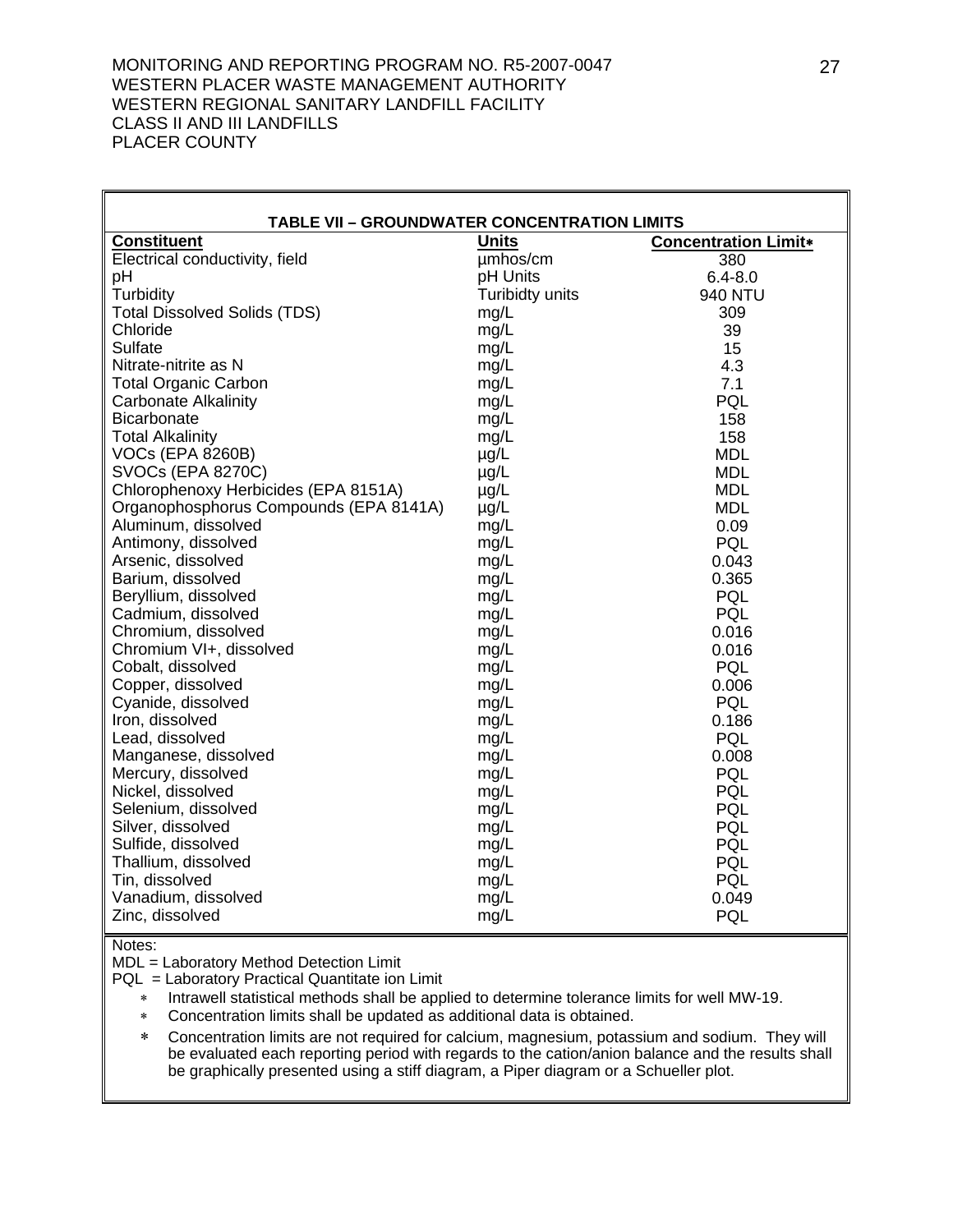h

| TABLE VIII - SURFACE WATER CONCENTRATION LIMITS                                                  |              |                            |  |  |  |
|--------------------------------------------------------------------------------------------------|--------------|----------------------------|--|--|--|
| <b>Constituent</b>                                                                               | <b>Units</b> | <b>Concentration Limit</b> |  |  |  |
| <b>Electrical Conductivity</b>                                                                   | umhos/cm     | 700                        |  |  |  |
| pH                                                                                               | pH Units     | $6.5 - 8.5$                |  |  |  |
| <b>Total Dissolved Solids (TDS)</b>                                                              | mg/L         | 450                        |  |  |  |
| Chloride                                                                                         | mg/L         | 106                        |  |  |  |
| Nitrate-nitrogen as N                                                                            | mg/L         | 10                         |  |  |  |
| <b>Bicarbonate Alkalinity</b>                                                                    | mg/L         | 200                        |  |  |  |
| Antimony, dissolved                                                                              | mg/L         | 0.006                      |  |  |  |
| Arsenic, dissolved                                                                               | ug/L         | 0.018                      |  |  |  |
| Barium, dissolved                                                                                | mg/L         | 0.490                      |  |  |  |
| Beryllium, dissolved                                                                             | mg/L         | 0.004                      |  |  |  |
| Cadmium, dissolved                                                                               | mg/L         | 0.070                      |  |  |  |
| Chromium, dissolved                                                                              | mg/L         | $\ast$                     |  |  |  |
| Chromium VI+, dissolved                                                                          | mg/L         | 0.011                      |  |  |  |
| Cobalt, dissolved                                                                                | mg/L         | 0.050                      |  |  |  |
| Copper, dissolved                                                                                | mg/L         | 0.200                      |  |  |  |
| Lead, dissolved                                                                                  | mg/L         |                            |  |  |  |
| Manganese, dissolved                                                                             | mg/L         | 0.015                      |  |  |  |
| Mercury, dissolved                                                                               | ug/L         | 0.050                      |  |  |  |
| Nickel, dissolved                                                                                | mg/L         | 0.050                      |  |  |  |
| Selenium, dissolved                                                                              | mg/L         | $***$                      |  |  |  |
| Silver, dissolved                                                                                | mg/L         | 0.005                      |  |  |  |
| Thallium, dissolved                                                                              | mg/L         | $***$                      |  |  |  |
| Vanadium, dissolved                                                                              | mg/L         | 0.0017                     |  |  |  |
| Zinc, dissolved                                                                                  | mg/L         | 0.050                      |  |  |  |
| <b>VOCs (EPA 8270C)</b>                                                                          | $\mu$ g/L    | 2.0                        |  |  |  |
| <b>SVOCs (EPA 8270C)</b>                                                                         | $\mu$ g/L    | <b>MDL</b>                 |  |  |  |
| Chlorophenoxy Herbicides (EPA 8151A)                                                             | $\mu$ g/L    | <b>MDL</b>                 |  |  |  |
| Organophosphorous Compounds (EPA 8141A)                                                          | $\mu$ g/L    | <b>MDL</b>                 |  |  |  |
| Notes:                                                                                           |              |                            |  |  |  |
| Concentration limit to be based on National Toxics Rule (USEPA)- aquatic life.<br>$\ast$<br>$=$  |              |                            |  |  |  |
| Concentration limit to be based on California Toxics Rule (USEPA)- aquatic life.<br>$***$<br>$=$ |              |                            |  |  |  |
| MDL = Laboratory Method Detection Limit (MDL)                                                    |              |                            |  |  |  |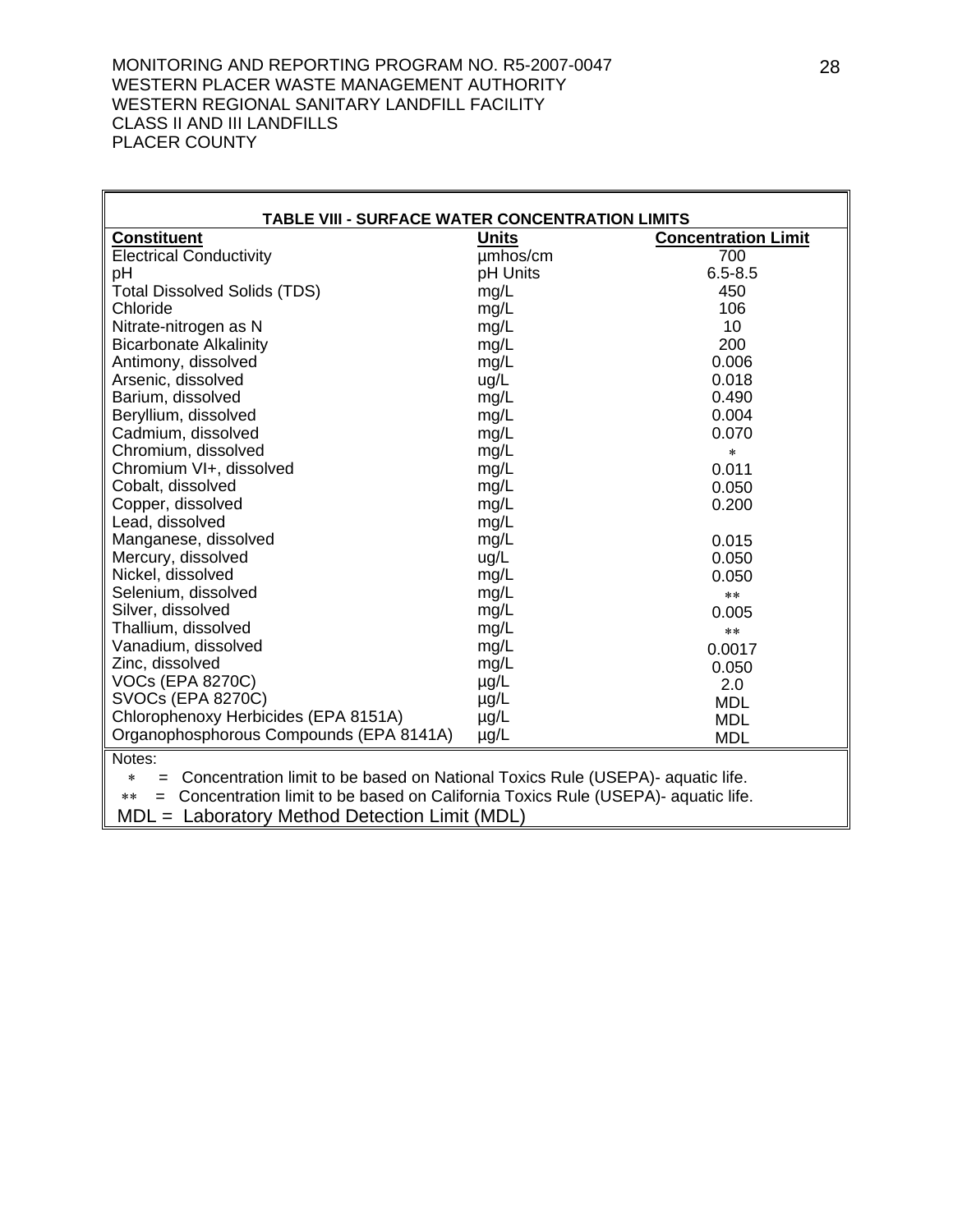| TABLE IX - UNSATURATED ZONE CONCENTRATION LIMITS |              |                            |
|--------------------------------------------------|--------------|----------------------------|
| <b>Constituent</b>                               | <b>Units</b> | <b>Concentration Limit</b> |
| <b>Electrical Conductivity</b>                   | umhos/cm     | 821                        |
| pH                                               | pH Units     | $6.2 - 8.6$                |
| <b>Total Dissolved Solids (TDS)</b>              | mg/L         | 590                        |
| Chloride                                         | mg/L         | 34                         |
| Sulfate                                          | mg/L         | 117                        |
| Nitrate-nitrite as N                             | mg/L         | 9                          |
| <b>Total Organic Carbon</b>                      | mg/L         | $\star$                    |
| Carbonate                                        | mg/L         | $\star$                    |
| <b>Bicarbonate</b>                               | mg/L         | $\star$                    |
| <b>VOCs (EPA 8260B)</b>                          | $\mu$ g/L    | <b>MDL</b>                 |
| <b>SVOCs (EPA 8270C)</b>                         | $\mu$ g/L    | <b>MDL</b>                 |
| Chlorophenoxy Herbicides (EPA 8151A)             | µg/L         | <b>MDL</b>                 |
| Organophosphorus Compounds (EPA 8141A)           | µg/L         | <b>MDL</b>                 |
| Aluminum, dissolved                              | $\mu$ g/L    | <b>MDL</b>                 |
| Antimony, dissolved                              | mg/L         | *                          |
| Arsenic, dissolved                               | mg/L         | $\star$                    |
| Barium, dissolved                                | mg/L         | $\star$                    |
| Beryllium, dissolved                             | mg/L         | $\star$                    |
| Cadmium, dissolved                               | mg/L         | $\star$                    |
| Chromium, dissolved                              | mg/L         | $\star$                    |
| Chromium VI+, dissolved                          | mg/L         | $\star$                    |
| Cobalt, dissolved                                | mg/L         | ÷                          |
| Copper, dissolved                                | mg/L         | $\star$                    |
| Cyanide, dissolved                               | mg/L         | ÷                          |
| Iron, dissolved                                  | mg/L         | $\star$<br>÷               |
| Lead, dissolved                                  | mg/L         |                            |
| Manganese, dissolved                             | mg/L         | $\star$                    |
| Mercury, dissolved                               | mg/L         | $\star$<br>$\star$         |
| Nickel, dissolved                                | mg/L         | $\star$                    |
| Selenium, dissolved                              | mg/L         | $\star$                    |
| Silver, dissolved                                | mg/L         | $\star$                    |
| Sulfide, dissolved                               | mg/L         | ÷                          |
| Thallium, dissolved                              | mg/L         |                            |
| Tin, dissolved                                   | mg/L         | ÷                          |
| Vanadium, dissolved                              | mg/L         | $\star$                    |
| Zinc, dissolved                                  |              |                            |

Notes:

 \* = A sufficient number of samples shall be obtained to establish a concentration limit by the Fourth Quarter 2003 monitoring event.

MDL = Laboratory Method Detection Limit (MDL)

∗ Concentration limits are not required for calcium, magnesium, potassium and sodium. They will be evaluated each reporting period with regards to the cation/anion balance, and the results shall be graphically presented using a stiff diagram, a Piper diagram or a Schueller plot.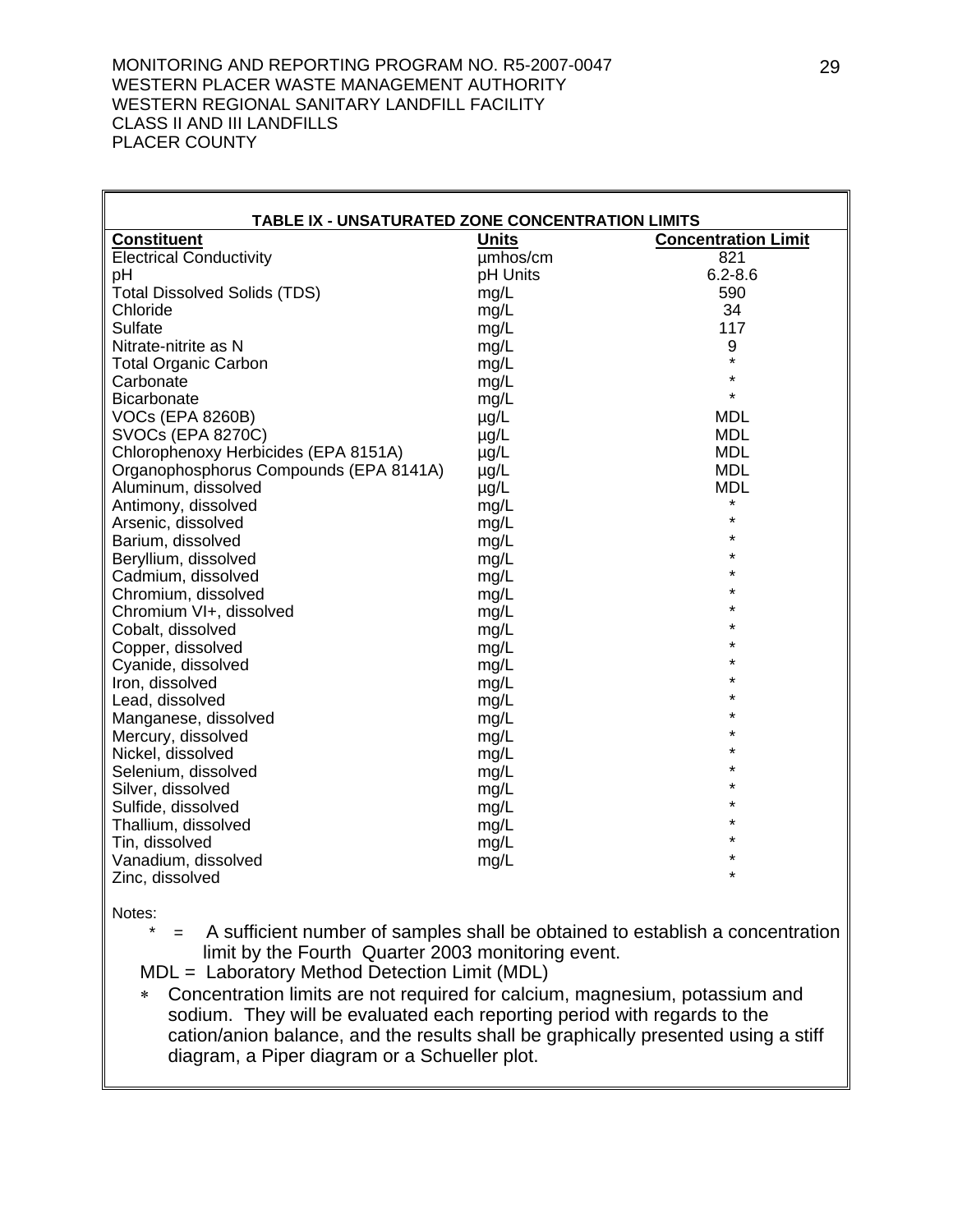# INFORMATION SHEET

## ORDER NO. R5-2007-0047 WESTERN PLACER WASTE MANAGEMENT AUTHORITY WESTERN REGIONAL SANITARY LANDFILL FACILITY CLASS II AND III LANDFILLS, PLACER COUNTY

The Western Placer Waste Management Authority (WPWMA) operates a landfill facility in the unincorporated area of Placer County between the cities of Roseville and Lincoln. The facility accepts municipal and solid inert wastes, de-watered sludge and designated wastes.

Waste discharge requirements (WDRs) are being revised in response to a request from the WPWMA to change the approved landfill and liner system design. The changes include:

- 1. Decreasing the thickness of the leachate collection and removal system (LCRS) gravel drainage layer from 12 inches to 9 inches;
- 2. Increasing the steepness of the interior side-slope of the excavation for the landfill from a ratio of 3H:1V to a ratio of 2H:1V; and,
- 3. Eliminating the geocomposite drainage layer LCRS on the 2H:1V interior side-slope.

The previous WDRs, Order No R5-2002-0218, allowed for changes to the landfill liner design provided the Discharger supported its request with a site-specific demonstration that another engineered alternative design complied with the Title 27 performance standards. As described below, the Discharger submitted a report to satisfy this requirement.

The previous WDRs were adopted in 2002 in response to a request from WPWMA to change the configuration of the landfill. The Discharger expanded new landfill Units by lowering the permitted depth of excavation grades from a maximum of 42 feet below predevelopment grades to a maximum of 60 feet below pre-development grades and increasing the fill height and final cover elevation (finish-grade contours) from elevation 180 feet above mean sea level (MSL) to elevation 295 feet MSL. The existing permitted horizontal limits of the landfill did not change.

The facility consists of two waste management units – a Class II landfill and a Class III landfill. The Class III landfill has six modules (Modules 1, 2, 10, 11, 12 and 13) which currently contain refuse fill. Modules 1, 2, 10 and a portion of 11, are lined with compacted onsite soils with permeabilities of  $1(10)^4$  to  $1(10)^7$  cm/sec. The remainder of Module 11 and Module 12 are lined with 60-mil high density polyethylene (HDPE) material over a 6 inch compacted clay base as a substitute for the 2 feet of clay. The liners of Modules 10, 11 and 12 are overlain by blanket leachate collection systems. Module 13 was constructed to RCRA Subtitle D specifications. Modules 1, 2, 10 and 11 have been closed in accordance with Title 27.

The Class II landfill has eight modules (Modules 5, 6, 7, 8, 9, 14, 15 and 16). Module 14 consists of a composite liner system and is currently active. The composite liner system on the module's south facing slope (which is underlain by Module 13 class III waste) consists of the following: a one-foot thick operations layer; a 60-mil HDPE liner and a foundation soil layer. Module 15 consists of a double composite base liner system with a leak detection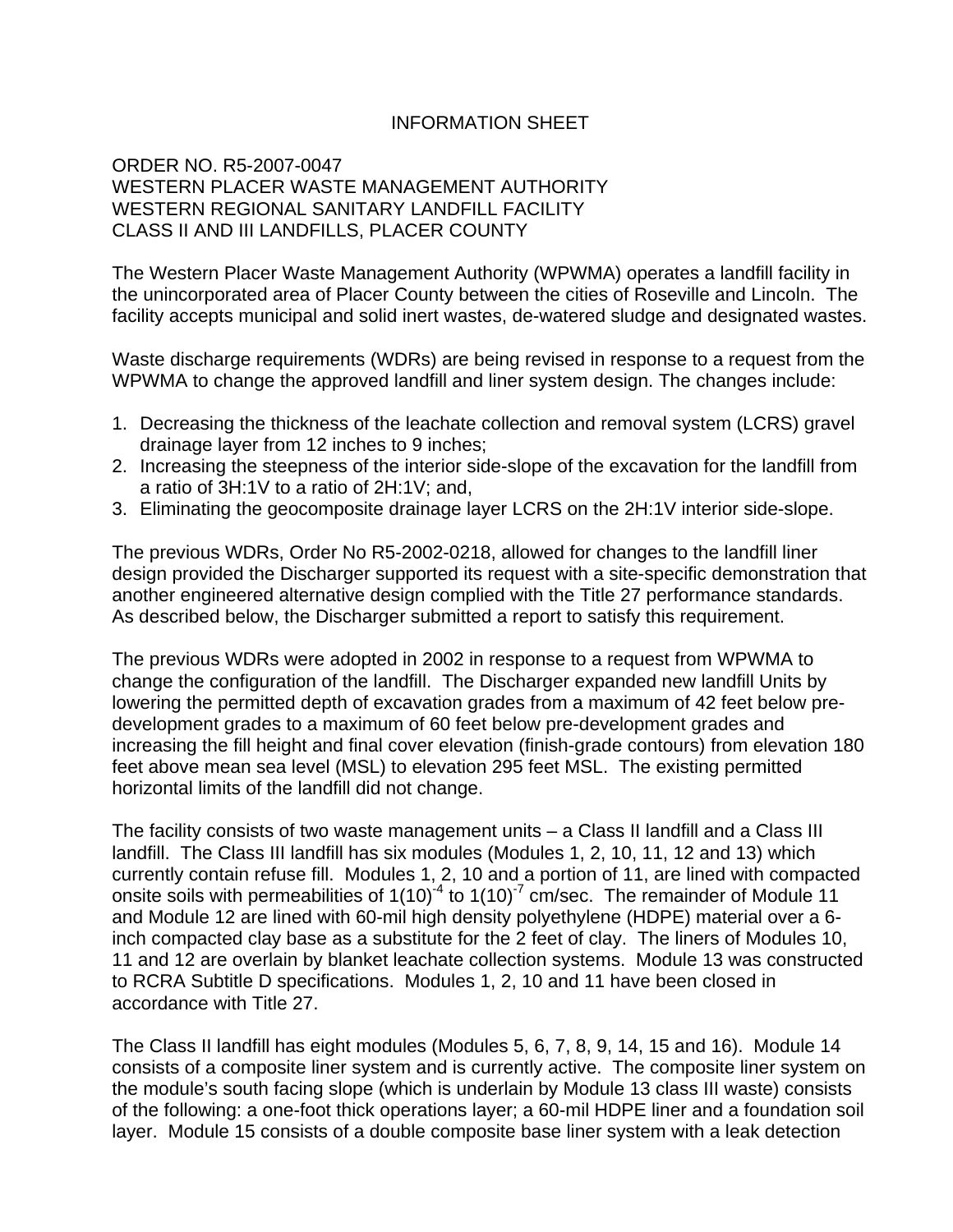layer and a single composite side slope liner. All future modules (Modules 5, 6, 7, 8, and 9) will be constructed with a double-composite base liner system and a single composite sideslope liner system unless a site-specific demonstration is conducted and indicates that the prescriptive design or an engineered alternative design complies with the Title 27 performance standards. The current plan is to fill the eastern half of the site first, from north to south, then to fill the western half, from south to north. Waste will not be placed above closed Modules 1, 2, 10 and 11.

The Model 16 engineered alternative demonstration showed that reduction in thickness of the LCRS from 12-inches to 9-inches did not affect the performance of the LCRS and did not significantly increase the head on the liner. The engineered alternative also demonstrated that the proposed steeper side-slopes will increase the gradient and therefore decrease the potential for hydraulic head build upon the side-slopes.

The proposed Module 16 engineered alternative design eliminated the geocomposite drainage layer on the 2:1 H:V side slopes. However, the engineering properties are not substantially reduced, and protection of water quality remains equal to the prescriptive design for the following reason. The operations soils at the site are a mixture of silts and clays. Once this material is placed on the side slope it will act as a barrier layer and little to no leachate will percolate into this layer given that the waste above the operations layer soils is much more permeable and the hydraulic gradient is steep. Therefore, even if a geocomposite were installed on the side slope below the operations layer, very little if any leachate would be expected to actually drain through to the geocomposite.

Surface water at the facility drains north to Orchard Creek, a tributary to Auburn Ravine, and south to Pleasant Grove Creek. Both of these streams eventually flow into the Sacramento River. These surface water bodies consist of intermittent streams that are primarily used for agricultural purposes. Storm water is the only surface water at the facility. Lands within 1,000 feet of the facility are presently used primarily for dry grazing, dry farming, and light industry.

Volatile organic compounds (VOCs) have historically been detected in corrective action monitoring well MW-9 located near the older, unlined and partially lined landfill modules. VOCs have also been detected intermittently in corrective action monitoring wells MW-5, MW-9, MW-10 and MW-11R, MW-13 and MW-23R which are also located near the older modules. The Discharger has been implementing corrective action measures including expansion of the gas extraction system and closure of older unlined and partially lined landfill modules.

JSH: 5/4/07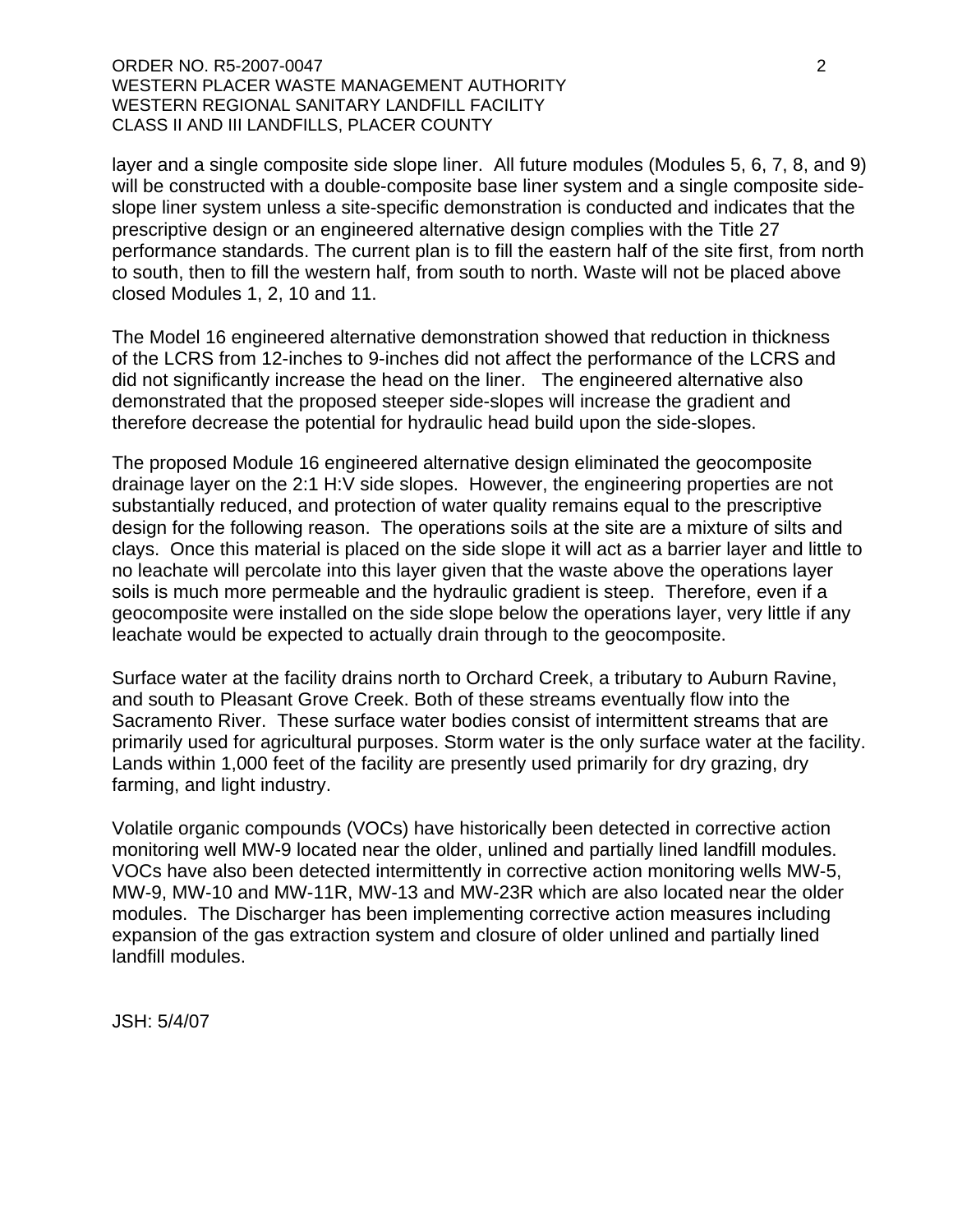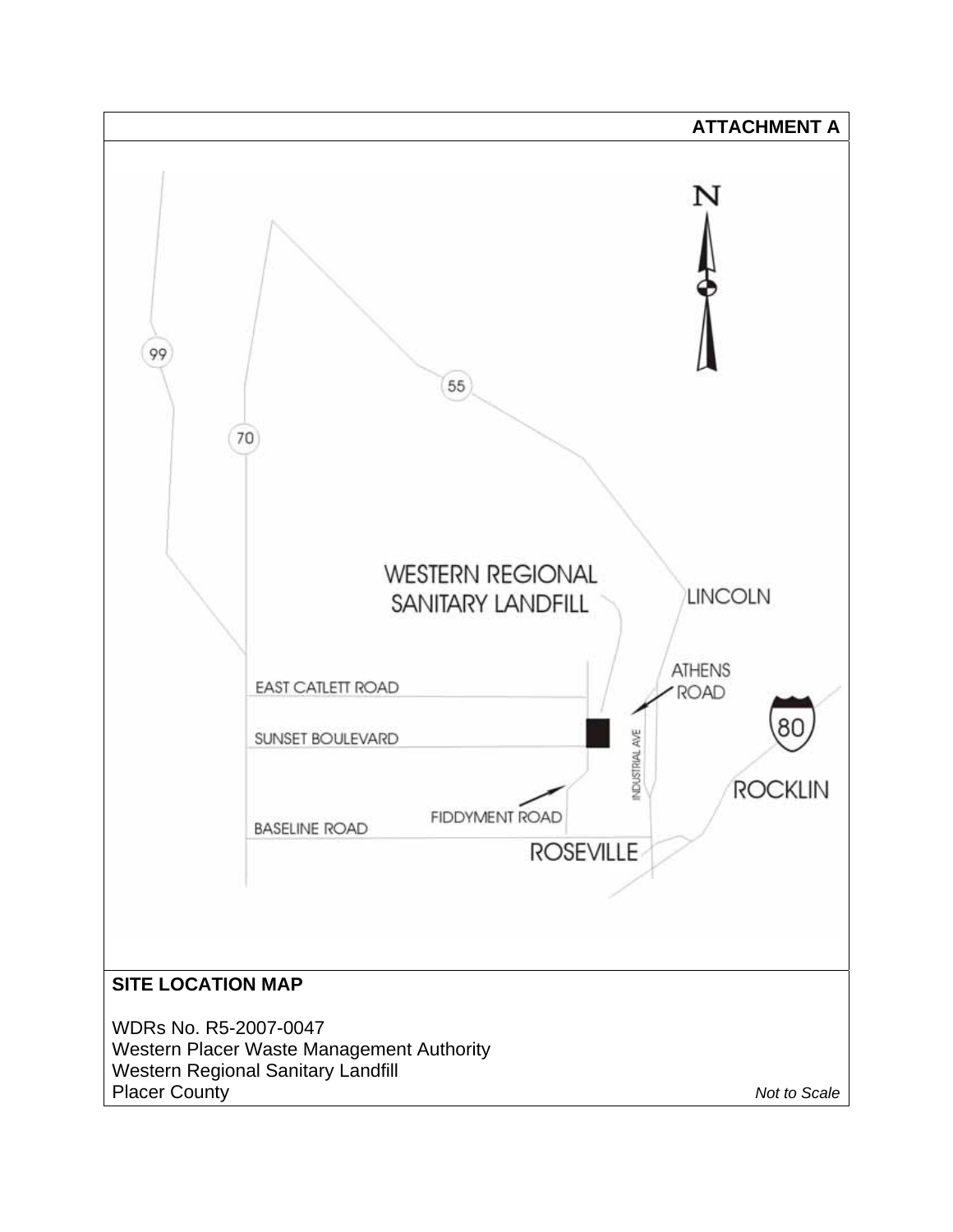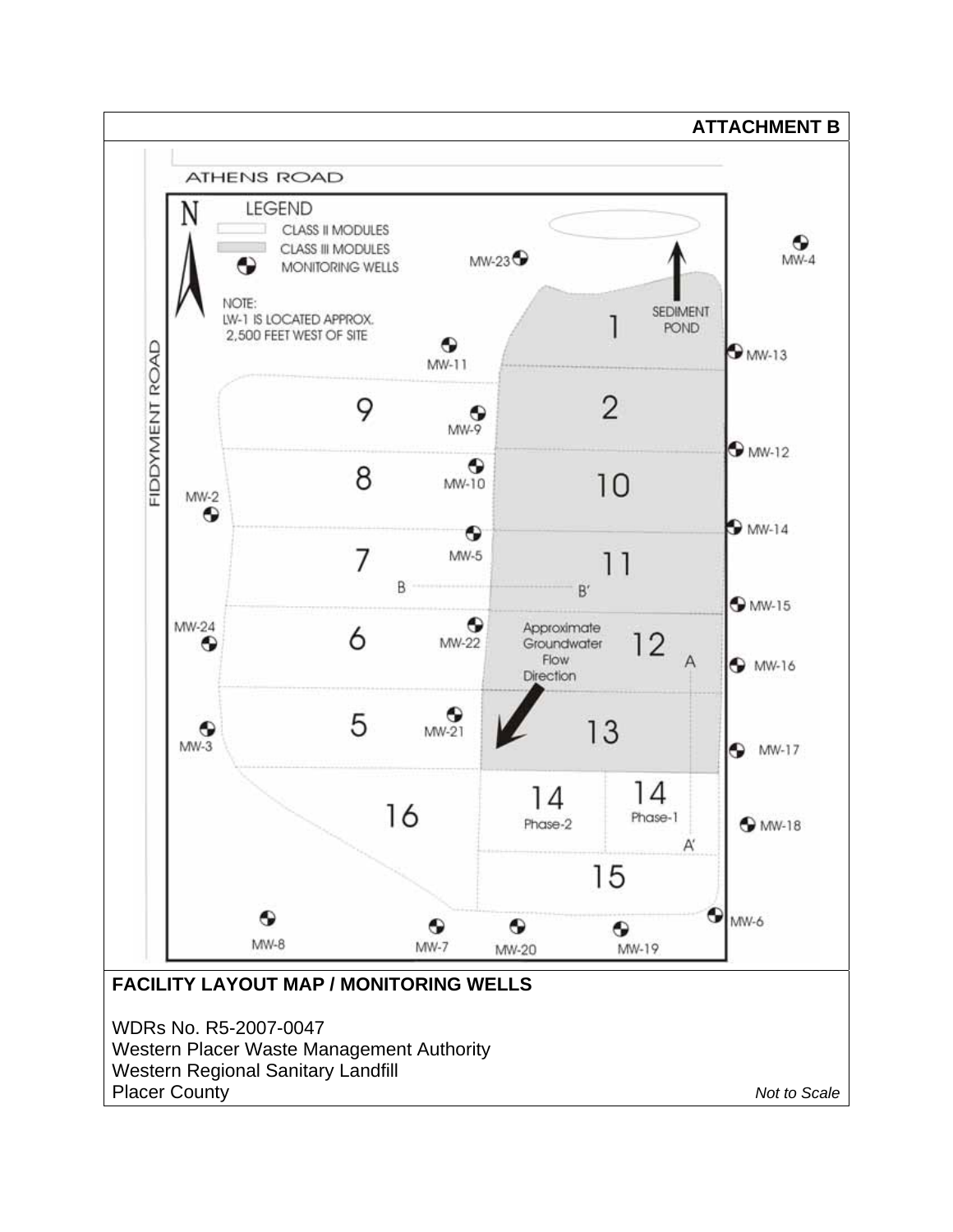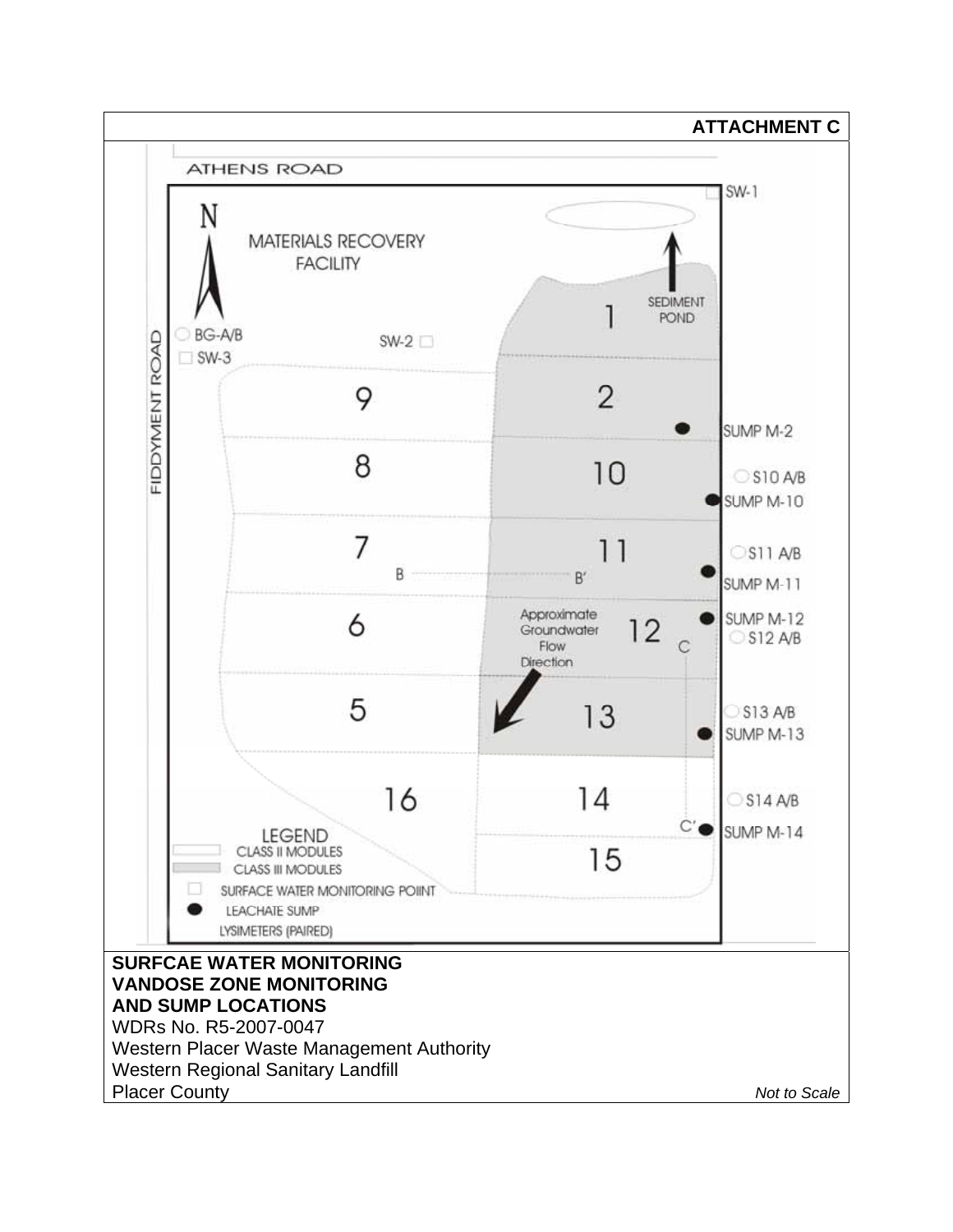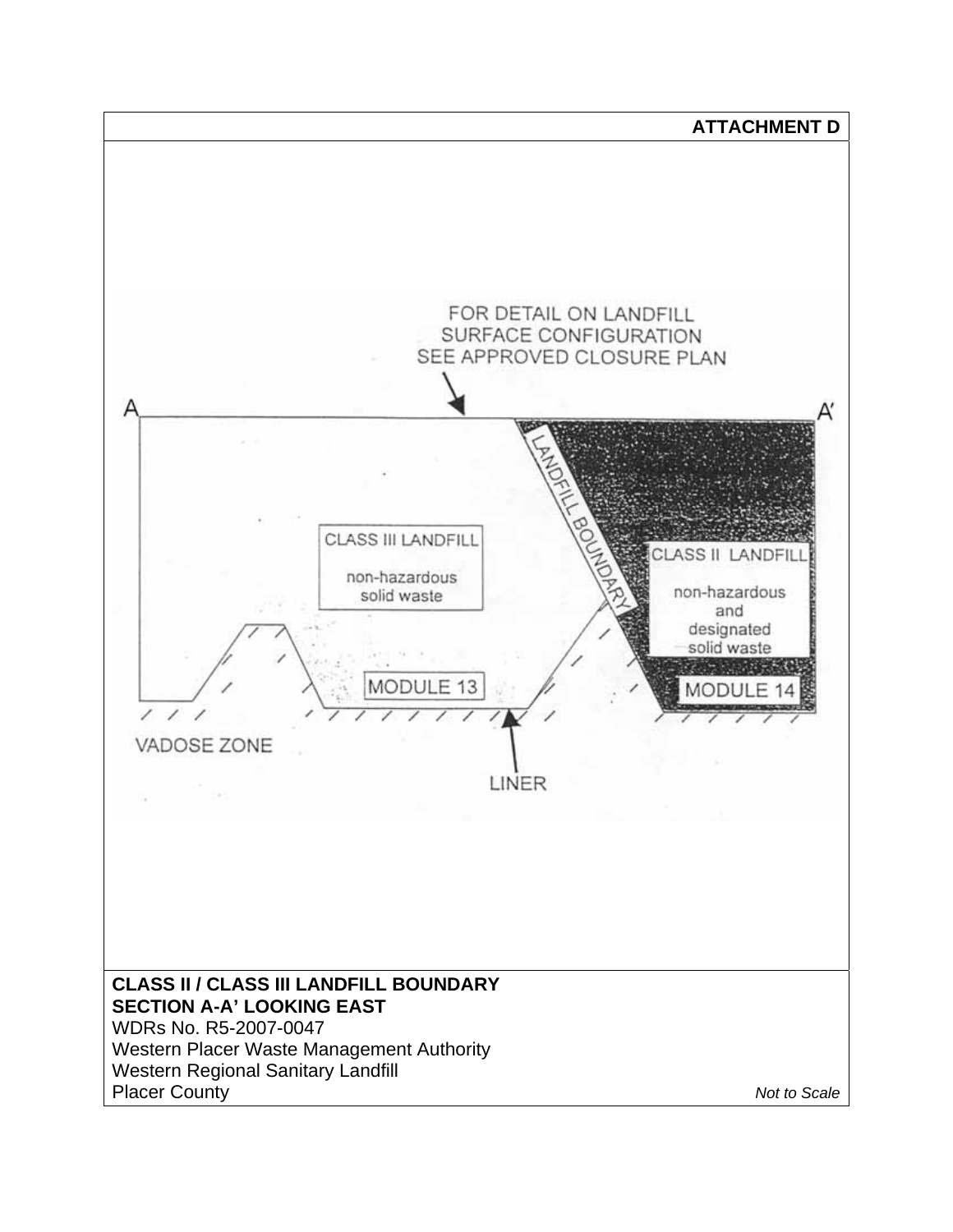